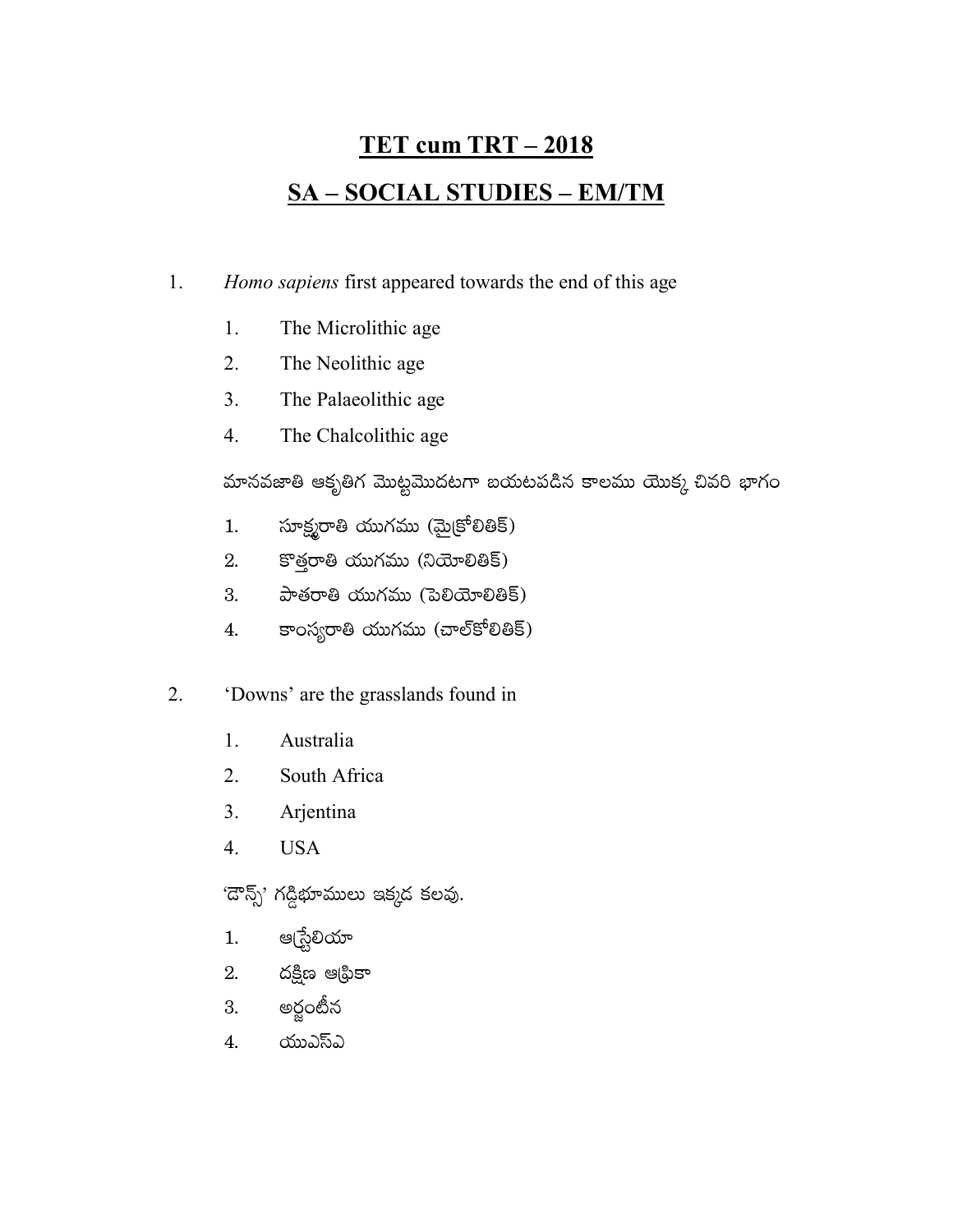- $3.$ The chairperson of NITI Aayog is
	- 1. The President of India
	- $2.$ The Prime Minister of India
	- $\overline{3}$ . The Chief Justice of India
	- $4.$ The Speaker of Loksabha
	- నీతి ఆయోగ్ అధ్యక్షుడు
	- భారత రాష్టపతి  $1.$
	- 2. భారత (పధాని
	- 3. భారత (పధాన న్యాయమూర్తి
	- లోక్సభ స్పీకర్  $\overline{4}$ .
- According to 2011 Indian census the highest population density is  $4.$ found in
	- $1.$ Andhra Pradesh
	- $2.$ Madhya Pradesh
	- $3<sub>1</sub>$ Chattisgarh
	- Delhi  $4.$
	- $2011$  భారత గణాంకాల (పకారము అతృధిక జనసాం(దత గల రాష్ట్రం
	- అంద్ర్రప్రదేశ్  $1.$
	- మధ్యప్రదేశ్  $\overline{2}$ .
	- ఛతీౖన్గద్ 3.
	- ఢిల్లీ 4.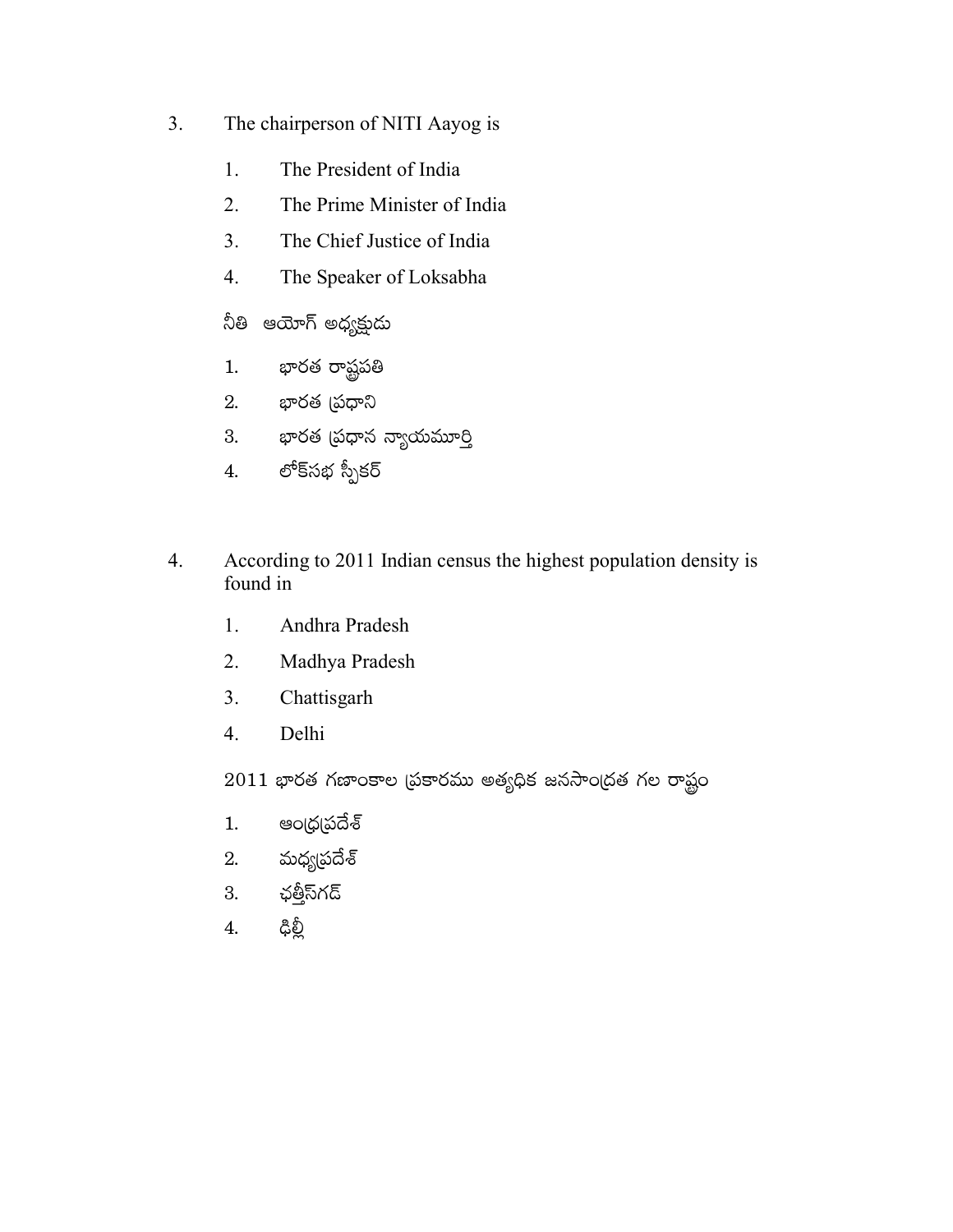- 5. State bank of India was previously called
	- 1. Imperial bank of India
	- $2.$ **Punjab National Bank**
	- $\overline{3}$ . Central Bank of India
	- $4.$ Reserve Bank of India

స్టేట్ బ్యాంక్ ఆఫ్ ఇండియా పూర్వం ఇలా పిలవబదేది

- ఇంపీరియల్ బ్యాంక్ ఆఫ్ ఇండియ  $1.$
- 2. పంజాబ్ నేషనల్ బ్యాంకు
- సెం(టల్ బ్యాంక్ ఆఫ్ ఇండియ 3.
- రిజర్వ్3్యాంక్ ఆఫ్ ఇండియ  $4.$
- 6. In India the Goods and Service Tax (GST) has been implemented from

భారతదేశంలో వస్తుసేవల పన్ను (జిఎస్టి) అమలులోనికి వచ్చిన తేది

- June 2, 2014 1.
- $2.$ July 1, 2007
- $3.$ July 1, 2017
- June 30, 2014  $4.$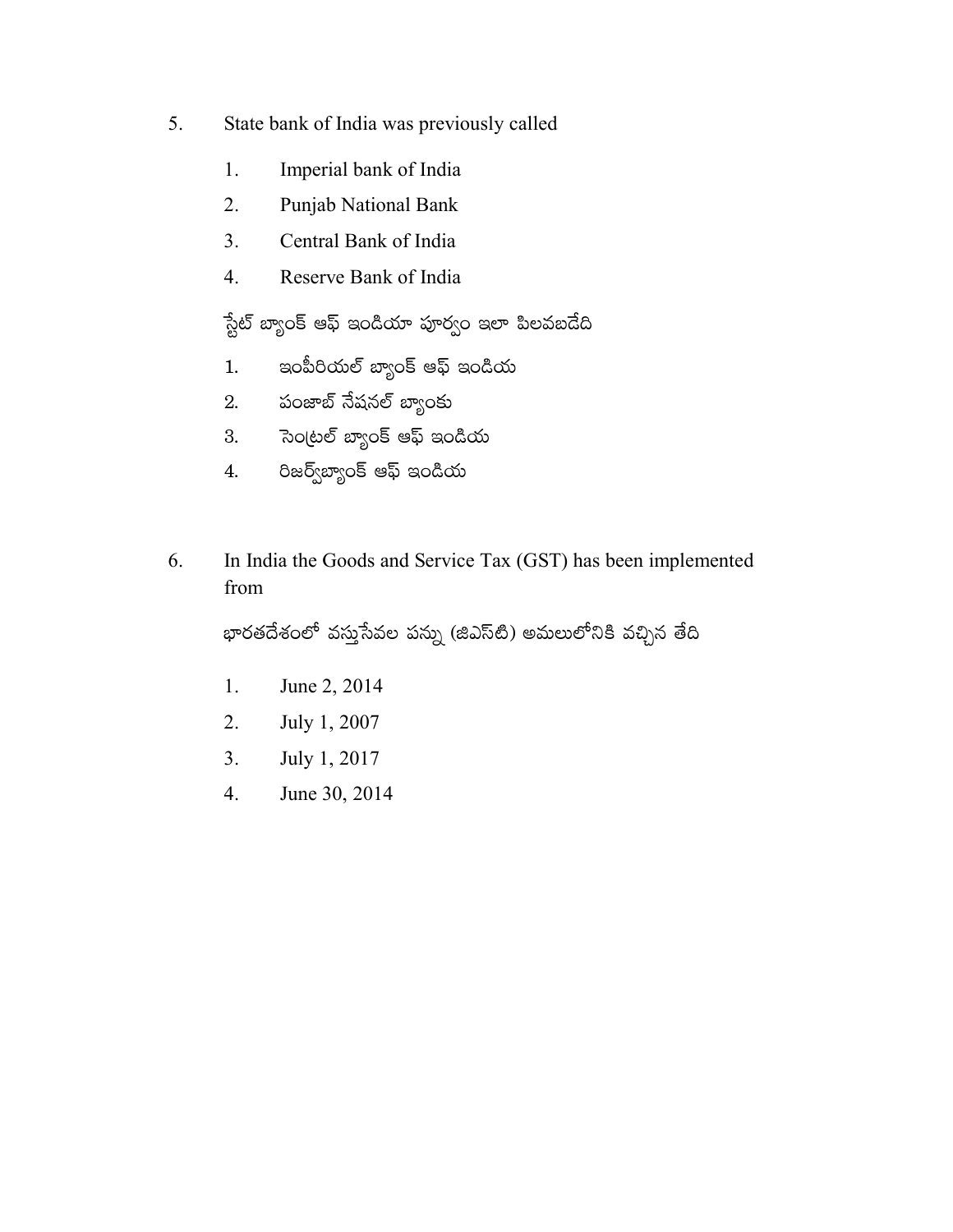- 7. Raslila is the folk dance form of this state
	- 1. **Bihar**
	- $2.$ Kerala
	- $3<sub>1</sub>$ Goa
	- $4.$ **Uttar Pradesh**

'రసలీల' జానపద నాట్యరీతి ఈ రా(ష్టానికి చెందింది.

- బీహార్  $1.$
- కేరళ 2.
- గోవా 3.
- ఉత్తర (పదేశ్  $4.$
- This article of Indian constitution provides for the creation of All 8. India Services

భారత రాజ్యాంగం నందలి ఈ ఆర్టికల్లో అఖిల భారత సేవల విభాగం ఏర్పాటు  $K$ 000  $\frac{1}{2}$   $\frac{1}{2}$   $\frac{1}{2}$   $\frac{1}{2}$   $\frac{1}{2}$   $\frac{1}{2}$   $\frac{1}{2}$   $\frac{1}{2}$   $\frac{1}{2}$   $\frac{1}{2}$   $\frac{1}{2}$   $\frac{1}{2}$   $\frac{1}{2}$   $\frac{1}{2}$   $\frac{1}{2}$   $\frac{1}{2}$   $\frac{1}{2}$   $\frac{1}{2}$   $\frac{1}{2}$   $\frac{1}{2}$   $\frac{1}{2}$   $\frac{$ 

- Article 17  $1.$
- Article 317  $2.$
- Article 312  $3.$
- $4.$ Article 412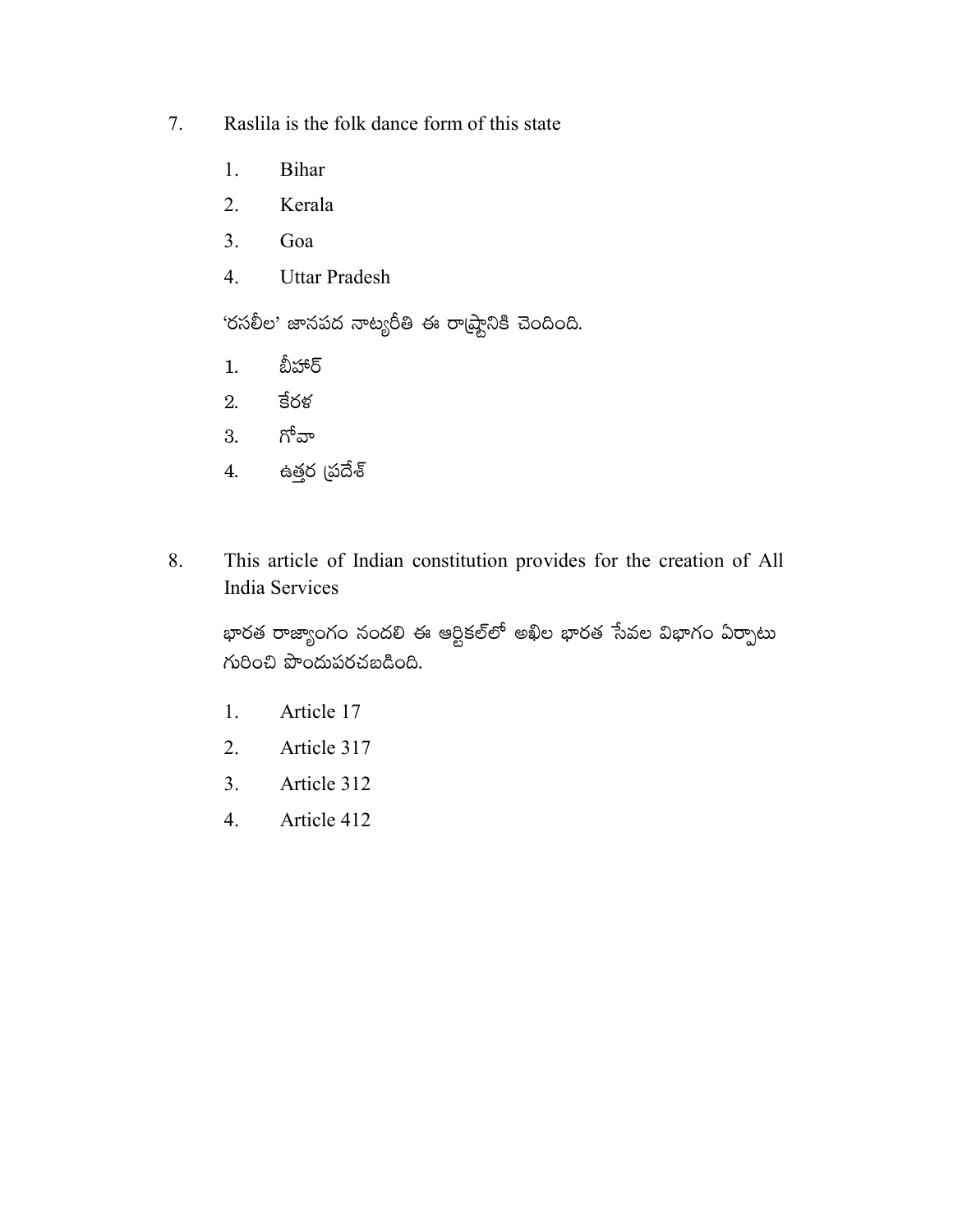- 9. The Indian Institute of Space Science and Technology (IIST) was established at
	- 1. Bengaluru
	- $2.$ Thiruvananthapuram
	- $3<sub>1</sub>$ Mumbai
	- $\overline{4}$ . Panaji

భారత అంతరిక్ష శాస్త్ర మరియు సాంకేతిక సంస్థ (IIST) ఇక్కడ ကဲတစ်ပါးစင်းဝင်း

- $1.$ బెంగుళూరు
- 2. తిరువనంతపురం
- 3. ముంబై
- పానాజి 4.
- The first recipient of Bharat Ratna award was 10.
	- C. Rajagopalachari 1.
	- $2.$ Atal Bihari Vajpayee
	- $3.$ Pandit Madan Mohan Malaviya
	- $\overline{4}$ . Dr. S. Radhakrishnan

మొట్టమొదటి భారత రత్న అవార్డు (గహీత

- సి. రాజగోపాలచారి  $1.$
- 2. అటల్ బిహారి వాజ్ పేయి
- 3. పండిత్ మదన్ మోహన్ మాలవ్య
- 4. డా။ ఎస్. రాధాకృష్ణన్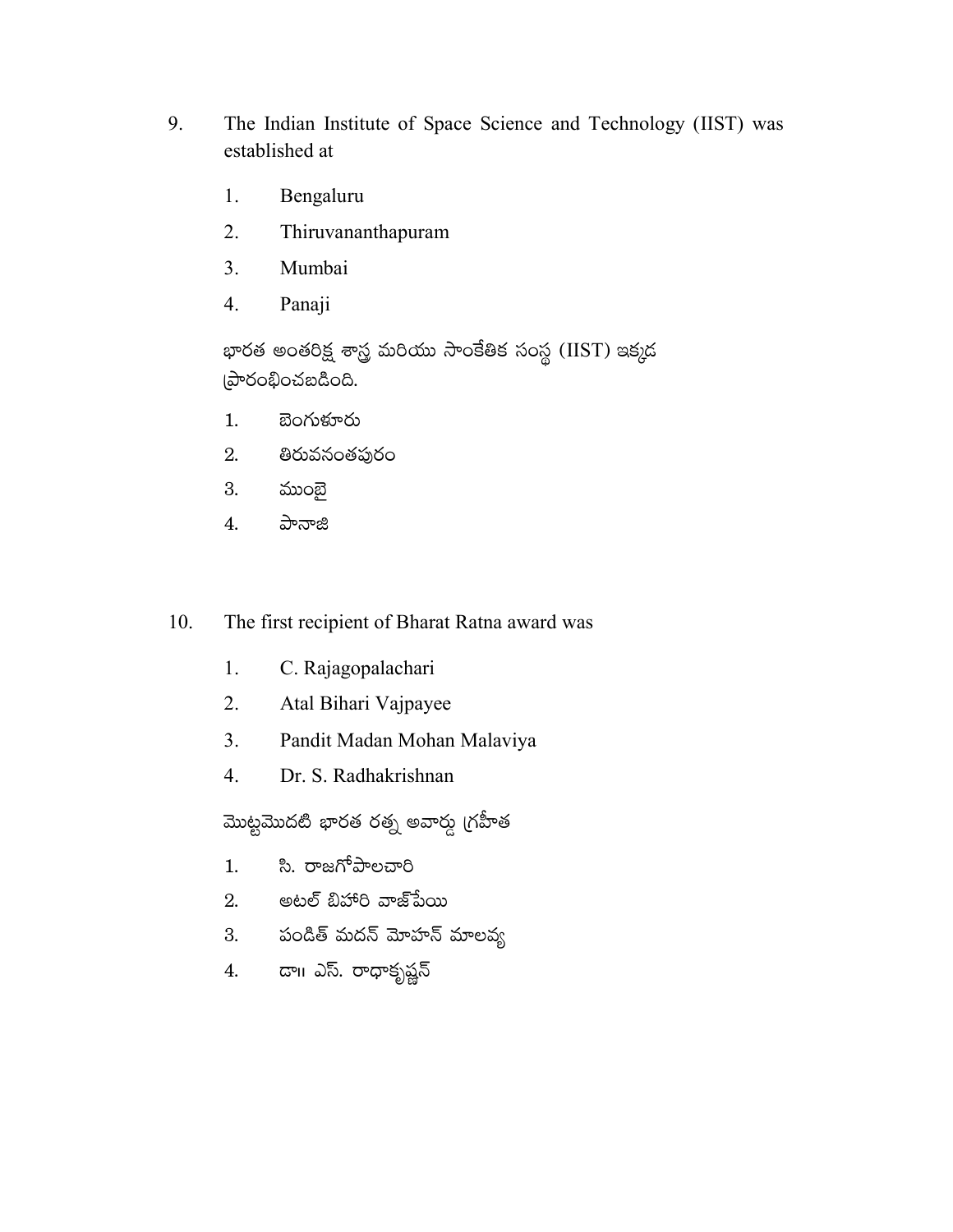11. ISRO was set up in the year

ISRO ఈ సంవత్సరంలో ఏర్పాటు చేయబడింది.

- 1962 1.
- $2.$ 1969
- $3<sub>1</sub>$ 1972
- 1952  $4.$
- Tribal sub plan was developed for rapid socio-economic 12. development of tribal people during this five year plan.
	- 1. First
	- 2. Second
	- $3<sub>1</sub>$ Third
	- $4.$ Fifth

గిరిజనులకు త్వరితగతిన సామాజిక–ఆర్థిక పురోగతి కొరకు గిరిజన ఉపపథకాన్ని ఈ పంచవర్ష (పణాళికా కాలంలో (పవేశపెట్టారు.

- మొదటి  $1.$
- $2.$ రెండవ
- 3. మూదవ
- 4. ఐదవ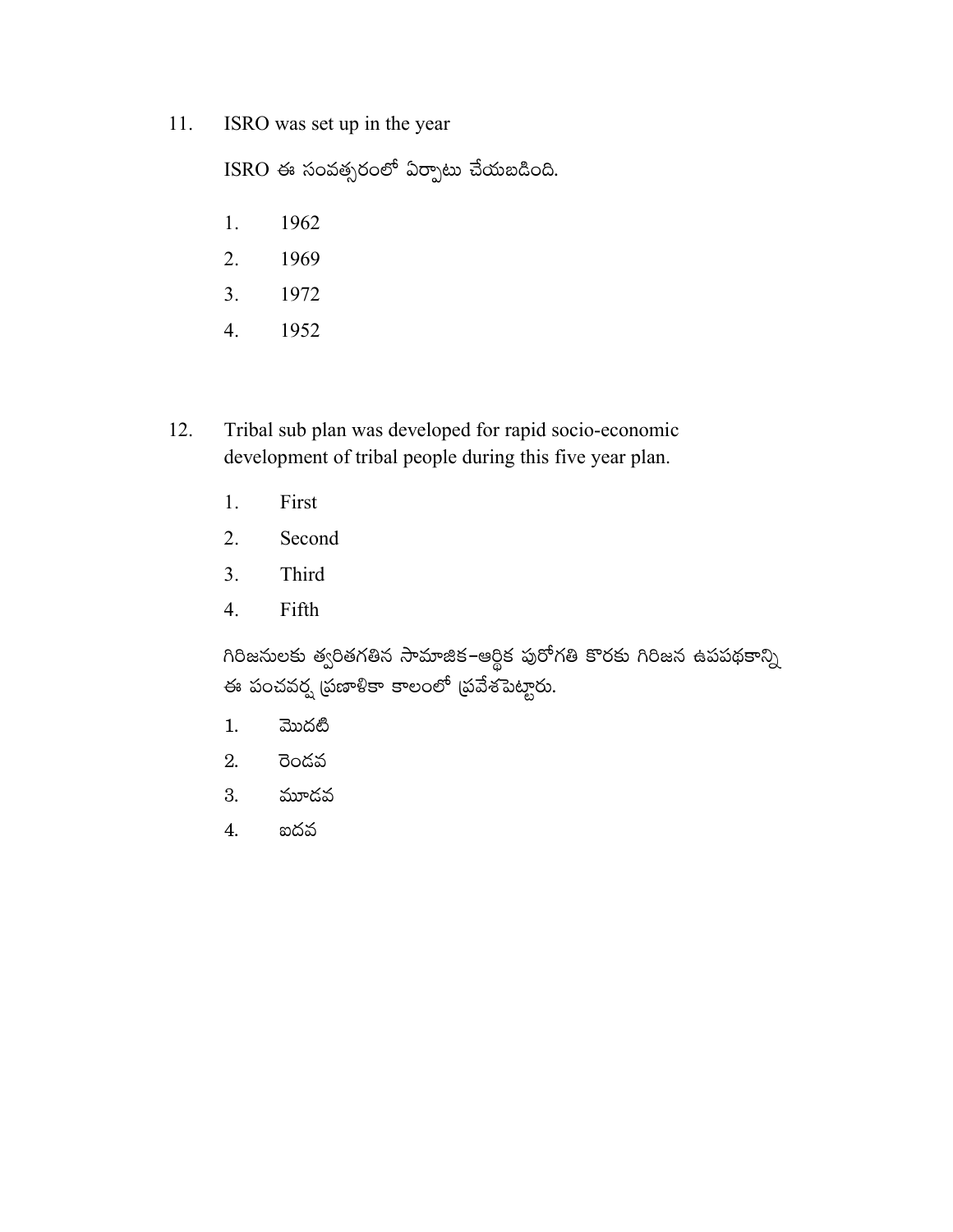- This planet is known as 'Earth's twin' 13.
	- 1. Venus
	- $2.$ Mars
	- $\overline{3}$ . Saturn
	- $4.$ Jupiter

ఈ గ్రహాన్ని 'భూమి యొక్క కవల'గా కూడా అంటారు.

- శు(కుడు  $1.$
- అంగారకుడు 2.
- 3. శని
- గురుడు 4.
- Nobel Peace Prize 2018 was given to 14.
	- Donna Strickland 1.
	- $2.$ Arthur Ashkin
	- Dr. Denis Mukwege and Nadia Murad  $3.$
	- $\overline{4}$ . Gerard Mourou

 $2018$  నోబెల్ శాంతి బహుమతి గ్రహీత

- దోనా (ప్టిక్లాండ్  $1.$
- 2. ఆర్థర్ ఆస్కిన్
- 3. డా။ డెనిస్ ముక్వేజ్ మరియు నదియ మురాద్
- జెరార్డ్ మౌరావ్  $4.$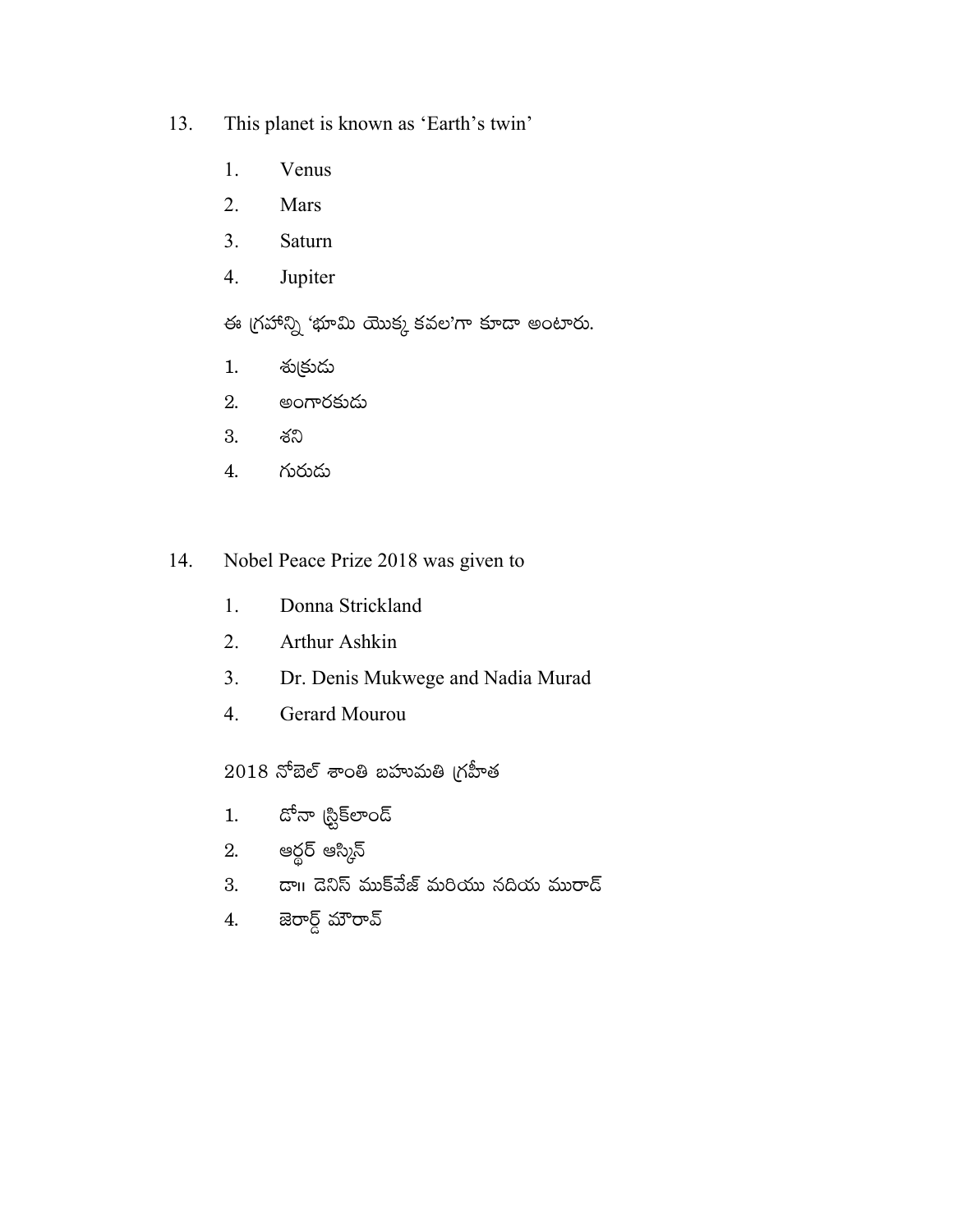15. 'Law Day' in India is observed on

ఇండియాలో "చట్టం రోజు" (Law Day) గా పాటించే రోజు

- November 21 1.
- $2.$ November 26
- $3.$ November 30
- $\overline{4}$ . November 15
- 16. The author of the book 'Artha shastra'.
	- Kautilya 1.
	- Euclid 2.
	- Archemedis  $3.$
	- $4.$ Brahmagupta

'అర్థశాస్త్రం' పుస్తక రచయిత

- కౌటిల్యుదు  $1.$
- యూక్లిడ్ 2.
- అర్కిమెడిస్ 3.
- అహ్మగు<u>ప</u>  $4.$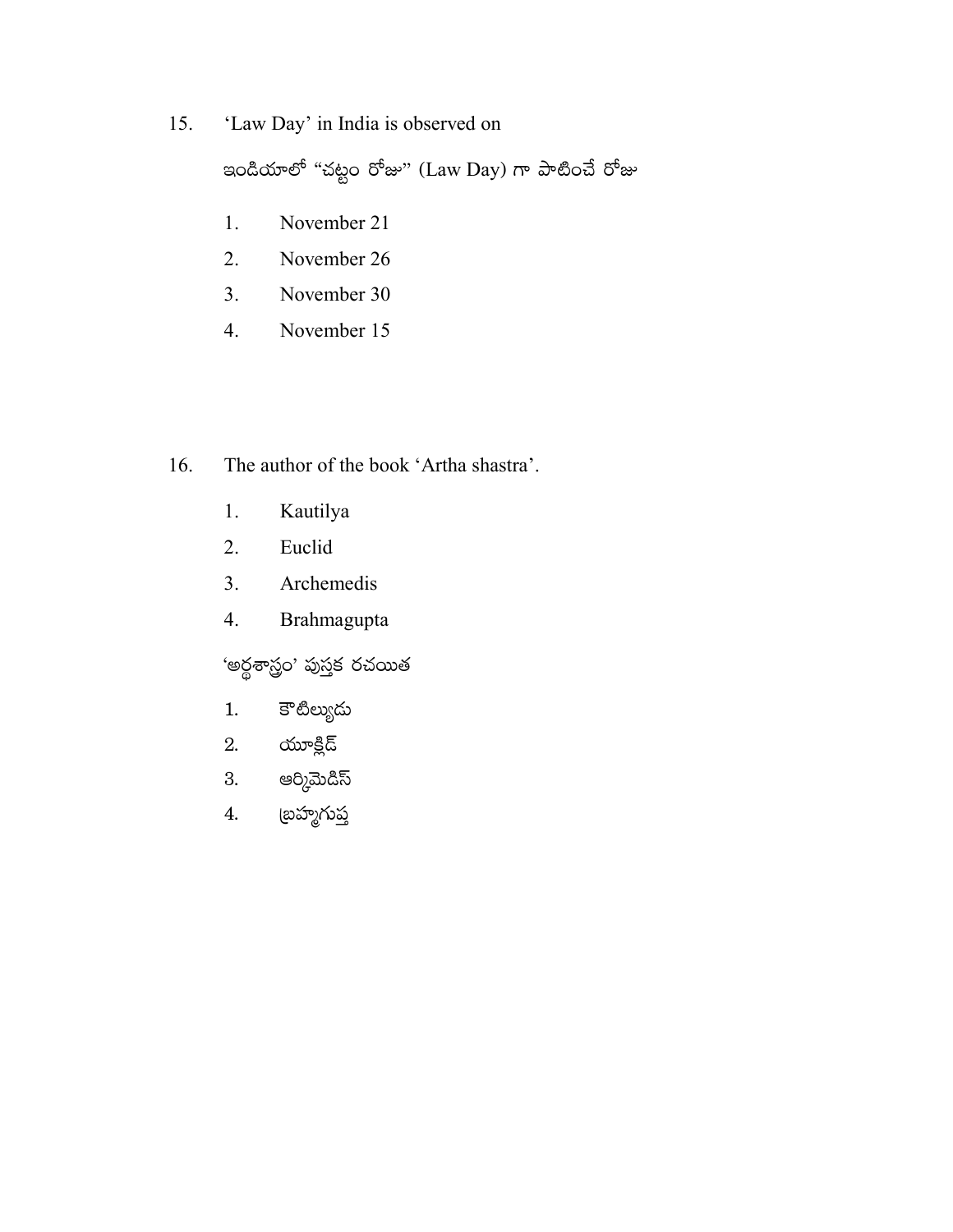- 17. 'Electroplating' was invented by
	- William Sturgeon 1.
	- $2.$ Nicolo Tesla
	- $3.$ Luigi Brugnatelli
	- $4.$ Dr. Alan M.Turing

'ఎలక్ర్టోప్లేటింగ్'ను కనుగొనిన వారు

- విలియమ్ స్టర్జన్  $1.$
- 2. నికోలో టెస్లా
- 3. లూగి (బుగ్నేటెలి
- దాగి అలెన్ ఎమ్ ట్యూరింగ్  $4.$
- 15<sup>th</sup> Finance Commission constituted in the year 18.

 $15$ వ ఆర్థిక సంఘం ఏర్పాటైన సంవత్సరము

- 2012  $1.$
- 2017 2.
- $3.$ 2015
- $4.$ 2009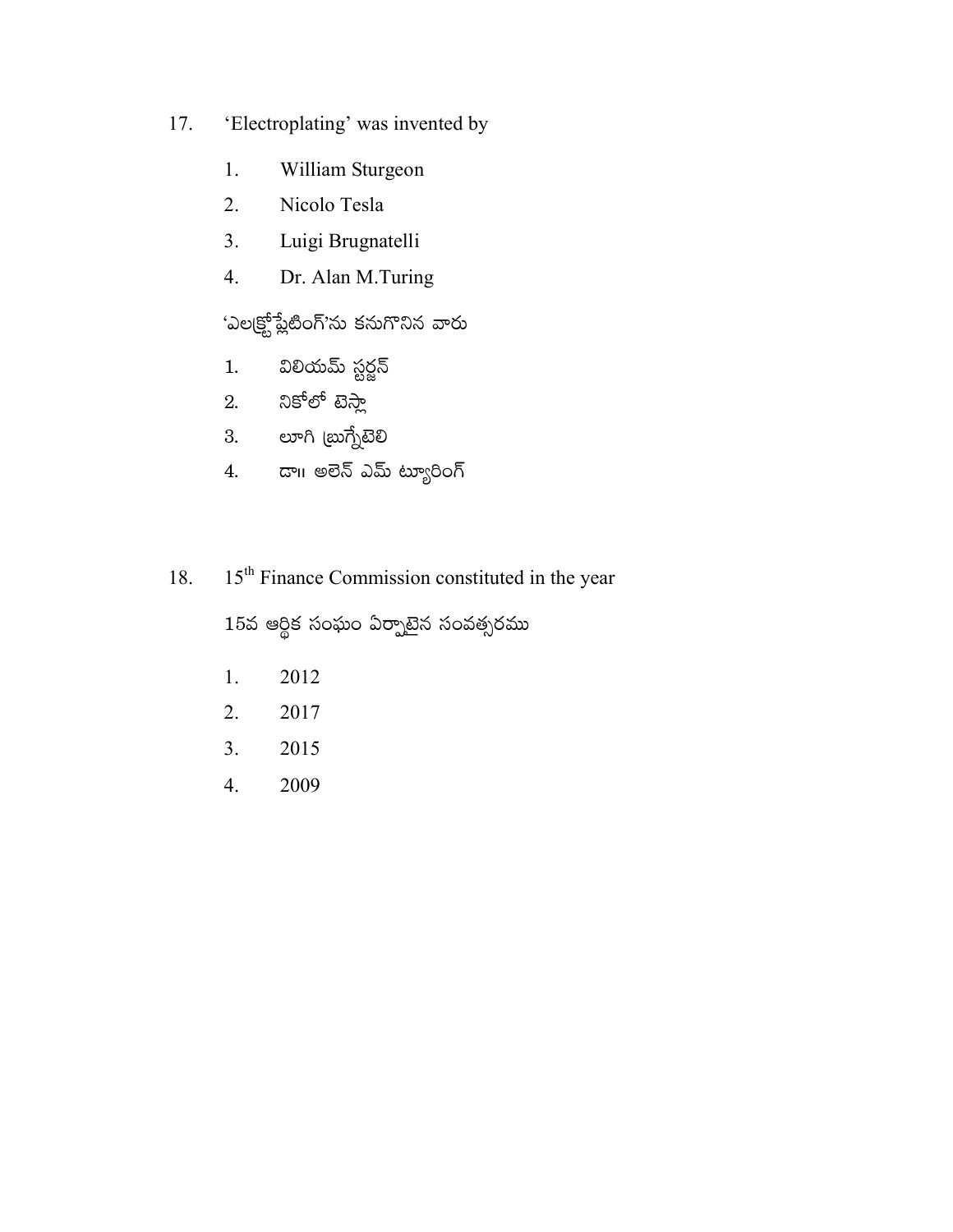- 19. India's first inter - planetary mission, completed two years in its orbit around
	- 1. Venus
	- $2.$ Mars
	- Mercury 3.
	- $\overline{4}$ . Jupiter

భారతదేశ మొదటి అంతరగ్రహ కార్యక్రమం ఈ గ్రహం చుట్టూ పరిథ్రమణంలో రెండు సంవత్సరాలను పూర్తిచేసుకుంది.

- శు(కుదు  $1.$
- అంగారకుడు 2.
- బుధుదు 3.
- బ్బహస్పతి 4.
- The commission meant for redrawing the boundaries of various 20. assembly / Loksabha constituencies in India is known as
	- **Bifurcation Commission** 1.
	- $2<sub>1</sub>$ Decentralisation Commission
	- $3<sub>1</sub>$ **Election Commission**
	- $\overline{4}$ . **Delimitation Commission**

భారతదేశంలో వివిధ అసెంబ్లీ / లోక్సభ నియోజకవర్గాల పునః వ్యవస్థీకరణ కొరకు ఏర్పాటు చేయబడిన సంఘం.

- విభజన సంఘం  $1<sub>1</sub>$
- వికేం@దీకరణ సంఘం  $2.$
- ఎన్నికల సంఘం 3.
- డీలిమిటేషన్ సంఘం 4.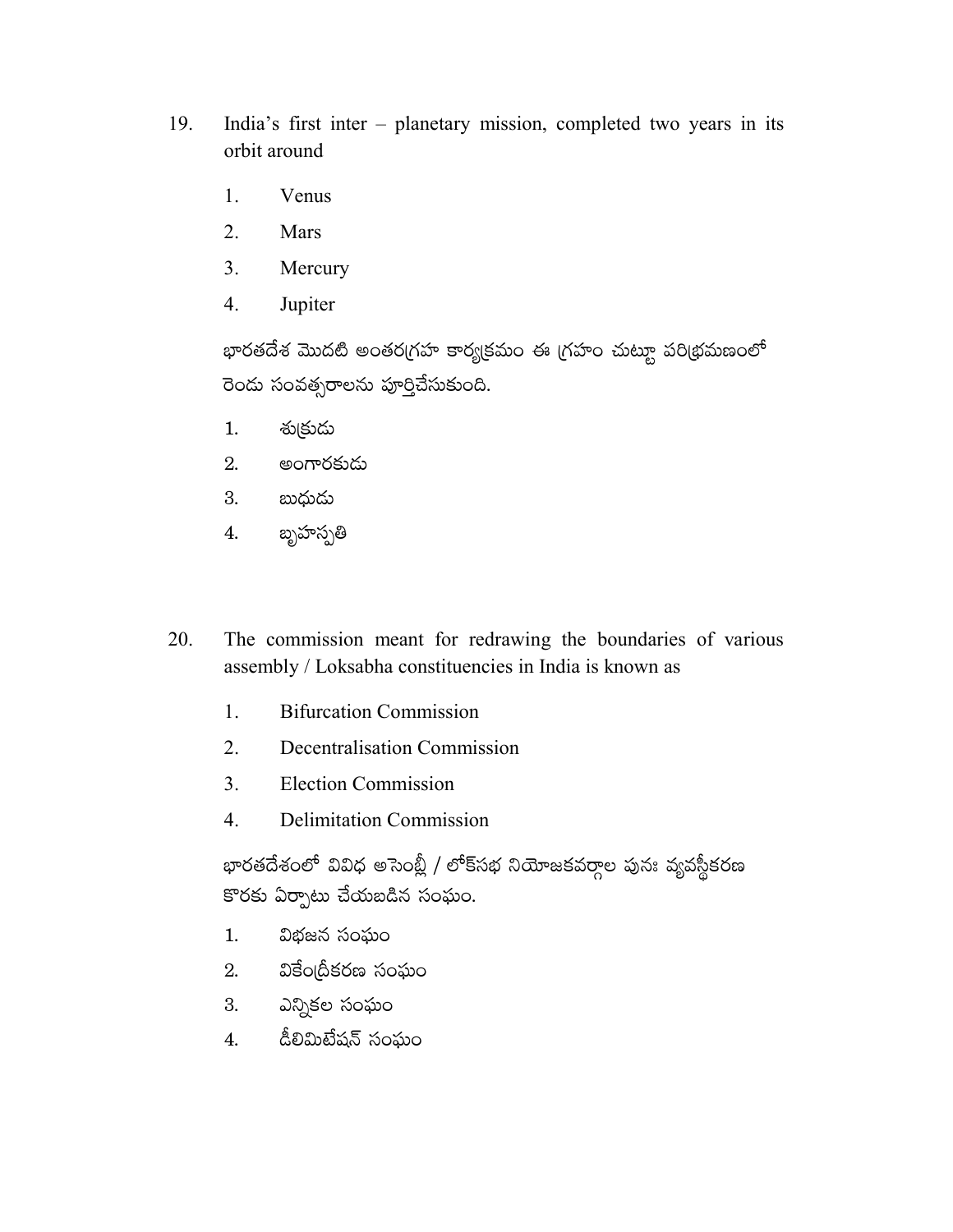"Universal Declaration of Human Rights" was declared by UNO on 21. this date.

"విశ్వ మానవ హక్కుల (పకటన"ను యు.ఎస్.ఒ. (పకటించిన తేది

- $1.$ 10-12-1948
- $2.$ 10-12-1949
- $3.$ 12-10-1948
- 12-10-1949 4.
- 22. One of the following is a higher level institution that imparts teachers training.
	- **IASE** 1.
	- $\ensuremath{\mathsf{CTE}}$ 2.
	- $3<sub>1</sub>$ **DIET**
	- $\overline{4}$ . **TTI**

ఉపాధ్యాయ విద్యను అందించే ఉన్నత విద్యా సంస్థ

- $1.$ ఐఎఎస్ఇ
- 2. సిటీఇ
- 3. ඨිහපුඟී
- තීතීන 4.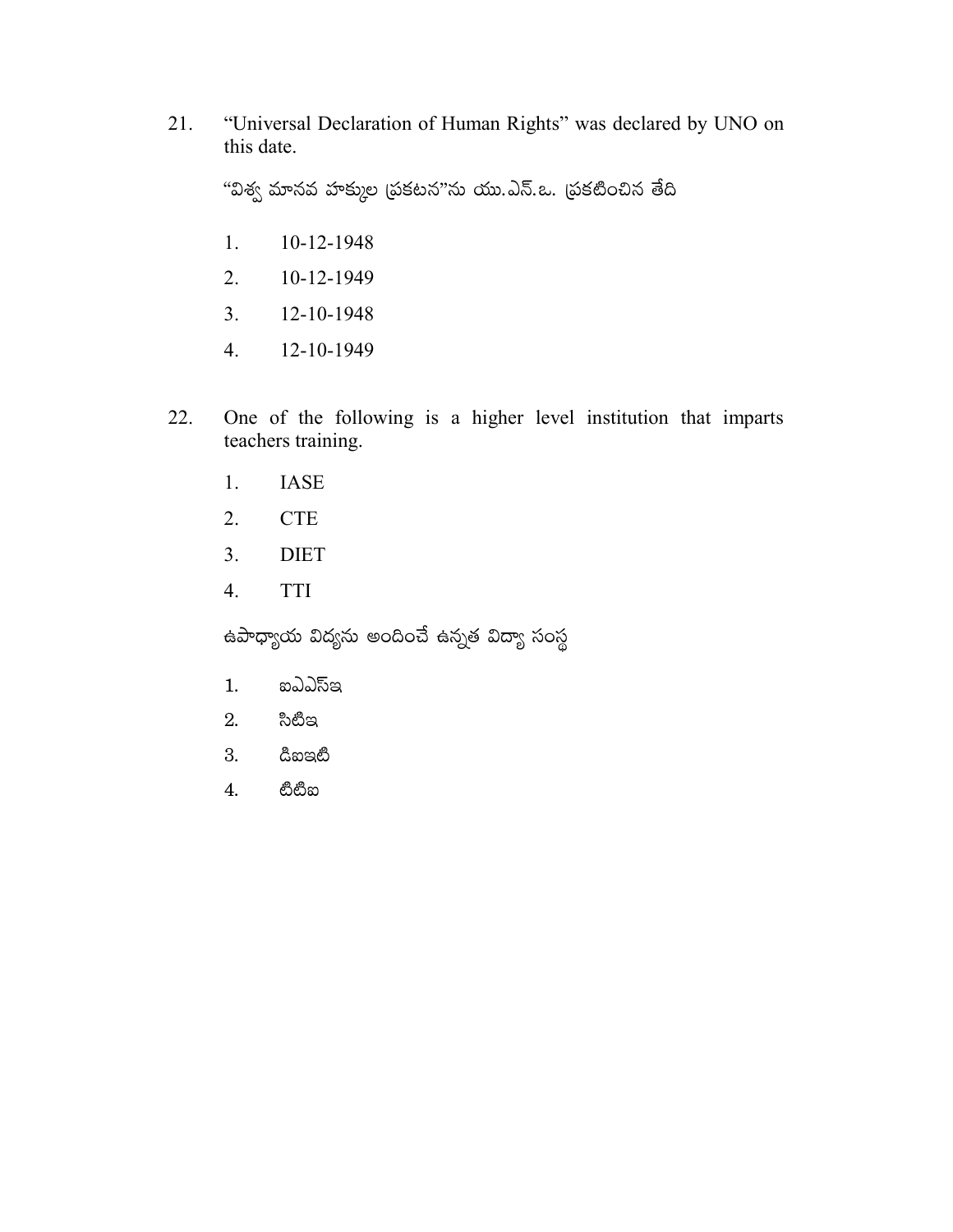- 23. Tuberculosis is spread through
	- 1. Contaminated food
	- $2<sub>1</sub>$ Contaminated water
	- $\overline{3}$ . Contaminated air
	- Unhygienic environment  $\overline{4}$ .

క్షయవ్యాధి దీని ద్వారా వ్యాప్తి చెందును

- కలుషితమైన ఆహారం  $1.$
- 2. కలుషితమైన నీరు
- కలుషితమైన గాలి 3.
- అపరిశుభ్రమైన పరిసరాలు 4.
- 24. The Commission that suggested Government to conduct examinations for the teacher trainees both in Principles of teaching and Practice teaching is
	- **Mudaliar Commission**  $1.$
	- $\overline{2}$ . Kothari Commission
	- $3<sub>1</sub>$ **Hunter Commission**
	- 4. **Woods Dispatch**

ఛా(తోపాధ్యాయులకు బోధనా సూ(తములపైన మరియు బోధనాభ్యసనంపై రెండింటిలోను, పరీక్షలు నిర్వహించవలసినదిగా (పభుత్వంనకు సూచించిన కమీషన్

- మొదలియార్ కమీషన్  $1.$
- కొఠారి కమీషన్ 2.
- 3. హంటర్ కమీషన్
- ఉద్స్ డిస్పాచ్ 4.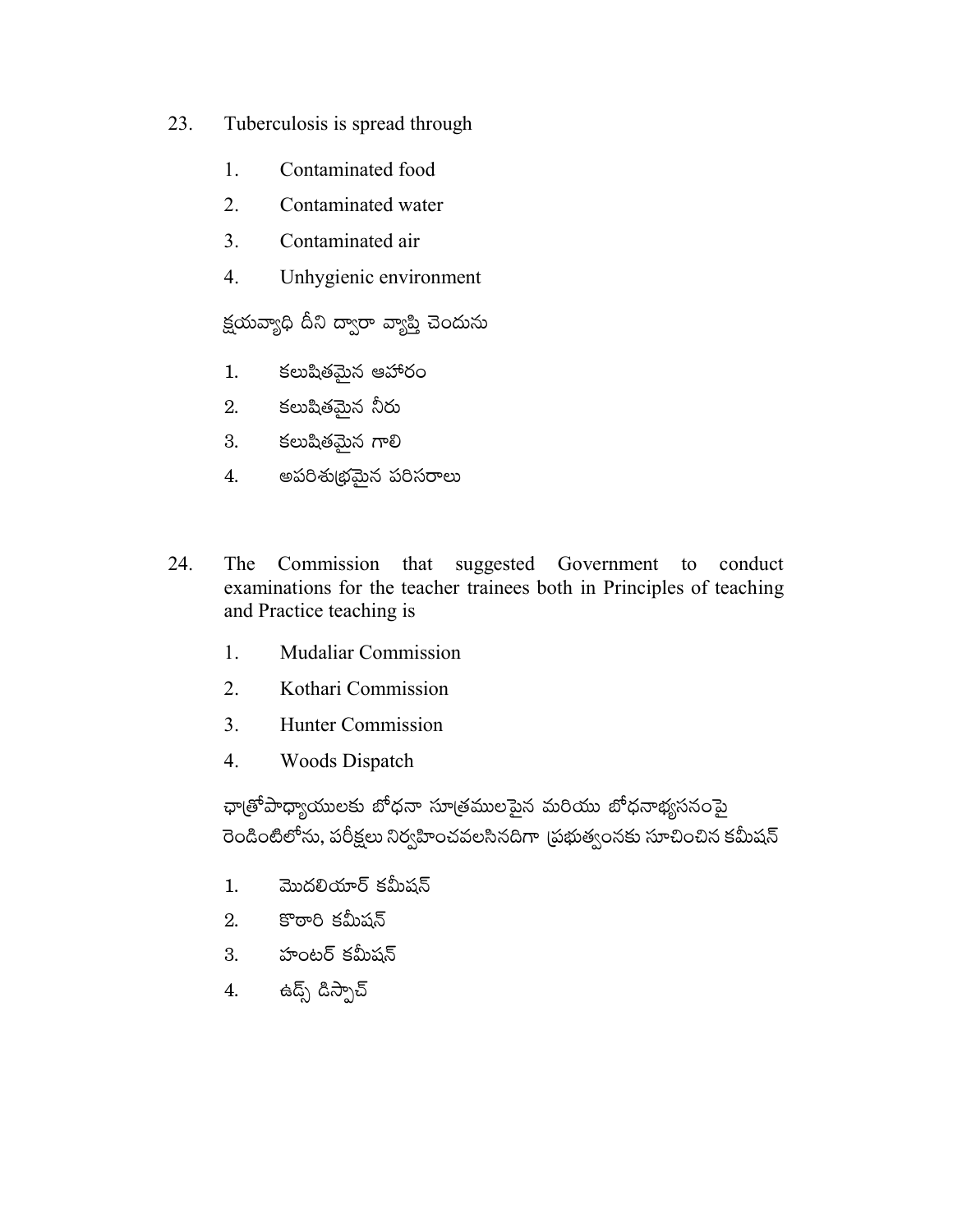25. There are 138 pupils in a Primary school. Number of teachers required as per RTE Act - 2009 are

ఒక (పాథమిక పాఠశాలలో 138 మంది విద్యార్థులు ఉన్నారు. ఆర్టిఇ చట్టం – 2009 (పకారం, ఈ పాఠశాలకు కావల్సిన ఉపాధ్యాయుల సంఖ్య  $1.$ 5  $\overline{2}$ .  $\overline{4}$  $\overline{3}$ .  $\overline{3}$  $4.$ 6

- 26. The first Indian woman who got eligibility for admission in Calcutta University in the year 1877 as per the recommendation of Wood's Report was
	- 1. Savithri Bai Phule
	- $2.$ Sarojini Naidu
	- $3<sub>1</sub>$ Vijayalaxmi Pandit
	- $\overline{4}$ . Chandra Mukhi Basu

ఉద్స్ నివేదికలోని సిఫారసుల ఆధారంగా  $1877$ వ సంవత్సరంలో కలకత్తా విశ్వవిద్యాలయంలో (పవేశార్హత పొందిన తొలి భారతీయ మహిళ

- సావి(తిబాయి ఫులే  $1.$
- సరోజిని నాయుడు  $2.$
- విజయలక్ష్మి పండిట్ 3.
- చంఁదముఖీ బసు  $\overline{4}$ .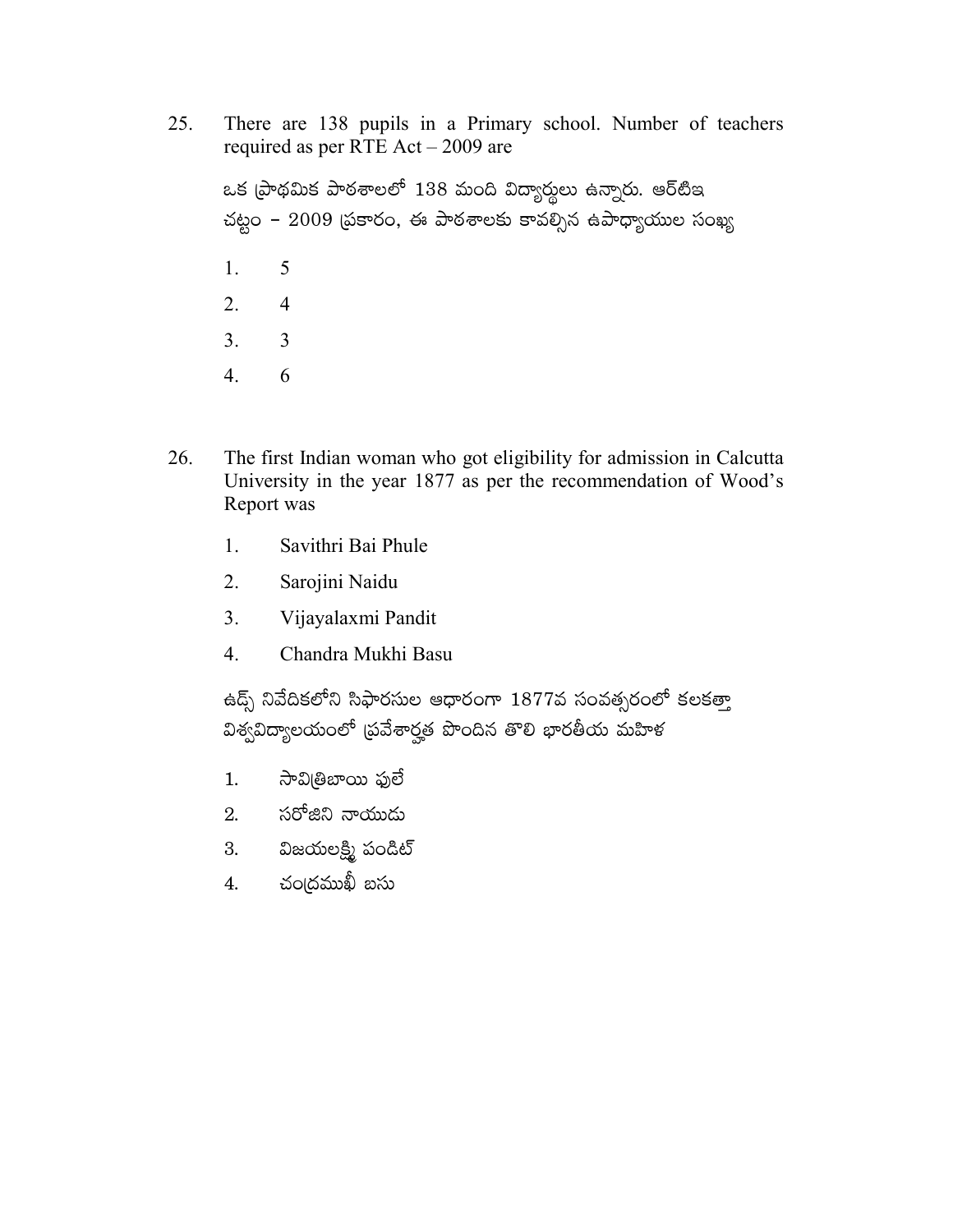- 27. RTE Act 2009 prohibits all the following except one.
	- 1. Physical punishment
	- **Mental Harassment**  $2<sub>1</sub>$
	- $\overline{3}$ . Running of School with recognition
	- $4.$ Capitation fee

ఆర్.టి.ఇ. చట్టం – 2009, కింది వాటిలో ఒకటి మినహాయించి, మిగిలిన వాటిని నిరోధించినది

- $1.$ భౌతిక దండన
- $2.$  మానసిక వేధింపు
- 3. పాఠశాలలను గుర్తింపుతో నదుపుట
- కాపిటేషన్ ఫీజు 4.
- One of the following is not conducted in Kala Utsav Competitions at 28. different levels
	- $1.$ Games
	- $\overline{2}$ . Painting
	- 3. Dance
	- 4. Music

వివిధ స్థాయిలలో నిర్వహింపబదు కళా ఉత్సవ్ పోటీలలో కింది వానిలో ఒకటి నిర్వహింపబడదు

- $1.$ ಆಟಲು
- చిౖతలేఖనం 2.
- నృత్యం 3.
- సంగీతం 4.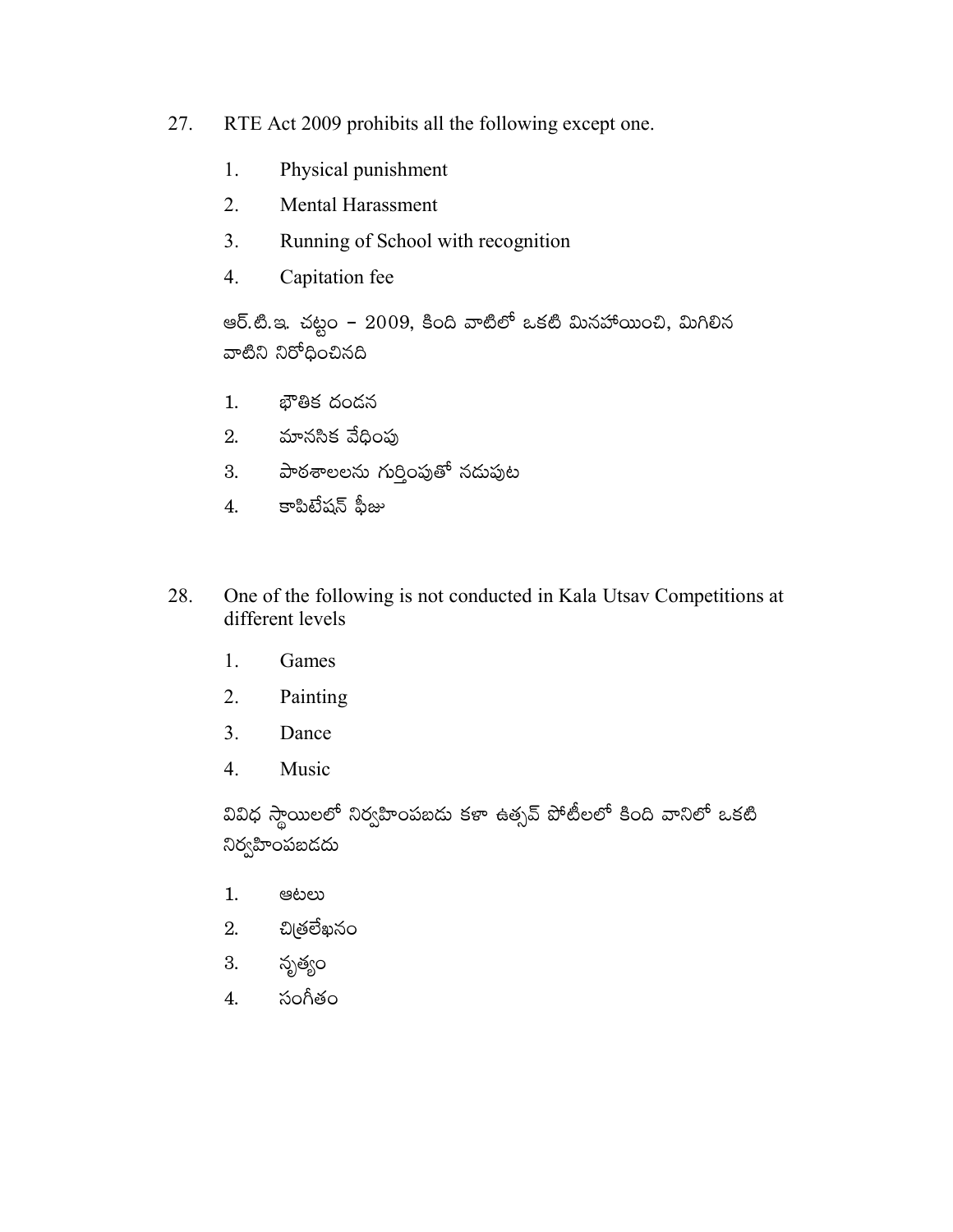- 29. The provision made to out of school children to reach a stage where they can join in formal schools according to their age is
	- 1. Success schools
	- $2<sub>1</sub>$ Navodaya Schools
	- $3<sub>1</sub>$ Model Schools
	- **Bridge Schools**  $4.$

బడిబయట ఉండే పిల్లలు ఒక స్థాయికి చేరుకొని తమ వయస్సుకు తగిన తరగతిలో నియత పాఠశాలలో చేరడానికి చేయబడిన ఏర్పాటు.

- సక్సెస్ పాఠశాలలు  $1<sub>1</sub>$
- నవోదయ పాఠశాలలు  $2<sub>1</sub>$
- 3. ఆదర్శ పాఠశాలలు
- ట్రిడ్జి పాఠశాలలు 4.
- 30. "Badiki Vastha" programme was launched on
	- January 2017 1.
	- $\overline{2}$ . March 2017
	- February 2017  $3<sub>1</sub>$
	- $4.$ April 2017

"బడికి వస్తా" పథకం (పారంభింపబడినది

- 1. జనవరి 2017
- మార్చి 2017 2.
- ఫి(బవరి 2017 3.
- ఏ(పిల్ 2017 4.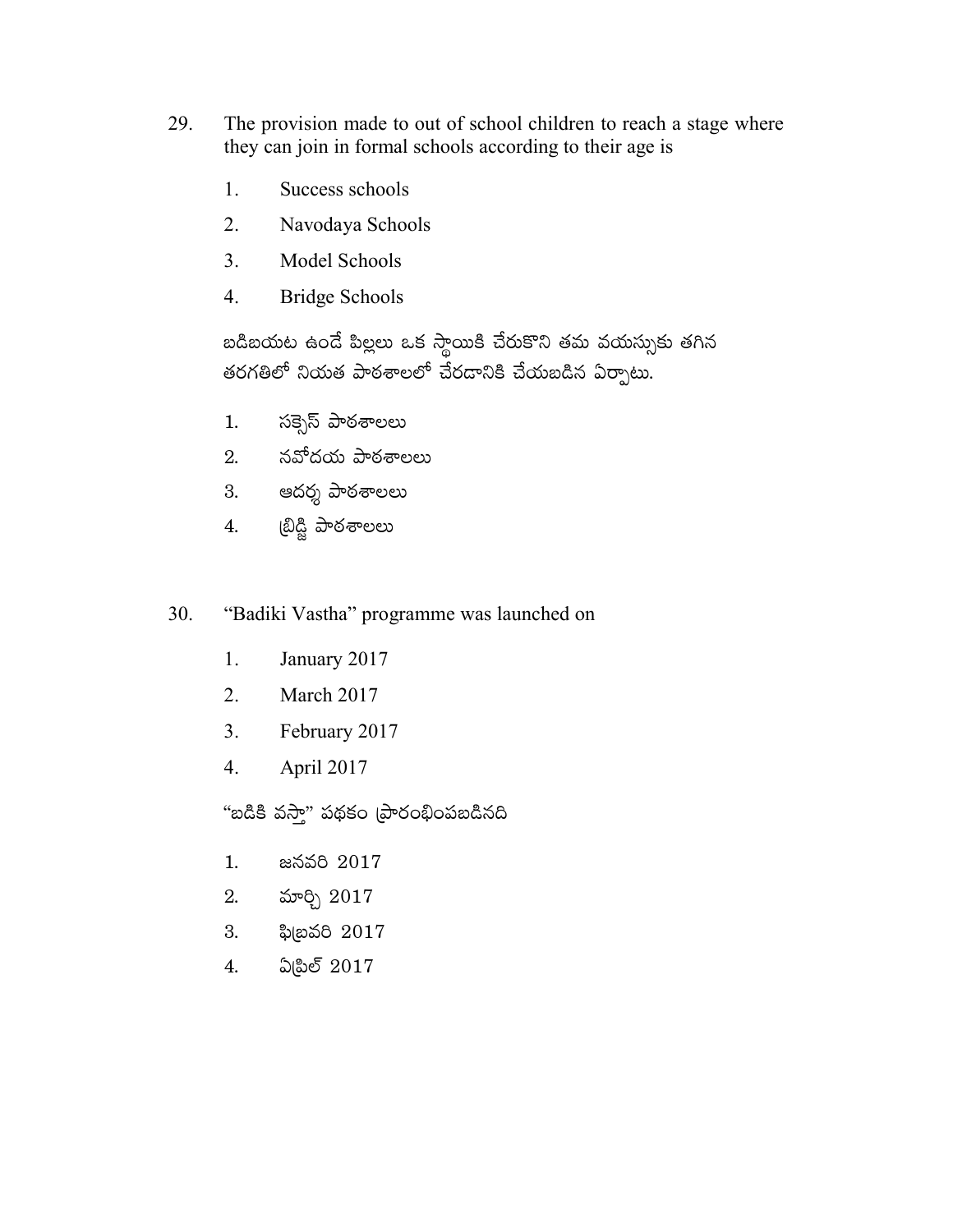You have identified Keerthana as a primary level educable, mentally 31. retarded girl, because she was in the IQ level of

కీర్తనను (పాథమికస్థాయి విద్యను పొందగలిగే అల్ప బుద్ధిమాంద్యతగల అమ్మాయిగా మీరు గుర్తించారు. కారణమేమనగా ఆమె క్రింది (పజ్ఞాలబ్ది స్థాయిని కలిగి వుంది

- $26 49$  $1<sub>1</sub>$
- $2.$  $50 - 70$
- $3.$  $<$  25
- $90 109$  $4.$
- Raju was warned by his classmate not to behave like an animal. 32. According to Sigmund Freud, the state of personality of Raju is
	- 1. Id
	- 2. Ego
	- $3<sub>1</sub>$ Super ego
	- $\overline{4}$ . Morality

జంతువులా (పవర్తించవద్దని రాజును అతని క్లాస్మేట్ హెచ్చరించాదు. సిగ్మంద్ ఫ్రాయిడ్ (పకారం రాజు యొక్క మూర్తిమత్వ స్థితి

- అచితు  $1.$
- 2. అహం
- 3. అద్యహం
- నైతికత 4.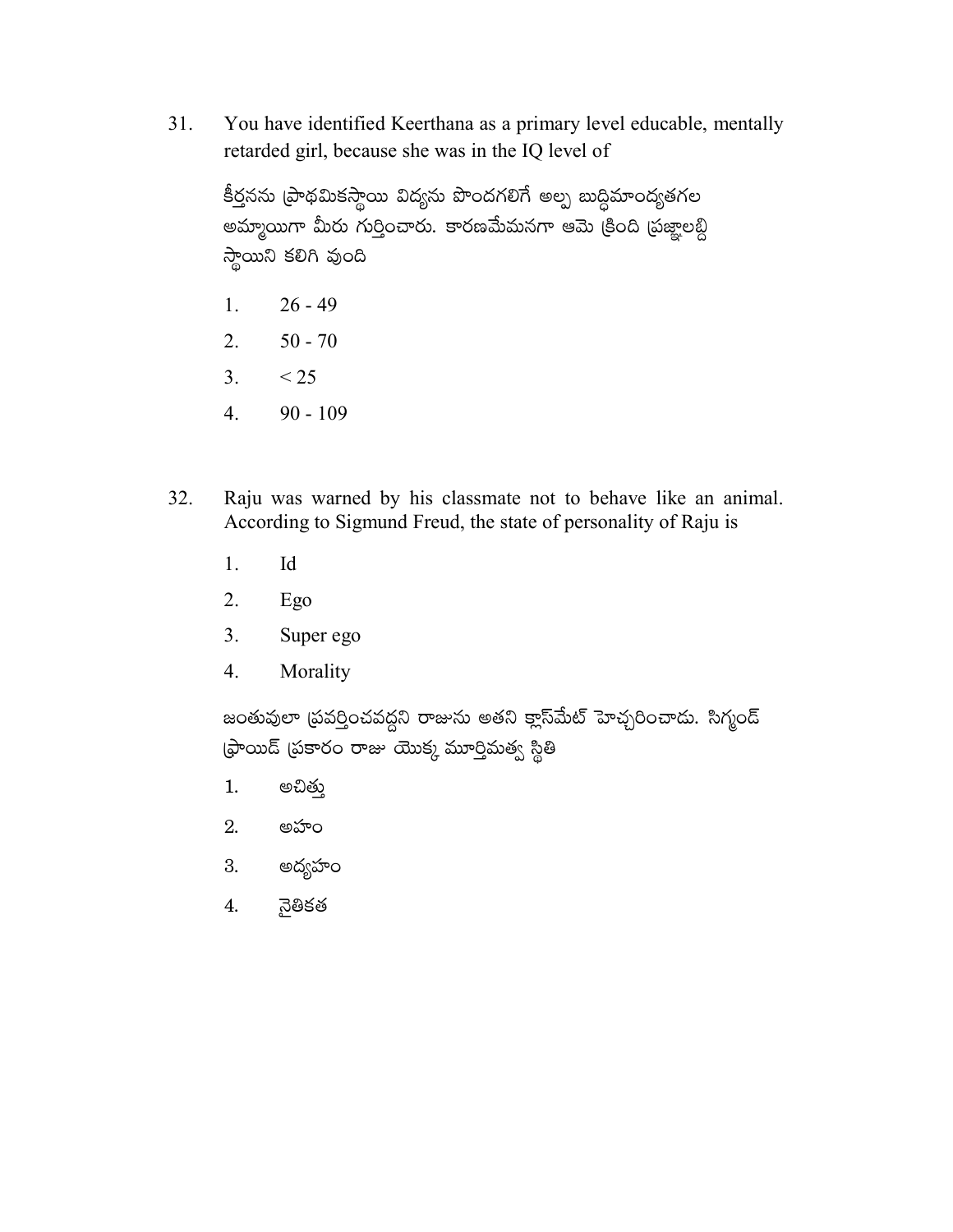- 33. You wish to assess the aptitude of Meghana in gross movements of hands and fingers. The following assessment tool is more appropriate -
	- 1. Purdue Pegboard test
	- 2. Good enough drawing test
	- $3<sub>1</sub>$ Raven's progressive matrices test
	- $\overline{4}$ Pintner-Paterson scale

మేఘన యొక్క చేతులు, వేళ్ళు మొత్తం కదలికలలో సహజ సామర్యాన్ని మీరు మదింపు చేయాలనుకున్నారు. దీనికోసం తగిన ఉపకరణం

- పర్ద్యూ పెగ్ బోర్డ్ పరీక్ష  $1.$
- 2. గుడ్ ఎనఫ్ (డాయింగ్ పరీక్ష
- 3. రేవన్స్ (పోగ్రెసివ్ మాట్రెసిస్ పరీక్ష
- 4. పింట్నర్–పాటర్సన్ స్మేల్
- 34. Bharat, a student of Intermediate failed in his examinations, always assumes that he is fit for nothing, despair and phobic. The state of Bharat is
	- $1_{-}$ Depression
	- $2.$ Hypochondriasis
	- $3<sub>1</sub>$ Neurasthenia
	- 4. Hysteria

భరత్, ఇంటర్ పరీక్షల్లో ఉత్తీర్ణుదు కాకపోవదంతో పూర్తిగా నిరాశపడిపోవడం, నేనెందుకూ పనికిరాని వాడిననుకోవడం, అతిగా భయపడటం జరుగుతోంది. భరత్ యొక్క స్థితి (కింది దానికి చెందును.

- మాంద్యం 1.
- 2. స్వశరీర దుశ్చింత
- 3. దౌర్భల్య (పతిచర్యలు
- హిస్టీరియా 4.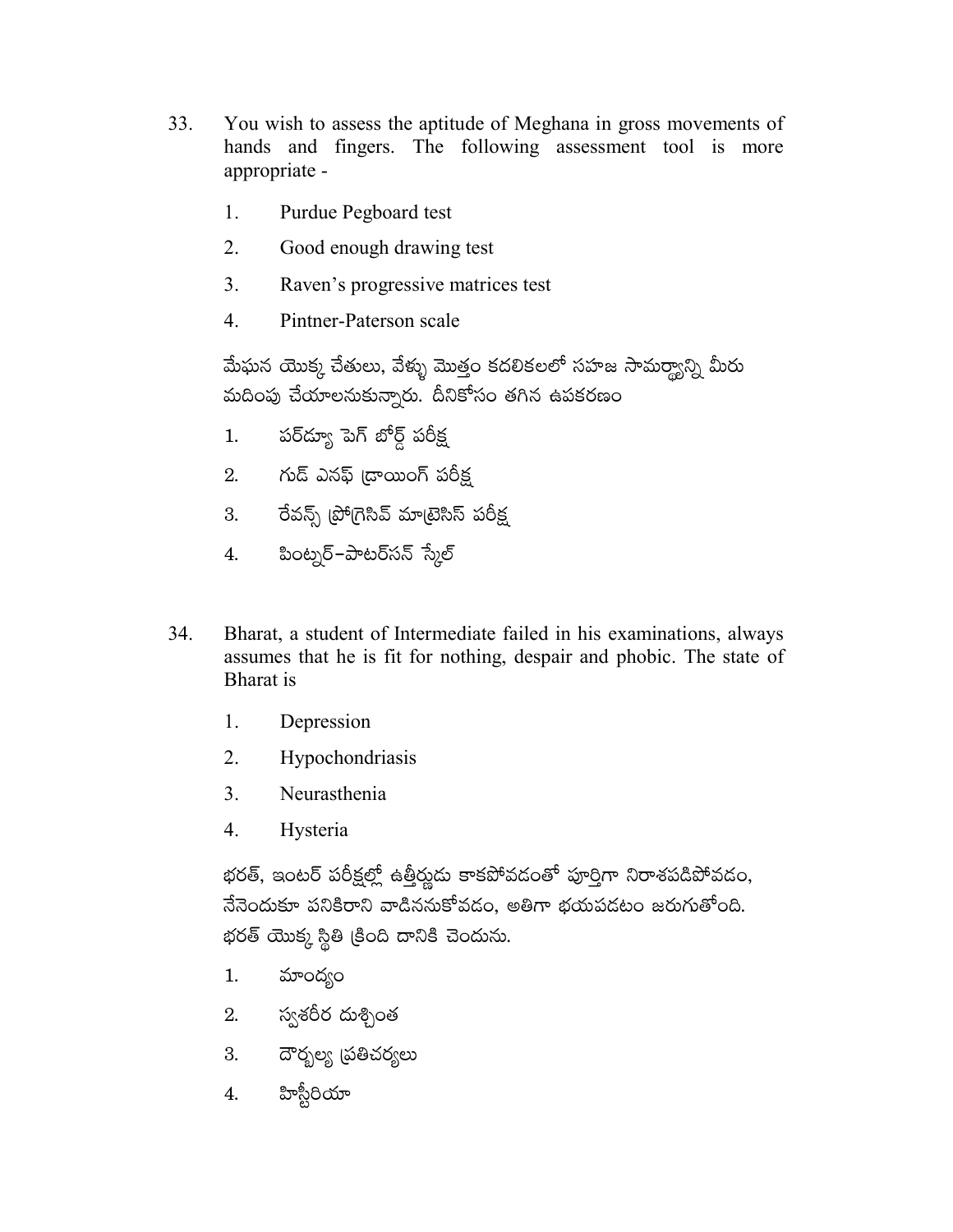- 35. Using knowledge of Mathematics learnt in the classroom to prepare a budget for a trip is
	- 1. Syntax
	- $2.$ Perception
	- 3. Primacy effect
	- $\overline{4}$ Transfer of learning

తరగతిగదిలో నేర్చుకున్న గణిత జ్ఞానాన్ని ఒక యాత్రకు అయ్యే ఖర్చు తయారీకి వినియోగిస్తే అది

- వాక్యనిర్మాణం  $1.$
- గహించడం  $2.$
- 3. (పాధాన్యతా (పభావం
- అభ్యసనబదిలీ 4.
- When we listen to a lecture and do not revise the topic, we 36. remember very little of the contents spoken even within a few days. This is because -
	- 1. Short-term memory
	- $2.$ Unconscious memory
	- $3<sub>1</sub>$ Long-term memory
	- $\overline{4}$ . Repressed memory

మనం ఒక విషయంపై ఉపన్యాసాన్ని విని, పునశ్చరణ (రివిజన్) చేయనపుడు, కొద్ది రోజులకే చెప్పబడినవిషయంలో అతి తక్కువ మాత్రమే స్మృతిలో వుంచుకోగలం, దీనికి కారణం

- స్వల్పకాలిక స్మృతి  $1.$
- 2. అచేతన స్మృతి
- 3. దీర్ఘకాల స్మృతి
- 4. దమనం చేయబడిన స్మృతి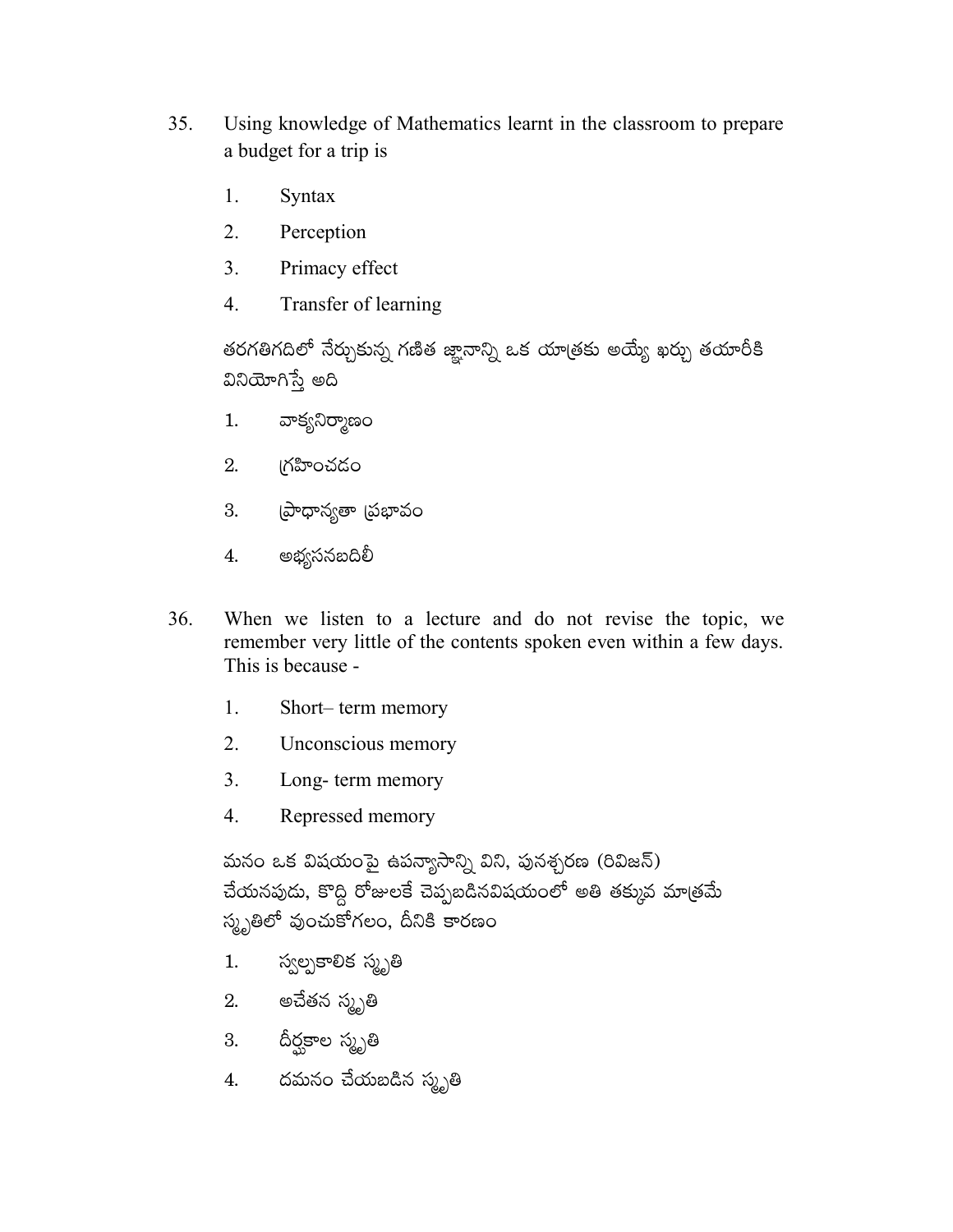- 37. Headmaster of a school advised his teachers to promote creativity among the students. One of the following is not related to the characteristics of creativity
	- 1. Adaptability and a sense of adventure
	- $2.$ Lack of foresight
	- $3<sub>1</sub>$ Lack of tolerance for boredom and ambiguity
	- A high degree of sensitivity towards problems.  $\overline{4}$ .

ఒక పాఠశాల (పధానోపాధ్యాయుడు విద్యార్శల్లో సృజనాత్మకతను (పోత్సహించవలసినదిగా తన ఉపాధ్యాయులను సూచించెను. (కింది వానిలో ఒకటి సృజనాత్మకతకు సంబంధించని లక్షణం

- అనుగుణ్యత మరియు సాహసోపేత గుణం 1.
- ముందుచూఫు లేకపోవడం 2.
- విసుగుదల, సందిగ్ధతలలో సహనం లోపించడం 3.
- సమస్య గురించి ఎక్కువ సున్నితత్వం 4.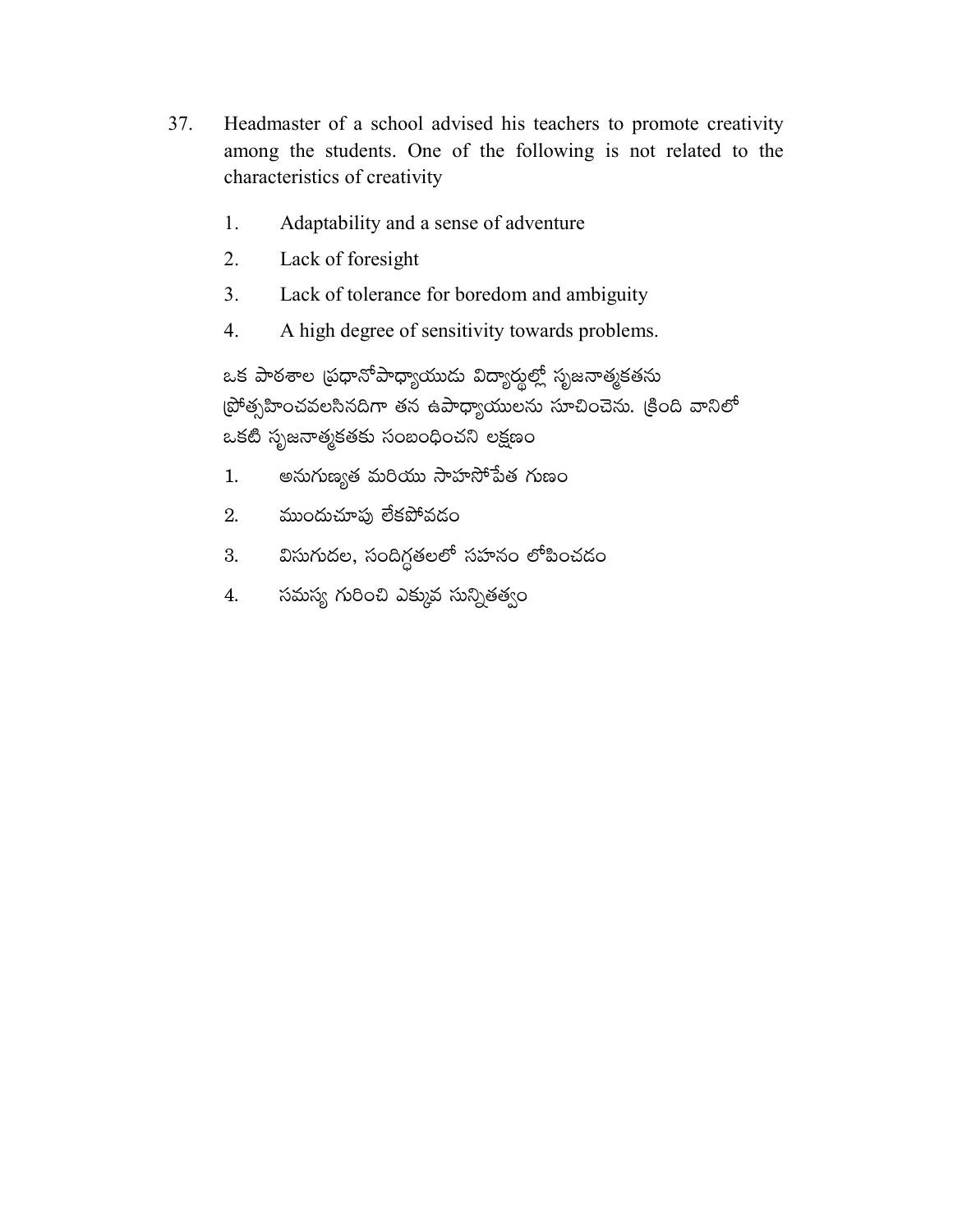- 38. Umadevi, who sees her father throwing utensils around simply because he has not been served food of his taste, learnt such behaviour. This type of learning is -
	- Social learning 1.
	- $2.$ Learning by insight
	- $3<sub>1</sub>$ Programmed learning
	- $\overline{4}$ . Trial and error method of learning

ఉమాదేవి తనతండ్రి రుచికరమైన ఆహారాన్ని వడ్డించలేదని గిన్నెలను విసిరివేయదాన్ని చూసి తానుకూడా ఆ (పవర్తనను నేర్చుకోవడం (కింది అభ్యసన రకానికి చెందును.

- సాంఘిక అభ్యసనం  $1.$
- 2. అంతర్దృష్ఠి అభ్యసనం
- 3. కార్యక్రమయుత అభ్యసన<mark>ం</mark>
- 4. యత్న–దోష అభ్యసనం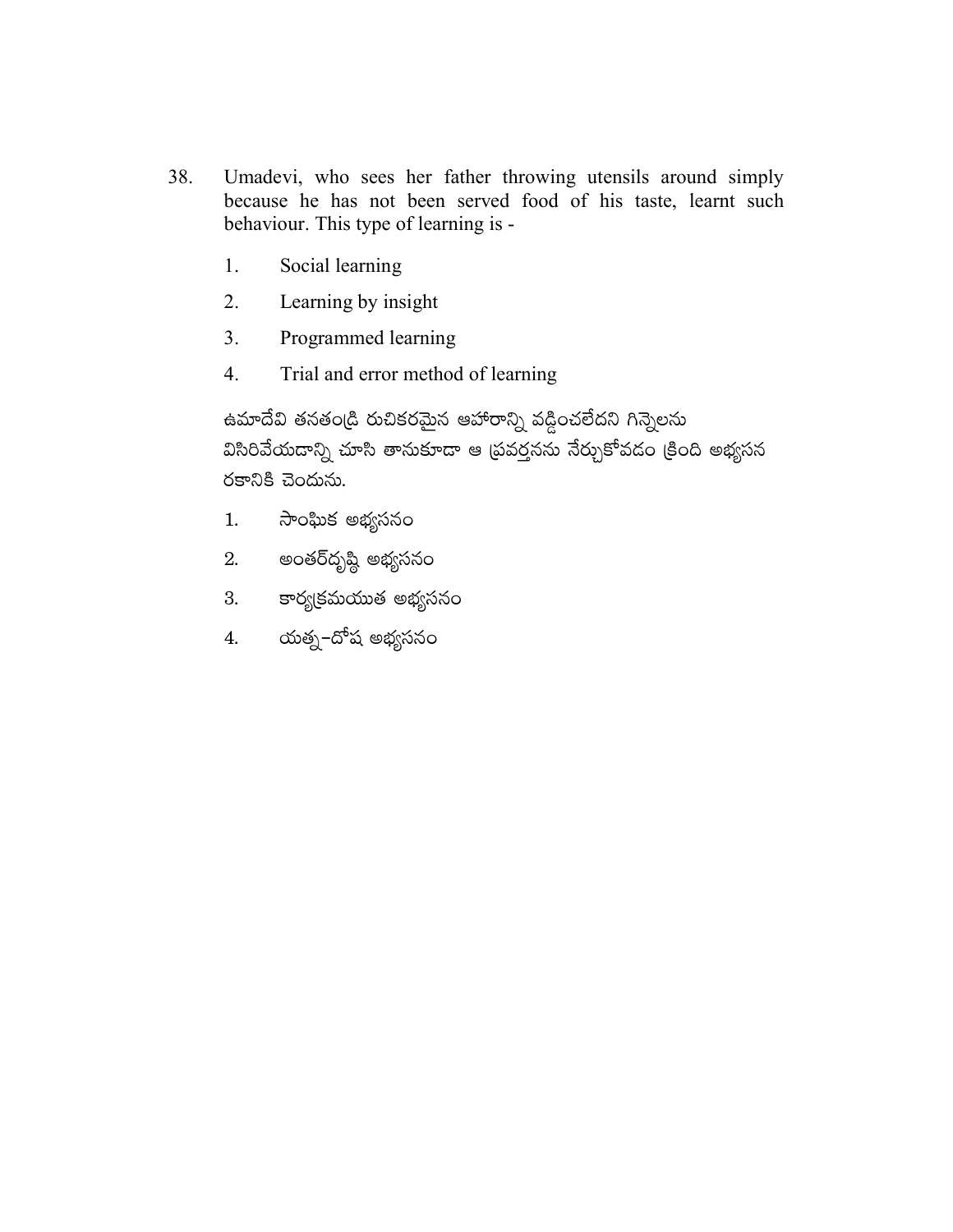- Kamala, Padma and Sushanth of 8<sup>th</sup> class are highly intelligent in 39. understanding the inter relations of concepts through pictures. The teacher identified their intelligence as one of the following.
	- 1. Bodily kinesthetic intelligence
	- $2.$ Visual Spatial intelligence
	- $3<sub>1</sub>$ Intrapersonal intelligence
	- $\overline{4}$ . Naturalistic intelligence

8వ తరగతి చదువుతున్న కమల, పద్మ మరియు సుశాంత్అు చిఱ్రాల ద్వారా భావనల మధ్య సంబంధాలను అవగాహన చేసికొనే ఉన్నత (పజ్ఞ కలవారు. ఉపాధ్యాయుదు వారి (పజ్ఞను ఈ క్రిందివానిలో ఒకటిగా గుర్తించాదు అది.

- శారీరక కందర స్పర్శాత్మక (పజ్ఞ  $1.$
- దృశ్య (పాదేశిక (పజ్ఞ 2.
- 3. వ్యక్తంతర్గత (పజ్ఞ
- 4. స్ట్రకృతి సంబంధిత (పజ్ఞ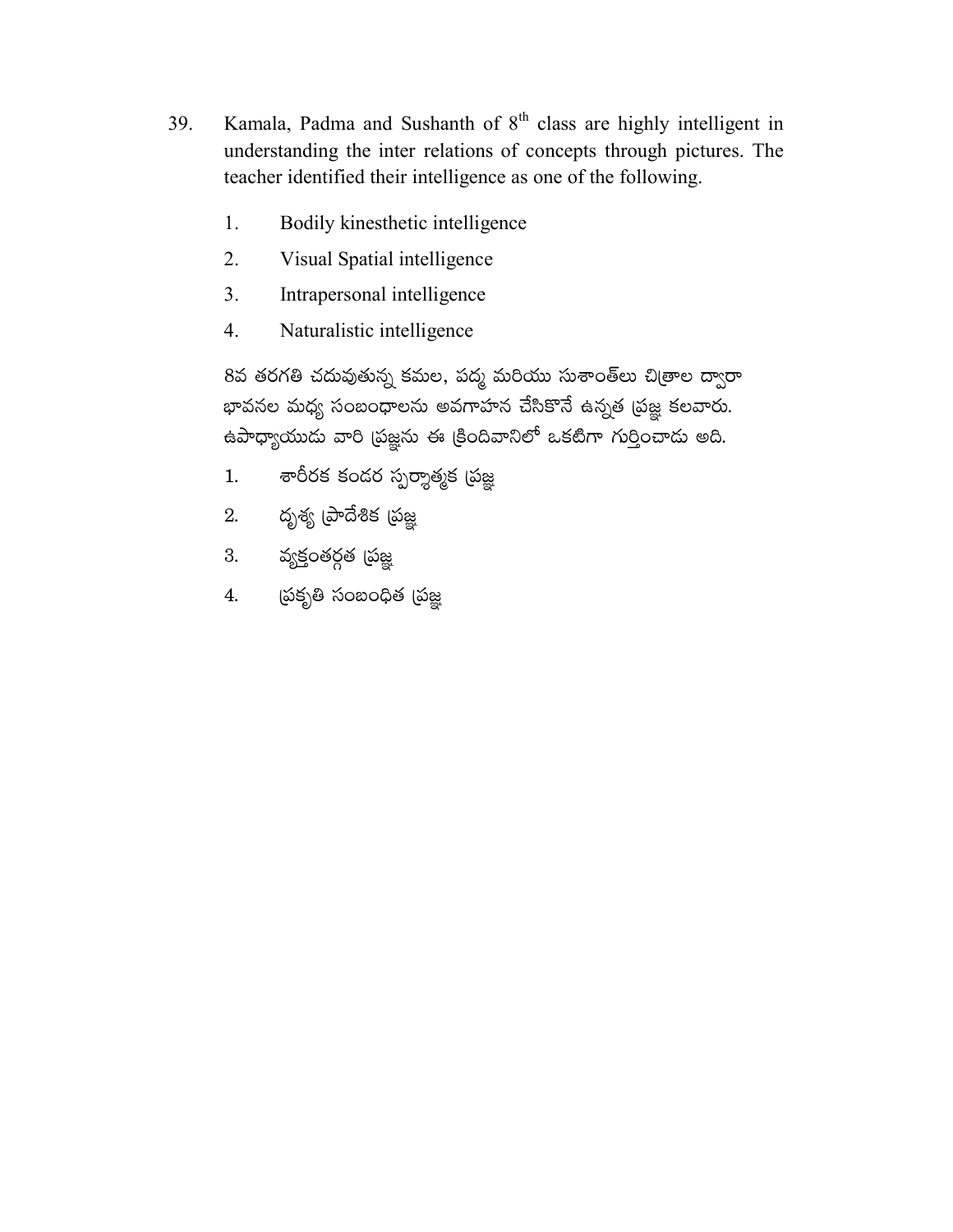- 40. Anthony is a student of class X. He has a practice that whenever he requires to solve a problem considers the problem as a whole and after being assessed a whole, may be tackled for solution on piecemeal basis. This type of learning theory involved here is -
	- 1. Classical conditioning
	- 2. Operant conditioning
	- $3<sub>1</sub>$ Insightful learning
	- $\overline{4}$ . Imitation learning

ఆంథోని పదవ తరగతి విద్యార్థి. ఇతనికి ఒక అలవాటు ఏమంటే ఒక సమస్యను పరిష్కరించవలసి వచ్చినపుడు, సమస్యను మొత్తంగా అధ్యయనం చేసి, తరువాత మొత్తంగా మదింపుచేసి అవసరమైతే సమస్యా పరిష్కారం కోసం చిన్ని భాగాలు చేసి పరిష్కరించదం – ఇందు ఇమిడి వున్న అభ్యసన సిద్ధాంతం –

- సంప్రదాయ నిబంధనము 1.
- కార్యసాధక నిబంధనము 2.
- అంతర్దృష్టి అభ్యసనము 3.
- అనుకరణ అభ్యసనము 4.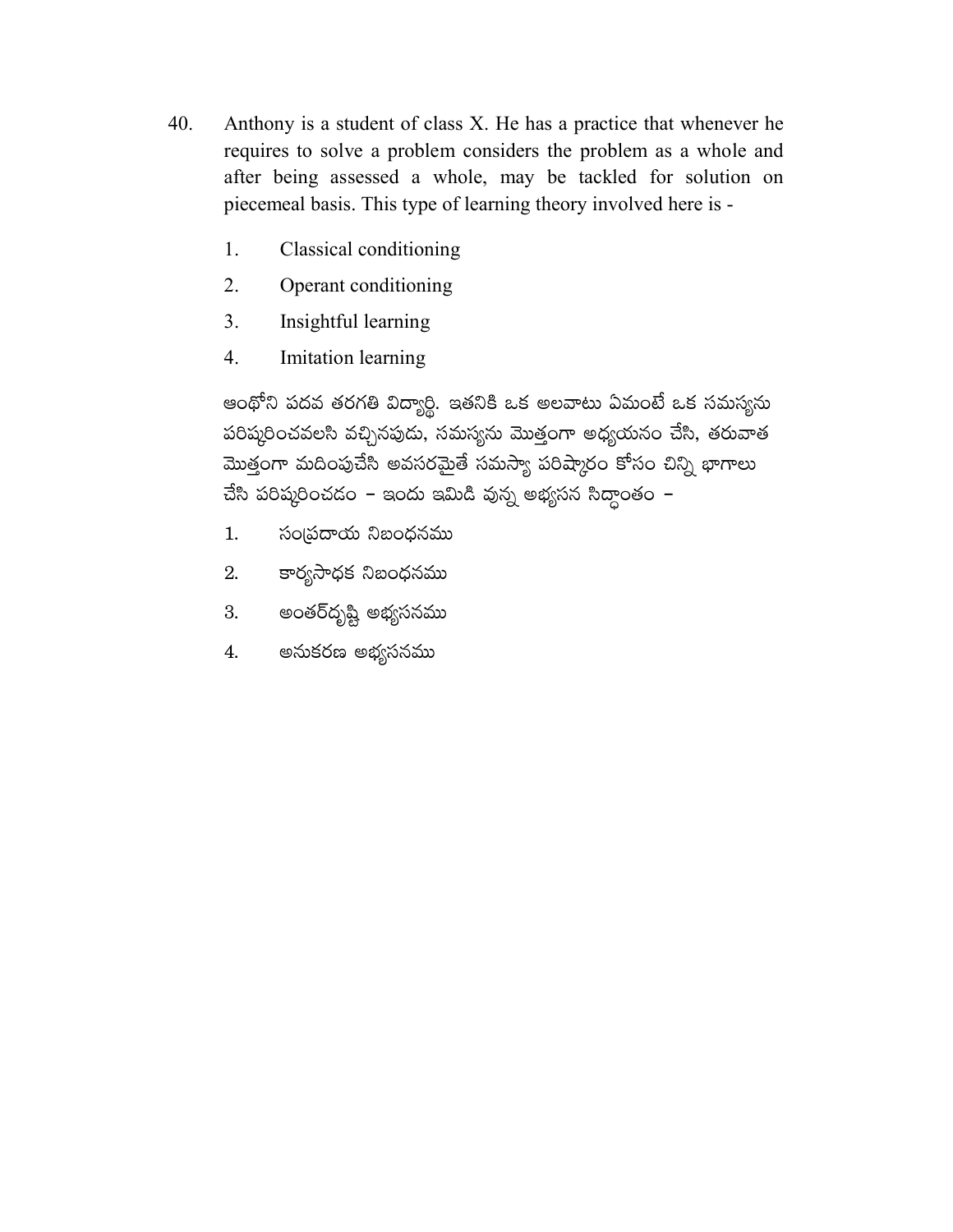## **CONTENT**

- 41. The Ministers and the Chief Minister in State Government are responsible for their acts to the
	- 1. Speaker of the Legislative Assembly
	- Legislative Council  $2.$
	- Legislative Assembly  $3<sub>1</sub>$
	- Chairman of the Legislative Council  $\overline{4}$ .

రాష్ట్ర ప్రభుత్వంలోని ముఖ్యమంత్రి, మంత్రులు తమ చర్యలకు (కింది సంస్థలకు / అధిపతులకు జవాబుదారీగా ఉంటారు.

- శాసనసభ స్పీకరు  $1.$
- 2. శాసన మండలి
- $3.$ శాసనసభ
- శాసన మండలి ఛైర్మన<mark>్</mark> 4.
- The slaves were given freedom in this state in 1860 42.
	- South Africa 1.
	- $2.$ **United Arab Emirates**
	- $3<sub>1</sub>$ United Kingdom
	- $\overline{4}$ . **United States**

 $1860$ లో ఈ రాజ్యంలో బానిసలకు స్వేచ్ఛను ఇవ్వడమైనది

- సౌత్ ఆ(ఫికా  $1.$
- 2. యునైటెడ్ అరబ్ ఎమిరేట్స్
- 3. యునైటెడ్ కింగ్డమ్
- యునైటెడ్ స్టేట్స్ 4.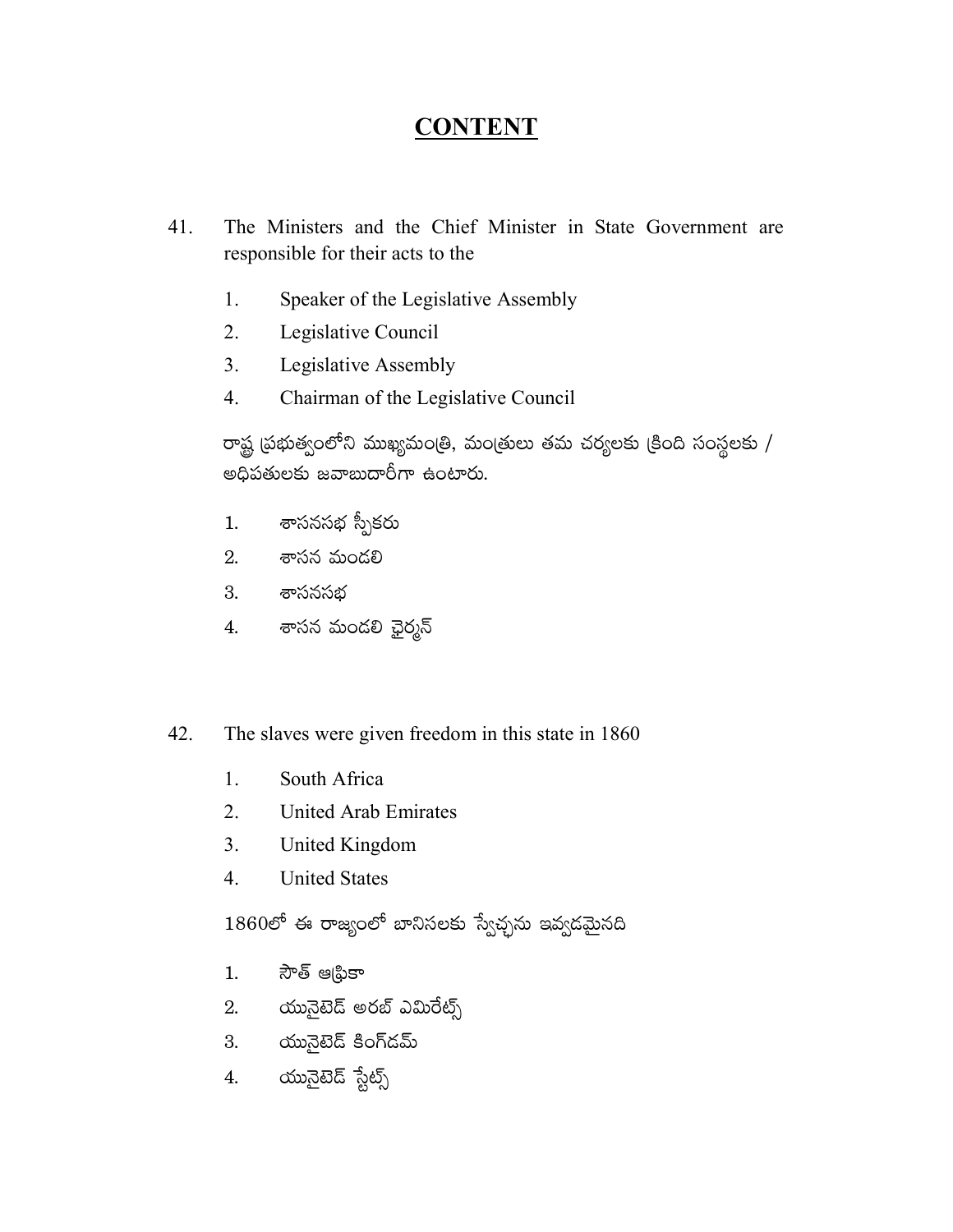- 43. Roads constructed along international boundaries are called
	- 1. **Border Roads**
	- $\overline{2}$ . **Border Control Roads**
	- $\overline{3}$ . **Border Safety Roads**
	- $\overline{4}$ . **Territorial Roads**

అంతర్జాతీయ సరిహద్దల వెంబడి నిర్మించిన రోడ్లు

- సరిహద్దు రోడ్లు  $1.$
- 2. సరిహద్దు నియంత్రణ రోడ్లు
- 3. సరిహద్దు భ(దతా రోడ్లు
- $4.$  బాదేశిక రోడు
- 44. Developing effective, alternative and innovative dispute resolution mechanism outside of the court is an objective of
	- 1. **Women Services Authority**
	- $2<sup>1</sup>$ **Legal Services Authority**
	- $\overline{3}$ . **Children Services Authority**
	- Senior Citizens Services Authority  $\overline{4}$ .

కోర్టుల బయట సమర్ద, (పత్యామ్నాయ, సృజనాత్మక వివాద పరిష్కార విధానాన్ని అభివృద్ధిచేయడం (కింది సంస్థ లక్ష్యం

- మహిళా సేవల (పాధికార సంస్థ  $1.$
- $2.$  న్యాయ సేవల (పాధికార సంస్థ
- 3. బిన్నపిల్లల సేవల ప్రాధికార సంస్థ
- 4. వయోవృద్ధల సేవల (పాధికార సంస్థ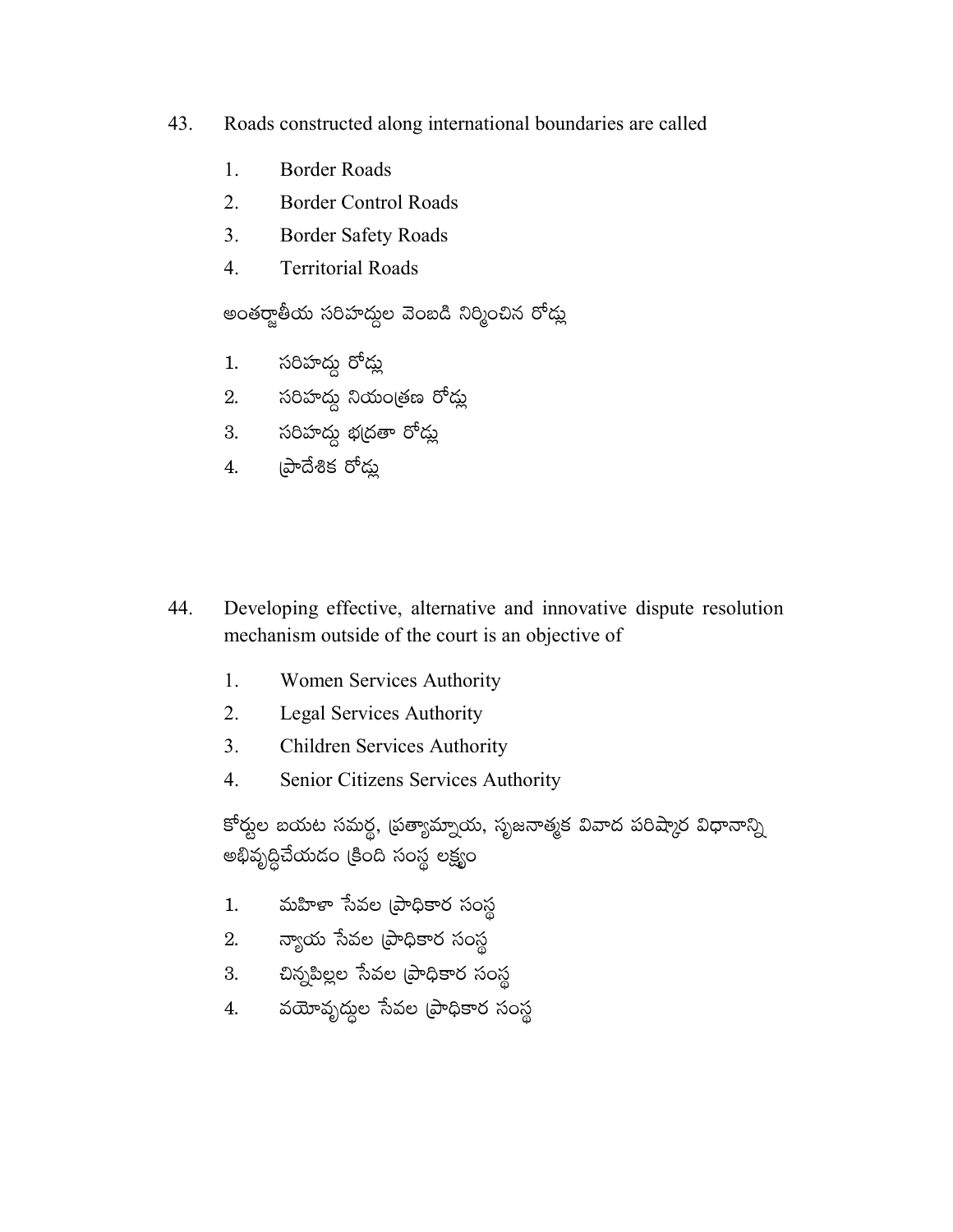- 45. These main tacts adopted during the cold war period
	- 1. Direct wars, economic alliances and peace talks
	- $\overline{2}$ . Nuclear wars, cultural alliances and friendly summits
	- $\overline{3}$ . Proxy wars, military alliances and arms race
	- $\overline{4}$ . Backstabbing wars, geographical alliances and nuclear race

ప్రచ్ఛన్నయుద్ధ కాలంలో అనుసరించిన (ప్రధాన ఎత్తుగడలు

- ప్రత్యక్ష యుద్దాలు, ఆర్థిక ఒప్పందాలు, శాంతి చర్యలు  $1.$
- అణ్వాయుధ యుద్దాలు, సాంస్కృతిక ఒప్పందాలు, స్నేహపూర్వక 2. సదస్సులు
- పరోక్ష యుద్దాలు, సైనిక ఒప్పందాలు, ఆయుధ పోటీ 3.
- వెన్నుపోటు యుద్దాలు, భౌగోళిక ఒప్పందాలు, అణ్వాయుధ పోటీ 4.
- 46. The national leader who did not celebrate the first Independence Day of India
	- $1<sup>1</sup>$ Sardar Vallabhbhai Patel
	- $2.$ Mahatma Gandhi
	- $3<sub>1</sub>$ Moulana Abul Kalam Azad
	- $\overline{4}$ . Rajagopalachari

ప్రథమ భారత స్వాతంత్ర్యదిన సంబరాలను జరుపుకొనని జాతీయ నాయకుడు

- సర్దార్ వల్లభ్ఞాయి పటేల్  $1.$
- మహాత్మా గాంధీ 2.
- మౌలానా అబుల్ కలాం ఆజాద్ 3.
- రాజగోపాలాచారి 4.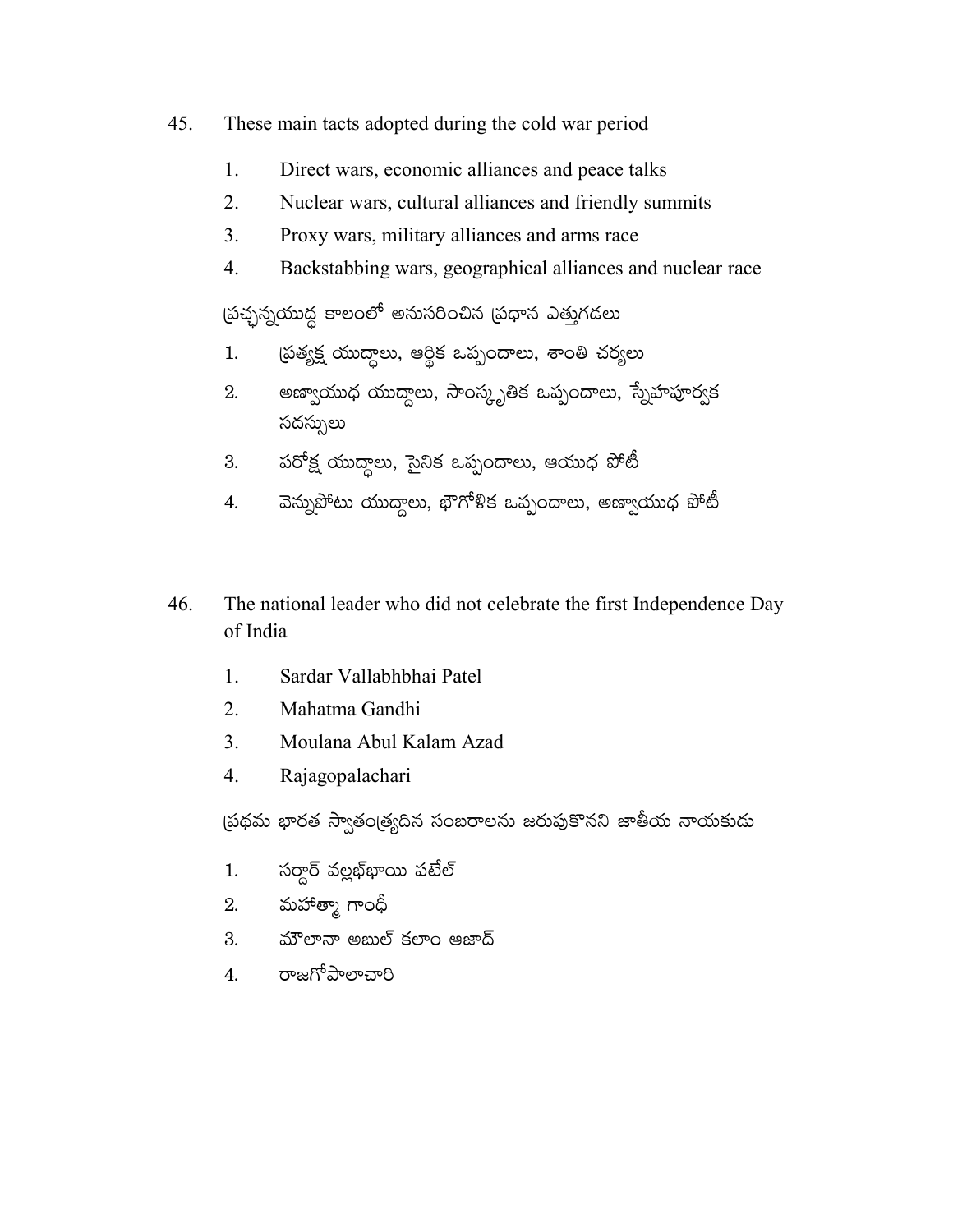- 47. Important event that led to the immediate declaration of First World War in 1914
	- 1. Murder of Archduke Franz Ferdinand of Austria
	- $2.$ Execution of French Emperor Louis XVI
	- $3<sub>1</sub>$ **Execution of French Queen Marie Antonio**
	- $\overline{4}$ . Suicide of Adolf Hitler of Germany

 $1914$ లో మొదటి (పపంచ యుద్దానికి దారి తీసిన తక్షణ సంఘటన

- ఆర్టియాకు చెందిన ఆర్చ్రో్యక్ (ఫాంజ్ ఫెర్దినాండ్ హత్య 1.
- (ఫైంచ్ చ(కవర్తి 16వ లూయీ ఉరితీత 2.
- ్రపెంచ్ రాణి మేరీ ఆంటనియో ఉరితీత 3.
- జర్మనీకి చెందిన అదాల్ప్ హిట్లర్ ఆత్మహత్య 4.
- 48. The announcer of 'New Deal' in America
	- $1.$ J. M. Keynes
	- $2<sup>1</sup>$ Herold Wilson
	- $\overline{3}$ . Woodrow Wilson
	- $\overline{4}$ . Roosevelt

అమెరికాలో 'కొత్త ఒప్పందాన్ని' (పకటించినవారు

- 1. జె.ఎమ్.కీన్స్
- 2. హెరాల్డ్ విల్సన్
- 3. ఉ<sub>(</sub>దో విల్సన్
- రూజ్వెల్గ్ 4.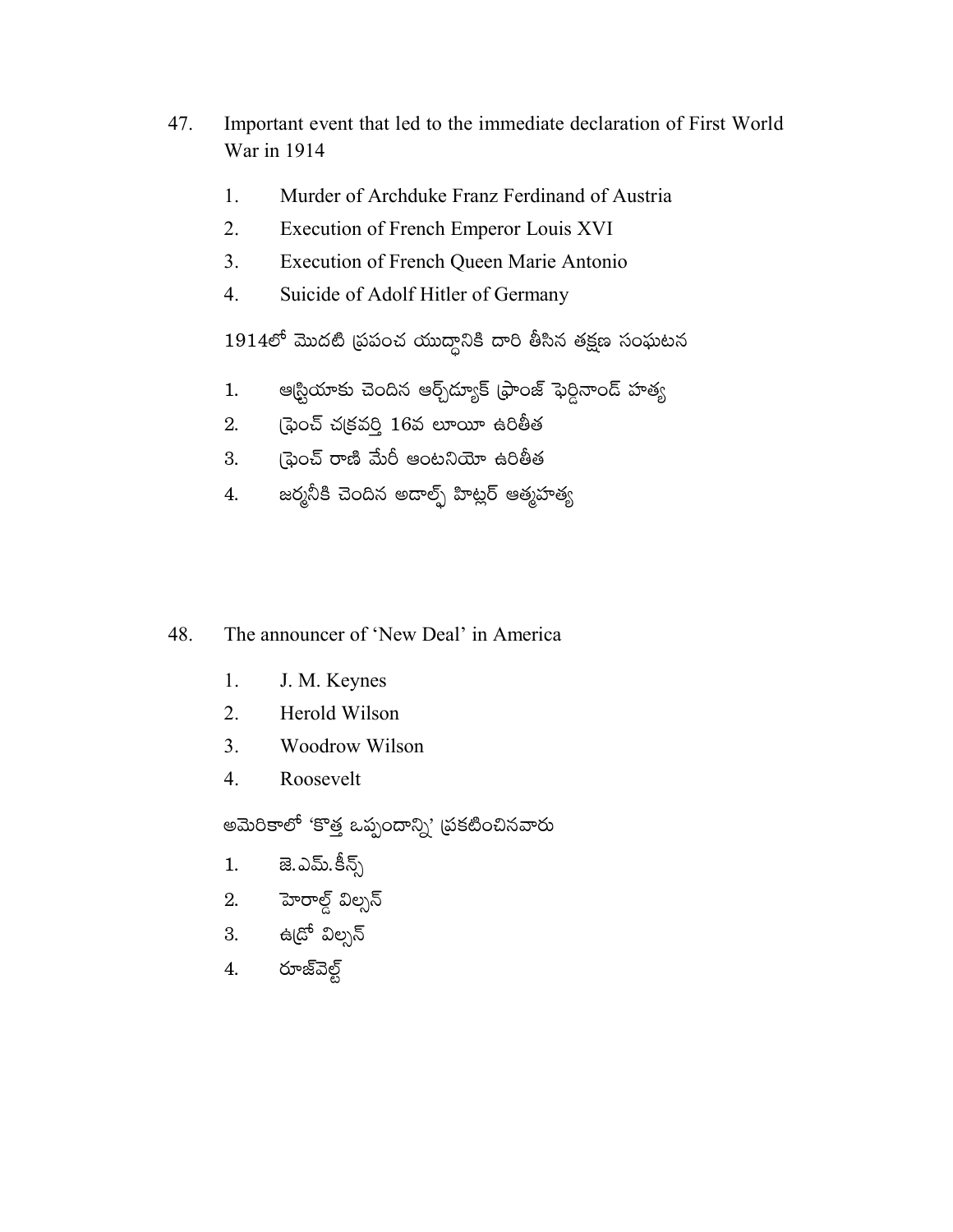- 49. Two important persons of Human Rights Movement in USSR
	- 1. Alexander Dumos and Andrei Kosygin
	- $2.$ Alexander Solzhenitsyn and Andrei Sakharov
	- $\overline{3}$ . V.I. Lenin and Joseph Stalin
	- $\overline{4}$ . **Kruschev and Breznev**

యు ఎస్ ఎస్ ఆర్లో మానవ హక్కులకు సంబంధించిన ఇద్దరు (పముఖులు

- అలెగ్జాందర్ ద్యూమస్ మరియు ఆండ్రే కొసిగిన్  $1.$
- అలెగ్జాందర్ సోల్జ్5ినిత్సిస్ మరియు ఆండ్రే సఖరోవ్ 2.
- వి.ఐ. లెనిన్ మరియు జోసెఫ్ స్టాలిన్  $3.$
- (కుశ్చెవ్ మరియు బ్రెజ్నెవ్ 4.
- 50. In early times in India paper money receipts issued by Jagat Seth of Bengal were known as
	- **Shulkas**  $1.$
	- $2.$ Rupaiahs
	- $3<sub>1</sub>$ Phanas
	- $\overline{4}$ . Hundis

భారతదేశంలో తొలిసారిగా బెంగాల్కి చెందిన జగత్ సేఠ్లు ఇచ్చిన కాగితపు (దవ్య రసీదులు

- శుల్మాలు 1.
- రూపాయలు  $2.$
- ఫణాలు 3.
- హుండీలు  $\overline{4}$ .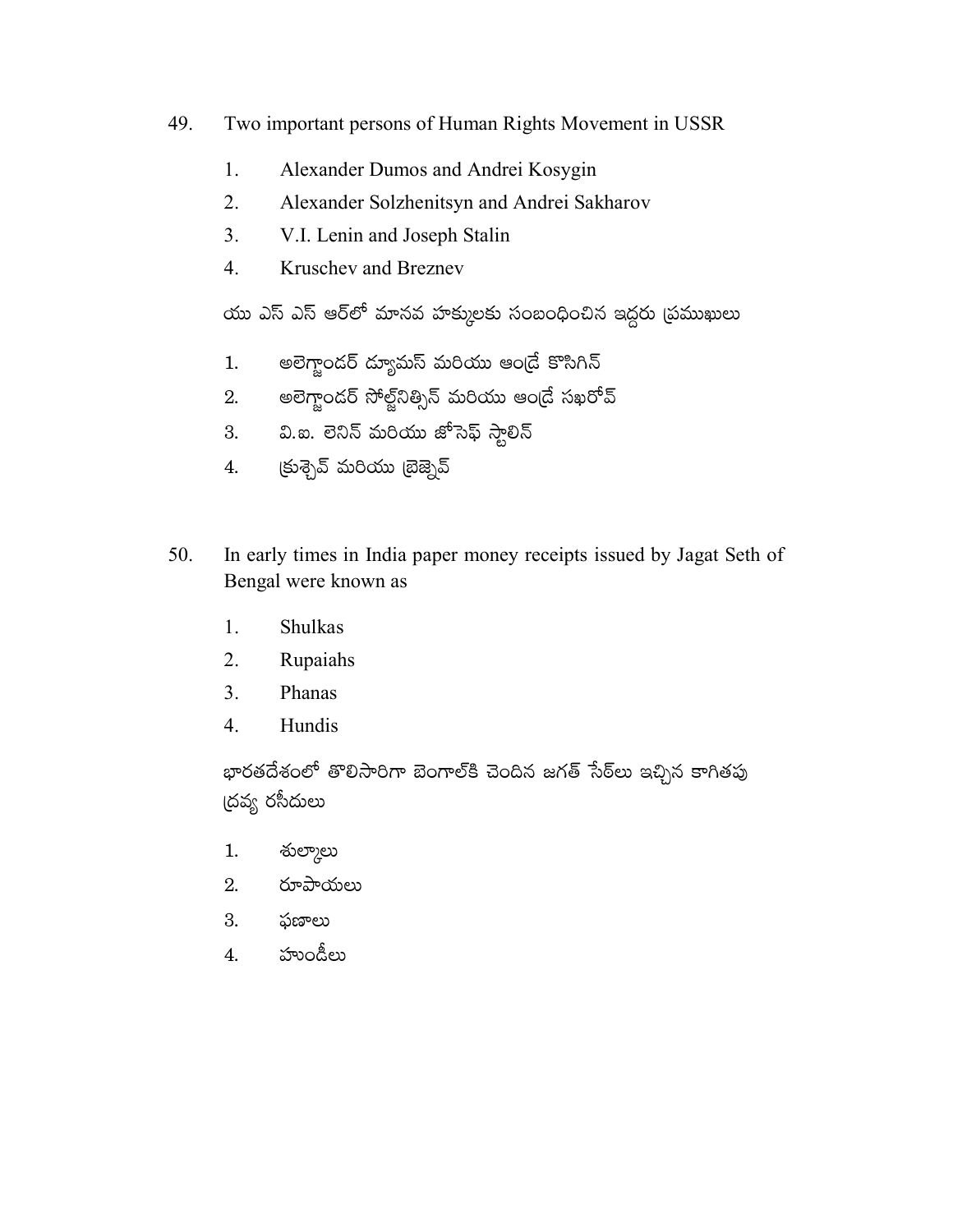- 51. Khud Kasht lands are owned by the
	- 1. Landlords
	- $\overline{2}$ . Tenants
	- $\overline{3}$ . Zamindars
	- $\overline{4}$ . Nawabs

ఖుద్ కాస్త్ భూముల యజమానులు

- భూస్వాములు  $1.$
- కౌలుదారులు 2.
- జమీందార్లు 3.
- 4. నవాబులు
- 52. Two prominent persons who led Brahma Samaj after the death of Ram Mohan Roy
	- $1.$ Devendranath Tagore and Kesava Chandra Sen
	- $\overline{2}$ . Ravindranath Tagore and Keshav Sen
	- $3<sub>1</sub>$ Dayananda Saraswati and Swami Vivekananda
	- $\overline{4}$ . Rama Krishna Paramhamsa and Syed Ahmad Khan

రామమోహన రాయ్ మరణం తరువాత (బహ్మ సమాజానికి నాయకత్వం వహించిన ఇద్దరు (పముఖ నాయకులు

- దేవేంద్రనాథ్ ఠాగోర్ మరియు కేశవ చంద్ర సేన్ 1.
- రవీంద్రనాథ్ ఠాగోర్ మరియు కేశవ సేన్ 2.
- దయానంద సరస్వతి మరియు స్వామి వివేకానందుదు 3.
- రామకృష్ణ పరమహంస మరియు సయ్యద్ అహ్మద్ ఖాన్  $4.$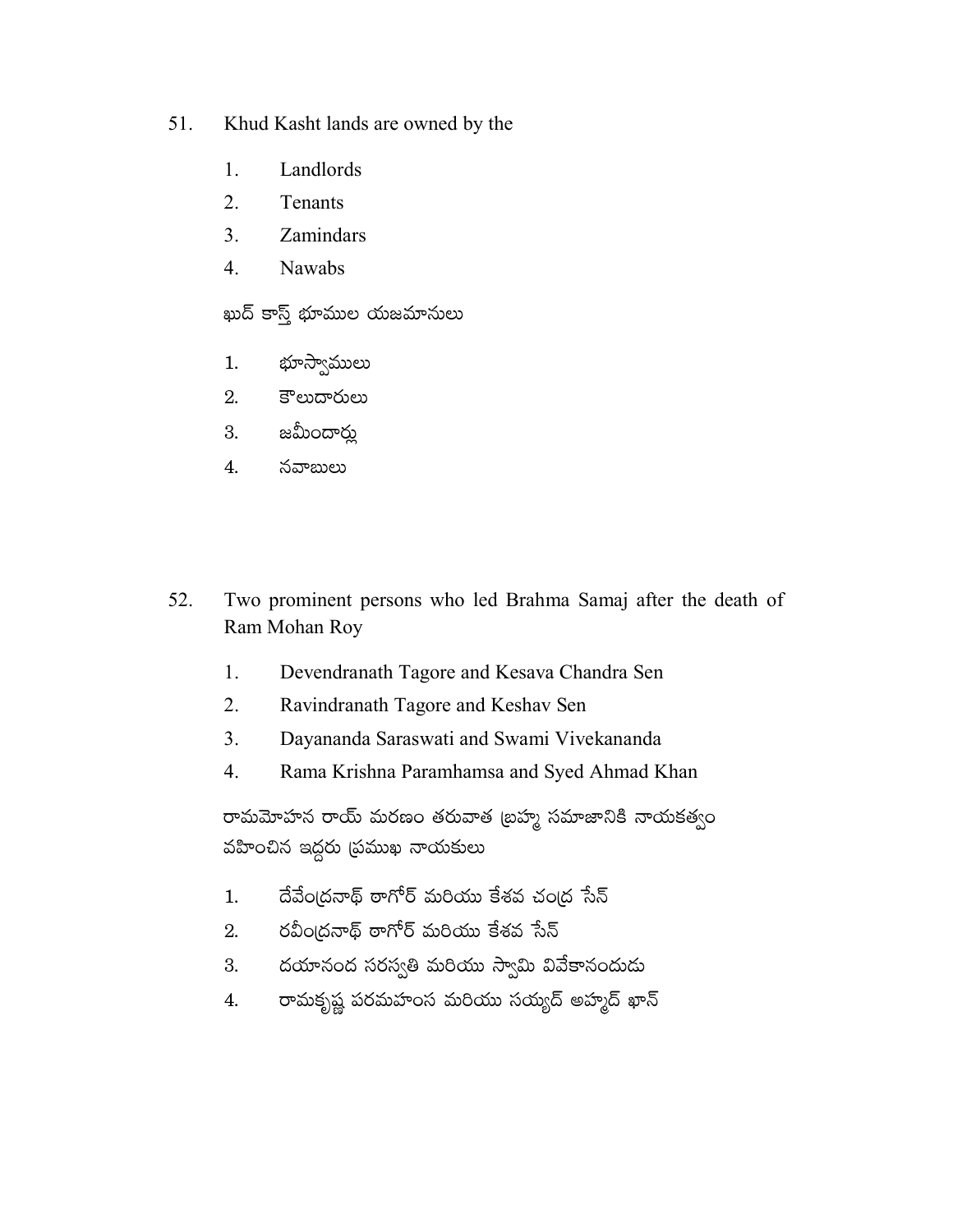- 53. Students in Government schools in the United States begin their daily school curriculum by reciting the following pledge
	- 1. Pledge of Allegiance
	- $2.$ Pledge of Devotion
	- $3<sub>1</sub>$ Pledge of Alliance
	- $\overline{4}$ . Pledge of Confidence

అమెరికాలో స్కూలు విద్యార్శలు (పతి రోజూ తమ పాఠ్య (పణాళికను (పారంభించే ముందు క్రింది (పతిజ్ఞ చేస్తారు

- విధేయత (పతిజ్ఞ  $1.$
- 2. అంకితభావ (పతిజ్ఞ
- 3. సంధి (పతిజ్ఞ
- విశ్వాస (పతిజ్ఞ 4.
- 54. The Vice President of India is elected by the members of
	- 1. The Lok Sabha only
	- $2.$ The Rajya Sabha only
	- $3<sub>1</sub>$ Both the Houses of Parliament
	- Both the Houses of Parliament and MLA's of all the States  $\overline{4}$ .

భారత ఉపరాష్ట్రపతిని క్రింది సభ/సభల సభ్యులు ఎన్నుకొంటారు

- లోక్సభ మాౖతమే  $1.$
- 2. రాజ్యసభ మాత్రమే
- 3. పార్లమెంట్ ఉభయ సభలు
- లోక్సభ, రాజ్యసభ రెండింటితో బాటుగా అన్ని రా(ష్టాల 4. శాసనసభ్యులు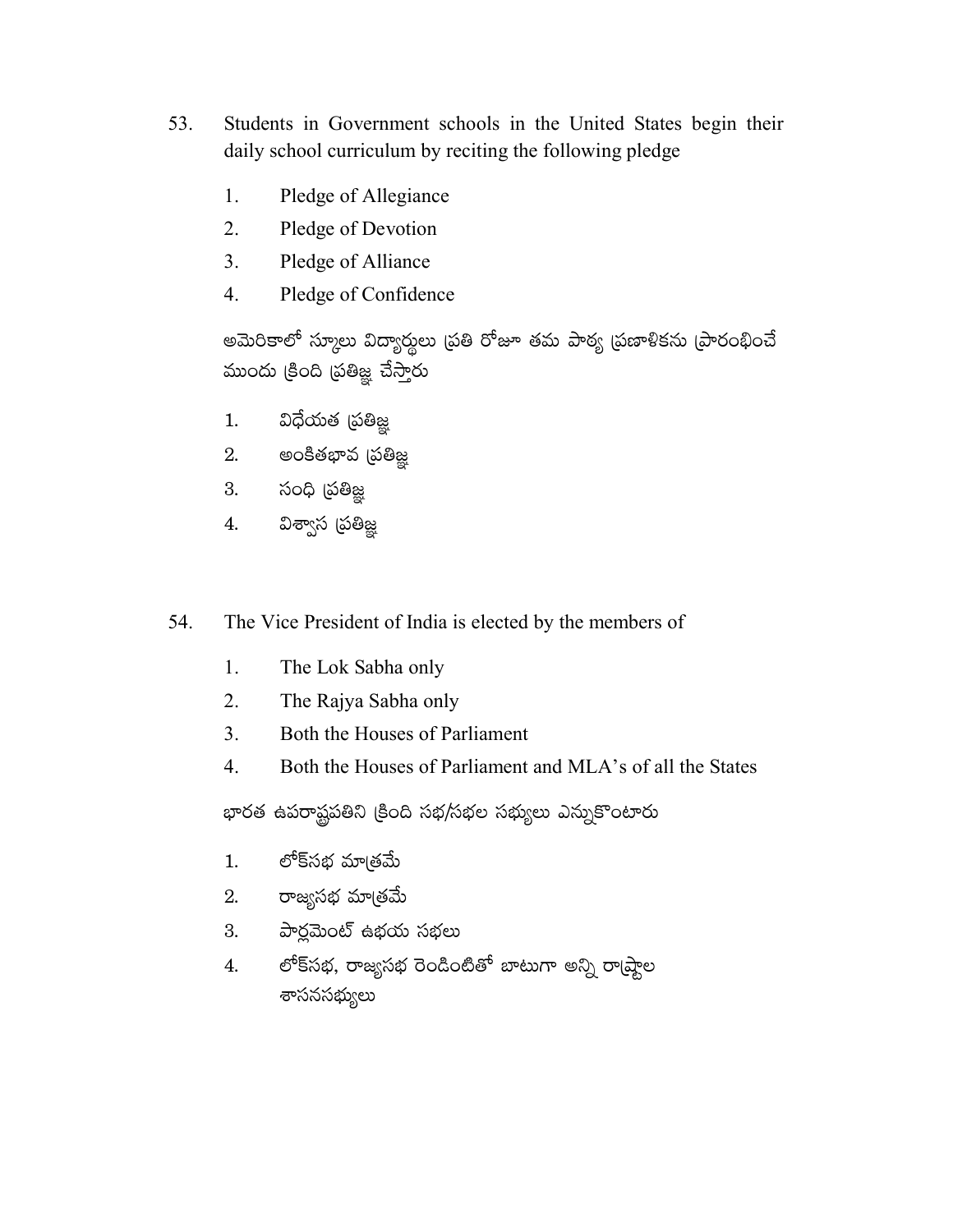- 55. The only category of Dhimsa Dance which is not performed in group
	- 1. Gundevi
	- 2. Kunda
	- $3<sub>1</sub>$ Baya
	- $4.$ Natikari

బృందంగా (పదర్శించని ఏకైక ధింసా నాట్య రకం

- గుందేవి  $1<sub>1</sub>$
- 2. కుంద
- 3. బయ
- 4. నటికరి
- 56. Identify from the following the place and country where from Greenwich astronomical observatory lies
	- Greenwich and England 1.
	- $2<sub>1</sub>$ **Edinburg and England**
	- $\overline{3}$ . Greece and Greenwich
	- $\overline{4}$ . Oslo and Finland

గ్రీన్విచ్ నక్షత్రశాల క్రింది ప్రదేశం, దేశంలో ఉంది

- గ్రీన్విచ్ మరియు ఇంగ్లాండ్  $1.$
- ఎడిన్ఐర్గ్ మరియు ఇంగ్లాండ్ 2.
- 3. గ్రీస్ మరియు గ్రీన్విచ్
- ఆస్లో మరియు ఫిన్లాండ్ 4.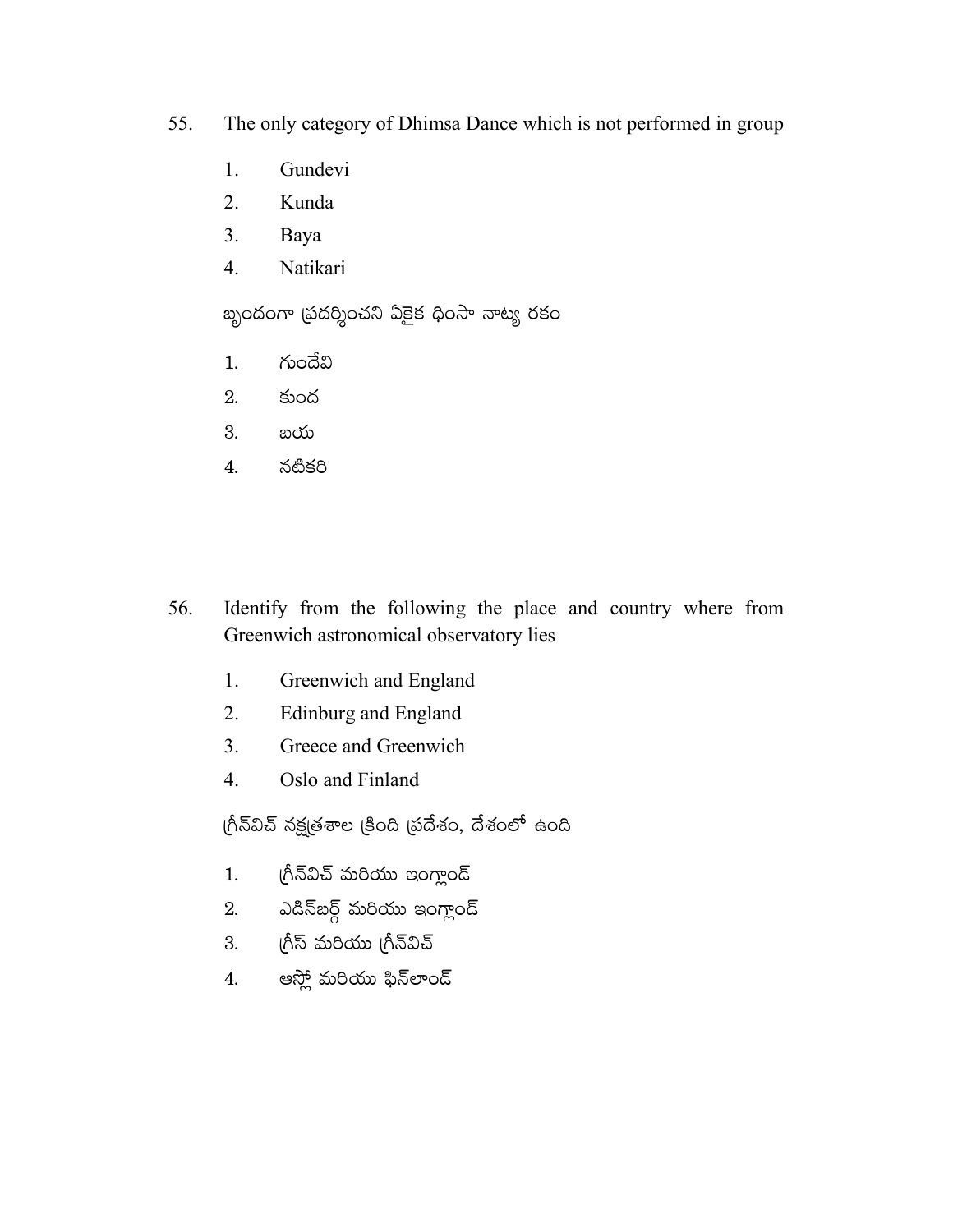- 57. Christian humanists who criticised the church for greed and extorting money from people through indulgences documents are
	- 1. Johannes Gutenberg and Michelangelo
	- $2.$ Gerhandur Mercator and William Harvey
	- $3<sub>1</sub>$ **Erasmus and Thomas Moore**
	- $\overline{4}$ Andreas Vesalius and Isaac Newton

దురాశతో, పాప పరిహార ప(తాల పేరుతో చర్చి (పజల నుంచి దబ్బులు వసూలు చేస్తుందని విమర్శించిన కైస్తవ మానవతావాదులు

- జోహాన్స్ గుటెన్ఐర్గ్ మరియు మైఖిలాంజిలో  $1.$
- గెర్వార్డస్ మెర్కేటర్ మరియు విలియం హార్వే 2.
- ఎరాస్మస్ మరియు ధామస్మూర్ 3.
- ఆండ్రియాస్ వెసాలియస్ మరియు ఐజాక్ న్యూటన్ 4.
- 58. Coniferous forests are found in larger number in
	- 1. Himalayas
	- 2. Western Europe
	- 3. Northern Australia
	- $\overline{4}$ . South East Brazil

శృంగాకారపు అడవులు ఈ [పాంతంలో అధిక సంఖ్యలో కనిపిస్తాయి.

- $1.$ హిమాలయాలు
- 2. పశ్చిమ యూరప్
- 3. ఉత్తర ఆధ్<mark>ట్</mark>రేలియా
- ఆగ్నేయ బ్రెజిల్ 4.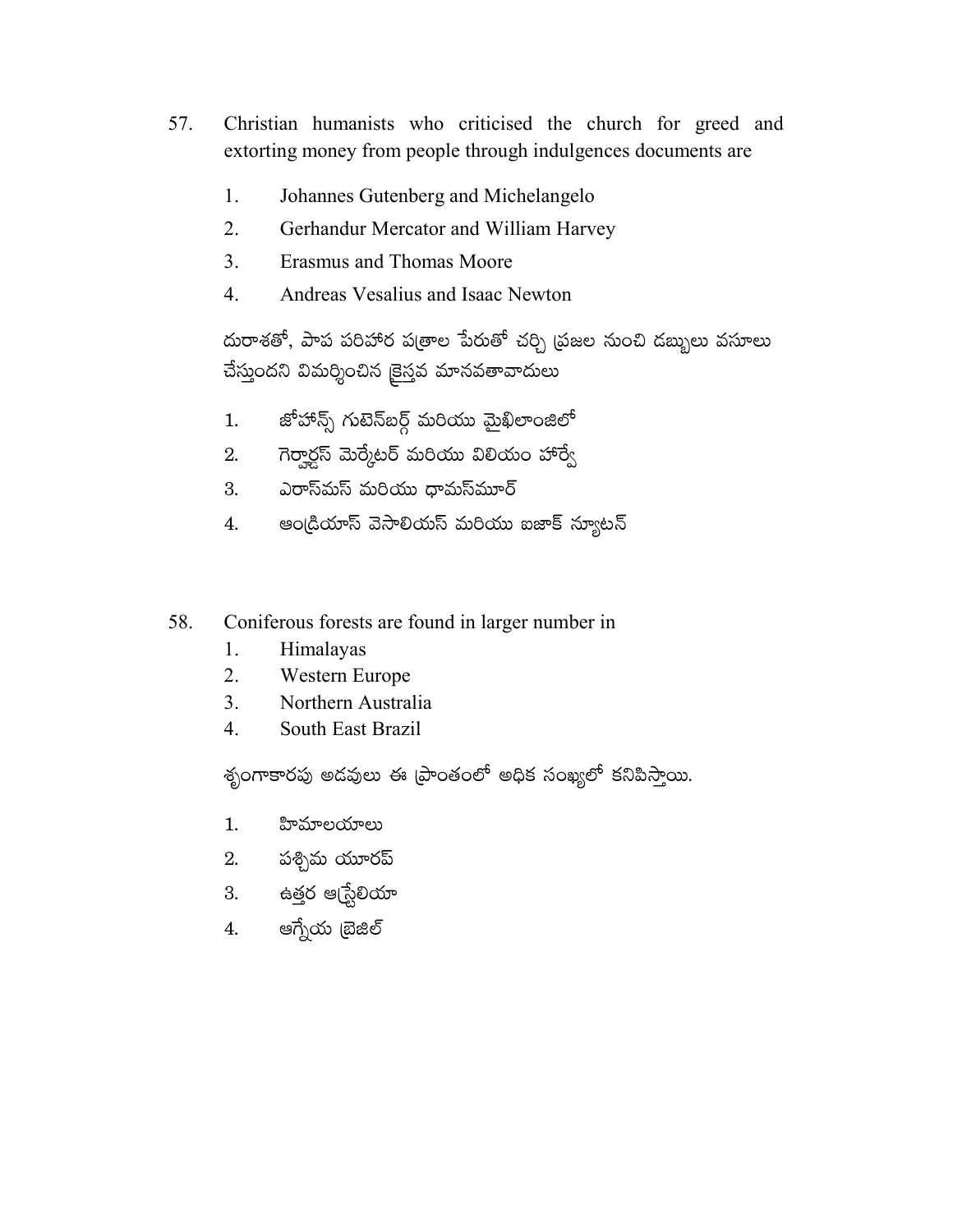- 59. In England during 1811-17 this movement strongly demanded minimum wages, right to form trade unions and control over the work of labour of women and children
	- $\mathbf{1}$ . Luthernism
	- $2.$ Luddism
	- $3<sub>1</sub>$ Radicalism
	- $\overline{4}$ Conservatism

ఇంగ్లందులో 1811–17 మధ్య కాలంలో కనీస వేతనాలు, కార్మిక సంఘాల ఏర్పాటు హక్కు, మహిళలు, పిల్లల పని భారం తగ్గింపు వంటి మార్పులను గట్టిగా సమర్థించిన ఉద్యమం

- లూథరనిజం 1.
- 2. లుద్దిజం
- తీ్నవవాదం 3.
- మితవాదం  $\overline{4}$ .
- 60. Reserve Bank of India (RBI) and National Bank for Agricultural and Rural Development (NABARD) provide financial assistance to the
	- 1. Urban Credit Organisations
	- 2. **Centrally Funded Credit Organisations**
	- $3<sub>1</sub>$ **Informal Credit Organisations**
	- $\overline{4}$ . Formal Credit Organisations

భారతీయ రిజర్వుబ్యాంకు (RBI) నేషనల్ బ్యాంకు ఫర్ అగ్రికల్చర్ అంద్ రూరల్ దెవలప్*మెంటు* (NABARD) లు కింది వాటికి ఆర్థిక సహాయాన్ని అందిస్తాయి.

- పట్టణ రుణ సంస్థలు 1.
- 2. కేంద్రసహాయం పొందే రుణ సంస్థలు
- అనియత రుణ సంస్థలు 3.
- నియత రుణ సంస్థలు 4.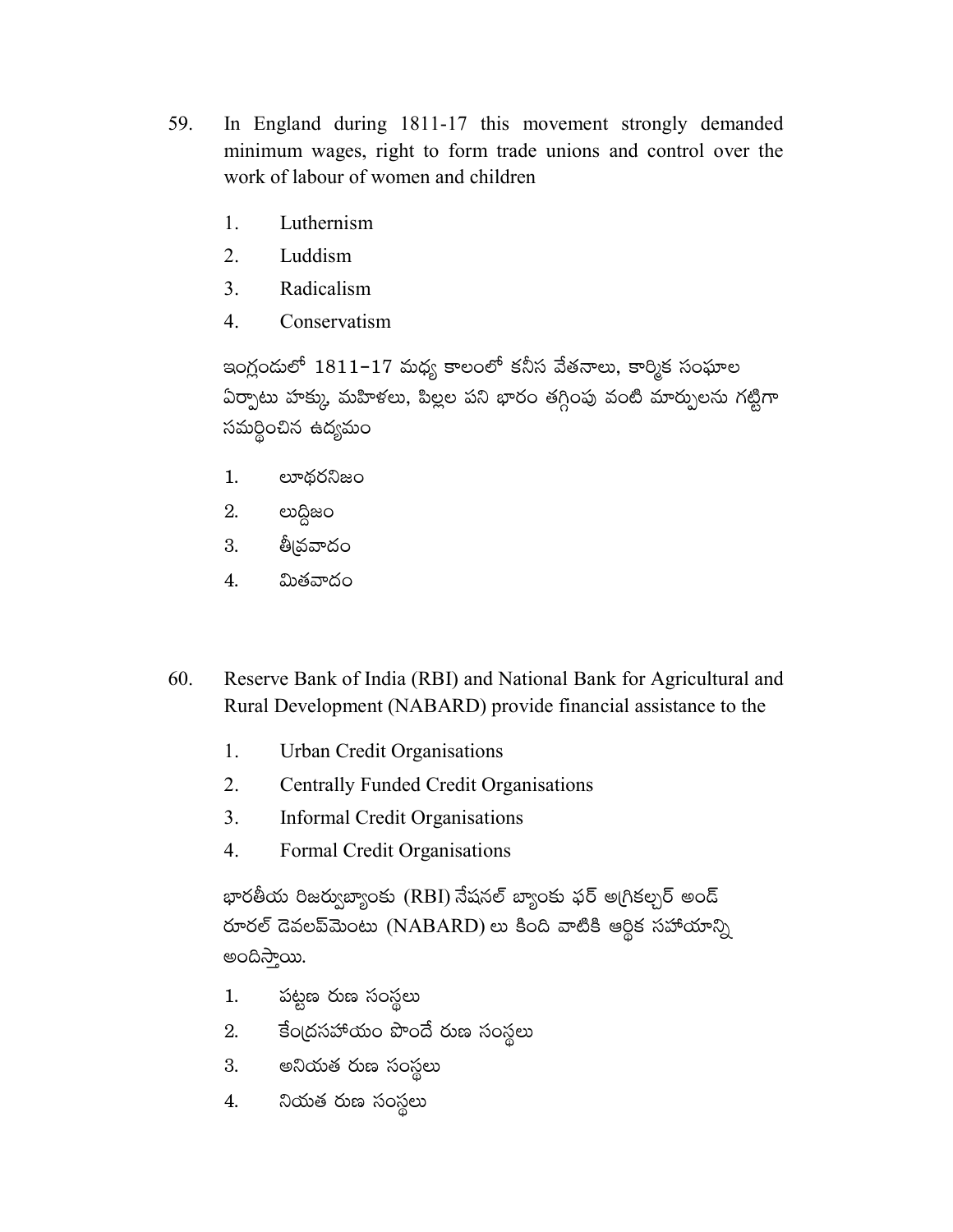- 61. Elaborate the term BPO
	- 1. **Business Programme Outsourcing**
	- 2. **Botanical Programme Outsourcing**
	- $3<sub>1</sub>$ **Business Processes Outsourcing**
	- $4.$ **Business Production Outsourcing**

బి.పి.ఒ. (BPO) పదాన్ని విశదీకరించండి.

- బిజినెస్ (పోగ్రామ్ ఔట్సోర్సింగ్  $1.$
- బొటానికల్ (పోగ్రామ్ ఔట్సోర్సింగ్ 2.
- బిజినెస్ (ప్రోసెసెస్ ఔట్సోర్సింగ్ 3.
- బిజినెస్ (పొదక్షన్ ఔట్సోర్సింగ్ 4.
- The standard meridian, central longitude  $82^{\circ}$  30' E passes near this 62. place in India
	- 1. Allahabad
	- 2. Ahmedabad
	- $3<sub>1</sub>$ Ayodhya
	- Aurangabad  $\overline{4}$ .

తూర్పు రేఖాంశం 82°30' భారతదేశంలో ఈ ప్రదేశం గుండా పోతుంది.

- అలహాబాద్  $1.$
- అహమ్మదాబాద్ 2.
- అయోధ్య 3.
- ఔరంగాబాద్ 4.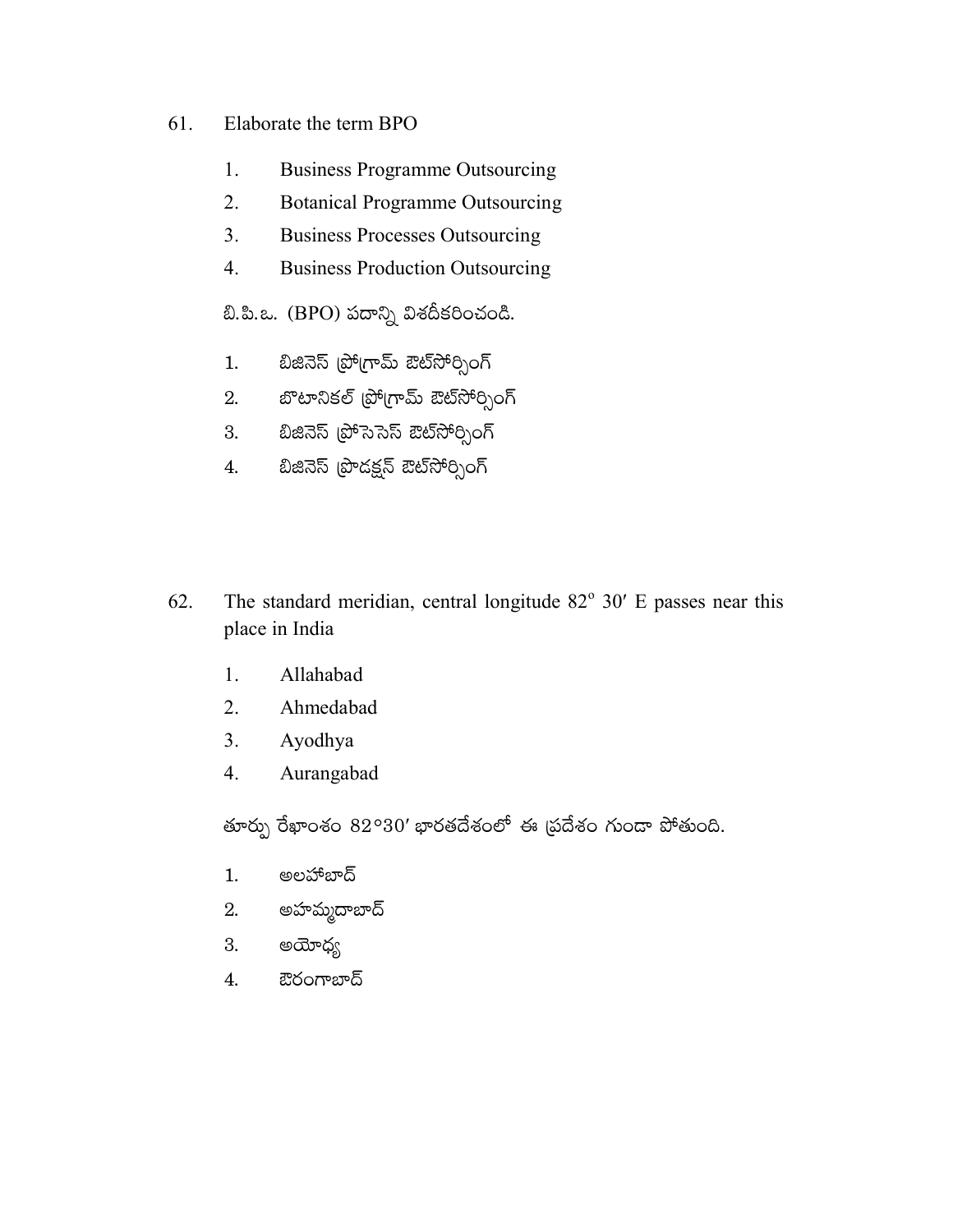- 63. An example of mountain ranges found south of the greater Himalayas ranging from 3700 to 4500 mts. height
	- Khasi 1.
	- 2. Patkai
	- $3<sub>1</sub>$ Manipuri
	- Pirpanjal  $\overline{4}$ .

హిమాలయాలకు దక్షిణాన 3700 నుండి 4500 మీటర్ల ఎత్తుగల పర్వతాలకు ఉదాహరణ

- $1.$ ఖాని
- ఫాట్కాయ్ 2.
- మణిఫూరి 3.
- పిరిపంజాల్ 4.

64. Morarji Desai who acted as the Prime Minister is the leaders of

- $1.$ Janatha Dal Government
- $2.$ **National Front Government**
- $3<sub>1</sub>$ Janata Party Government
- $\overline{4}$ . **United Front Government**

ప్రధాన మంత్రిగా వ్యవహరించిన మొరార్జీదేశాయ్

- జనతాదళ్ (పభుత్వ నేత  $1.$
- నేషనల్ ధ్రంట్ (పభుత్వ నేత 2.
- 3. జనతాపార్టీ (పభుత్వ నేత
- యునైటెడ్ ఫంట్ (పభుత్వ నేత  $\overline{4}$ .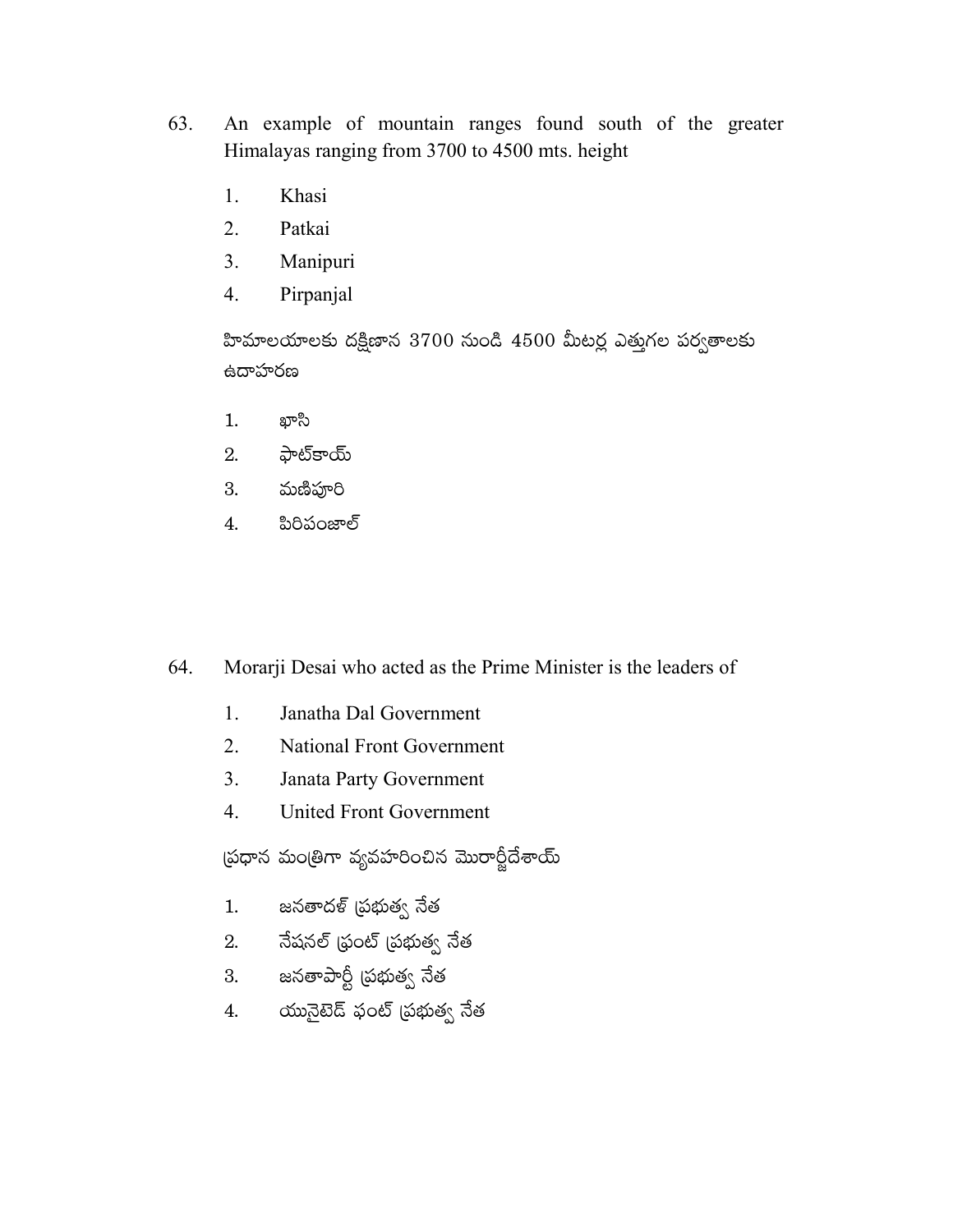- 65. This is the first reelected coalition government at the Centre in India
	- 1. United Progressive Alliance (UPA)
	- $2.$ National Democratic Alliance (NDA)
	- $\overline{3}$ . United Front (UF)
	- $\overline{4}$ . United Progressive Association

భారతదేశంలో కేంద్రంలో రెండో పర్యాయం సంకీర్ణ (పథుత్వాన్ని ఏర్పరచినది

- యునైటెడ్ (పోగ్రెసివ్ అలయెన్స్ (UPA)  $1.$
- నేషనల్ డెమాక్రటిక్ అలయెన్స్ (NDA) 2.
- 3. රාගැබිහිඩි (ఫంట్ (UF)
- యునైటెడ్ (పో(గెసివ్ అసోసియేషన్ 4.
- 66. Mohammad Ali and Shaukat Ali were the two prominent leaders of this agitation during Indian National Movement
	- $1<sup>1</sup>$ Swadeshi
	- $2.$ Khilafat
	- $3<sub>1</sub>$ Vandemataram
	- $\overline{4}$ . Ouit India

భారత జాతీయోద్యమ కాలంలో మహమ్మద్ ఆలీ, షౌకత్ ఆలీలు క్రింది ఆందోళనకు సంబంధించిన ఇద్దరు (పముఖ నాయకులు

- స్వదేశీ  $1.$
- ఖిలాఫత్ 2.
- 3. వందేమాతరం
- క్విట్ ఇండియా 4.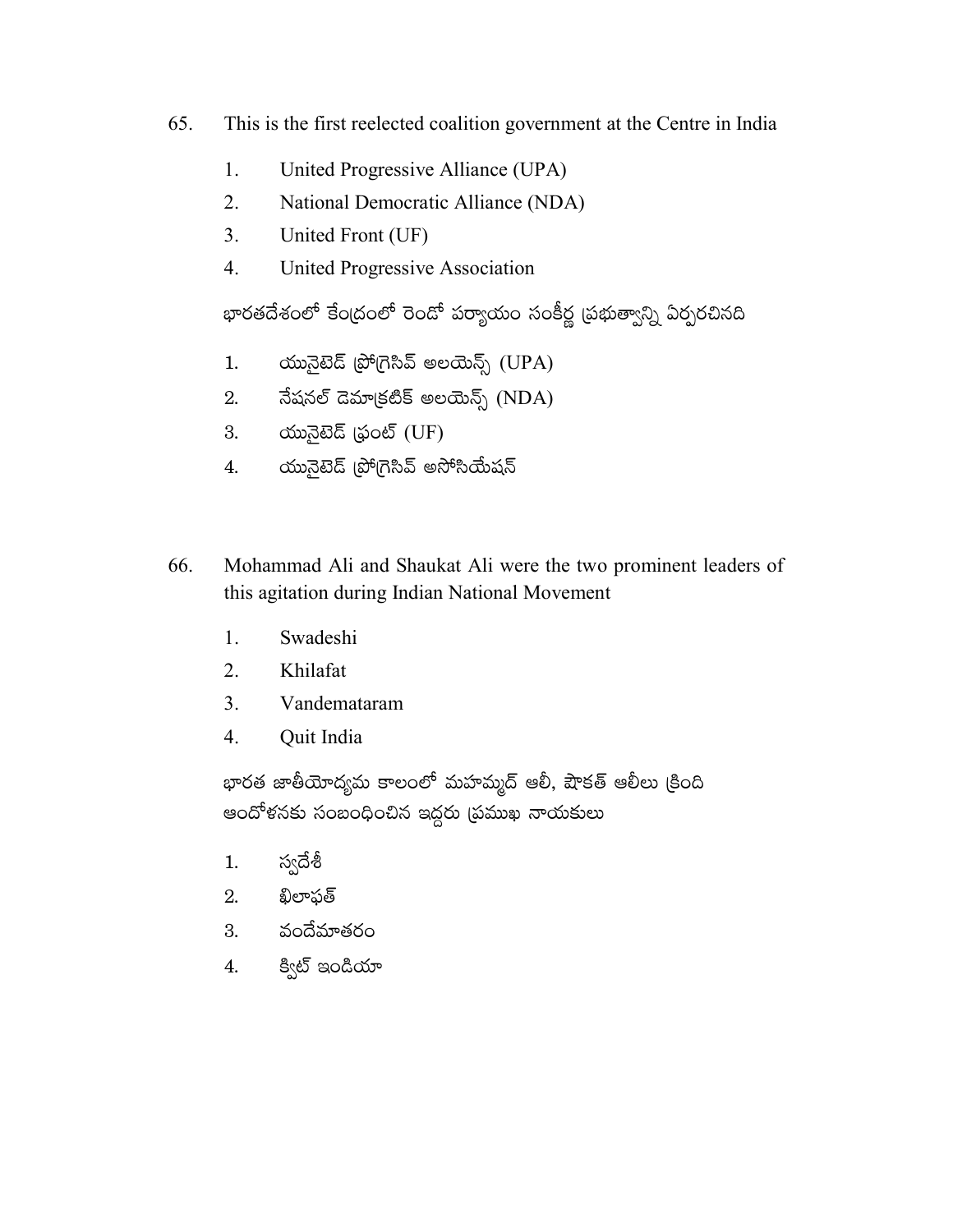- 67. During the early phase of Indian National Movement, the extremists called the strategy of moderates as
	- Memorable 1.
	- $\overline{2}$ . Mercantile
	- $3<sub>1</sub>$ Mendicancy
	- $\overline{4}$ . Liberal

భారత జాతీయోద్యమం తొలిదశలో మితవాదులు అనుసరించిన విధానాన్ని అతివాదులు ఈ విధంగా పేర్కొన్నారు.

- గుర్తుంచుకోగల  $1.$
- వ్యాపారాత్మకమైన 2.
- బిక్షం అడుక్కోవడం 3.
- ఉదారాత్మక 4.
- 68. The first public show of Indian Cinema was held by
	- 1. Satyajit Roy in Kolkata in 1905
	- $2<sub>1</sub>$ Dadabhai Phalke in Kolkata in 1895
	- $3<sub>1</sub>$ William Friese Green brothers in Delhi in 1887
	- $\overline{4}$ . Lumiere brothers in Mumbai in 1896

భారతీయ సినిమాకు సంబంధించి మొట్టమొదటిసారి బహిరంగ స్రదర్శన నిర్వహించినవారు.

- $1905$ లో కలకత్తాలో సత్యజిత్**రాయ్** సోదరులు  $1.$
- 1895లో కలకత్తాలో దాదాసాహెబ్ ఫాల్కే సోదరలు  $\overline{2}$ .
- 1887లో ఢిల్లీలో విలియం (ఫ్రీస్(గీన్ సోదరులు 3.
- $1896$ లో ముంబయ్లో ల్యుమియర్ సోదరులు 4.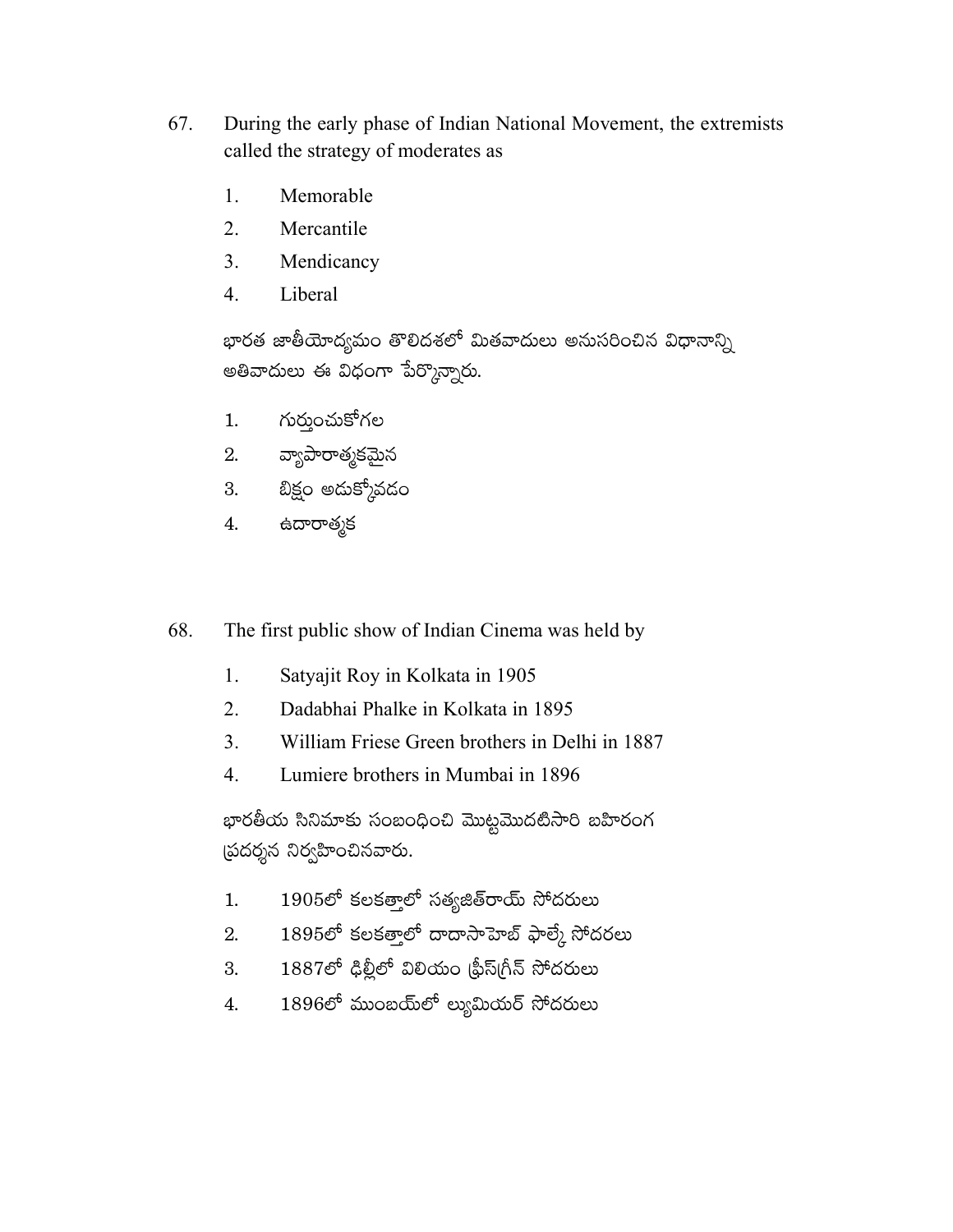- 69. Name the first Indian Cricket Club and its sponsors
	- 1. East India Cricket Club, Bombay and Tatas
	- $\overline{2}$ . Oriental Cricket Club, Bombay and the Parsis
	- $3<sub>1</sub>$ West India Cricket Club, Bengal and the Wadias
	- $\overline{4}$ . South India Cricket Club, Chennai and Ambanis

భారతదేశంలో మొట్టమొదటి ఇండియన్ క్రికెట్ క్లబ్ ప్రోత్సాహకుల పేర్లు

- ఈస్ట్ ఇండియా క్రికెట్ క్లబ్, బొంబాయి; టాటాలు  $1.$
- ఓరియంటల్ (కికెట్ క్లబ్, బొంబాయి; పార్శీలు 2.
- వెస్ట్ ఇండియా క్రికెట్ క్లబ్, బెంగాల్, వాడియాలు 3.
- సౌత్ ఇండియా క్రికెట్ క్లబ్, చెన్నై, అంబానీలు 4.
- 70. Denote the level and gender of self help groups in Andhra Pradesh
	- 1. Village level only – Men
	- $\overline{2}$ . Mandal level only – Men and Women
	- $3<sub>1</sub>$ Both at village and mandal levels - Women
	- $\overline{4}$ . Both at mandal and district levels – Children

ఆంధ్రపదేశ్లో స్వయంసహాయక సంఘాలు ఏ స్థాయిలో ఎవరి కొరకు స్తాపించడమైంది.

- గ్రామస్థాయిలో మాత్రమే పురుషులు  $1.$
- మండల స్థాయిలో మాత్రమే పురుషులు, <u>(స</u>్తీలు 2.
- (గామం, మండలస్థాయిలు రెండింటిలో స్ట్రీలు 3.
- మండల, జిల్లా స్థాయిలు రెండింటిలో– చిన్నపిల్లలు 4.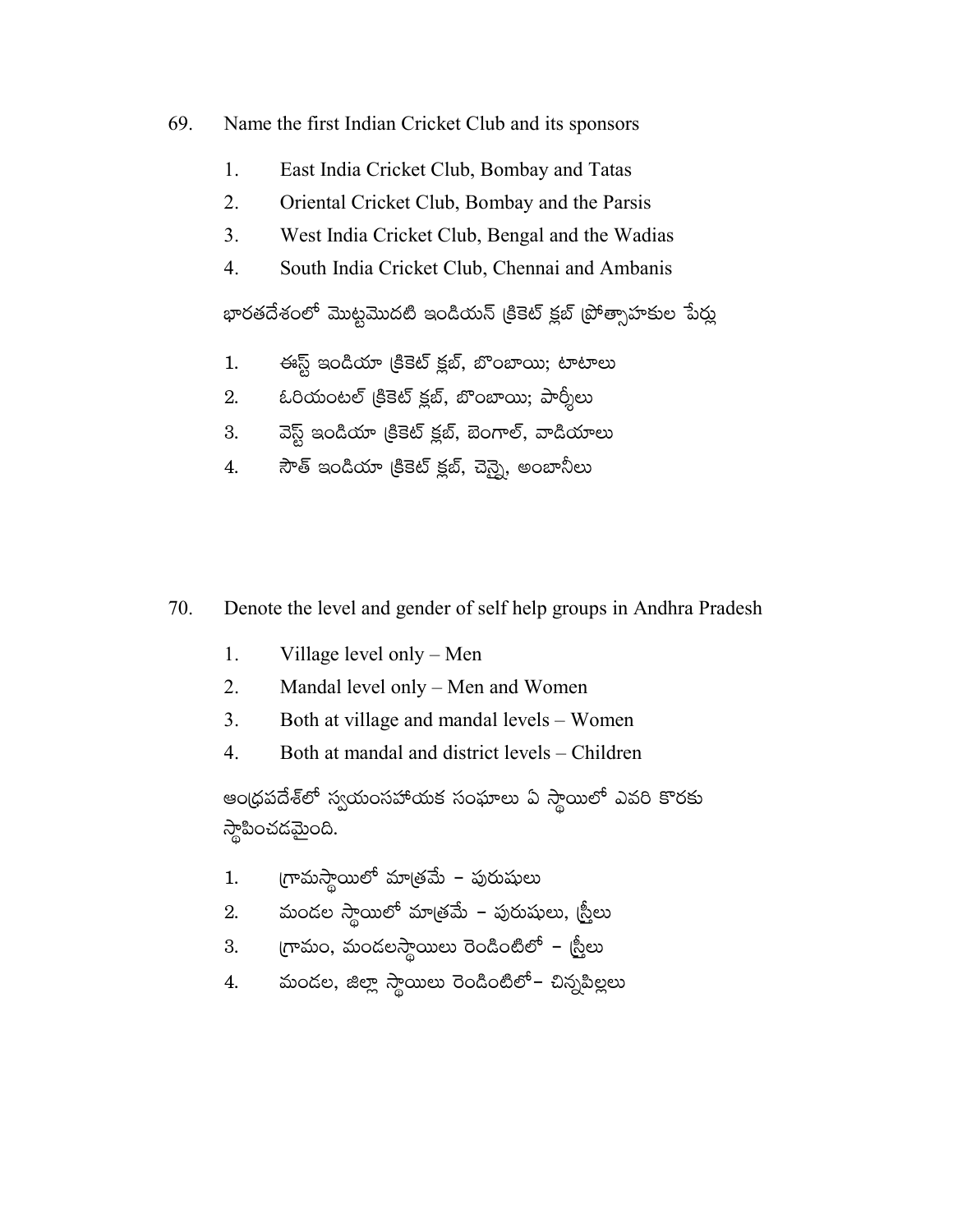- 71. Two important kings of Ikshvaku dynasty with their capital in Vijayapuri on the banks of Krishna River
	- 1. Simukha and Gouthamiputra Satakarni
	- $2.$ Trimula and Visakhadatta
	- $3<sub>1</sub>$ Chantamula and Virapurushadatta
	- $\overline{4}$ . Vishnumula and Virupakshadatta

కృష్ణానది తీరంలో విజయపురి రాజధాని గల ఇద్దరు ఇక్ష్వాకువంశ రాజులు

- సిముఖుడు మరియు గౌతమీపుత్ర శాతకర్ణి 1.
- (తిమూలుదు మరియు విశాఖదతుడు  $2.$
- చాంతమూలుడు మరియు వీరపురుషదతుడు 3.
- విష్ణమూలుదు మరియు విరూపాక్షదత్తుడు 4.
- 72. Identify the name of Ashoka and the place where a stone portrait was discovered in recent times
	- Ranya Asoka and Kanaganahalli 1.
	- $2<sup>1</sup>$ Dharma Asoka and Basavanhalli
	- $3<sub>1</sub>$ Praja Asoka and Belur
	- $\overline{4}$ . Kamya Asoka and Sravana Belagola

ఇటీవలి కాలంలో కనుగొన్న రాతి బొమ్మలో అశోకుడి పేరు, అది లభించిన (పదేశం గుర్తించండి.

- రాణ్య అశోక మరియు కనగనహళ్ళి  $1.$
- ధర్మ అశోక మరియు బసవనహళ్ళ<mark>ి</mark> 2.
- ౹పజా అశోక మరియు బేలూరు 3.
- కామ్య అశోక మరియు (శావణ బెళగొళ 4.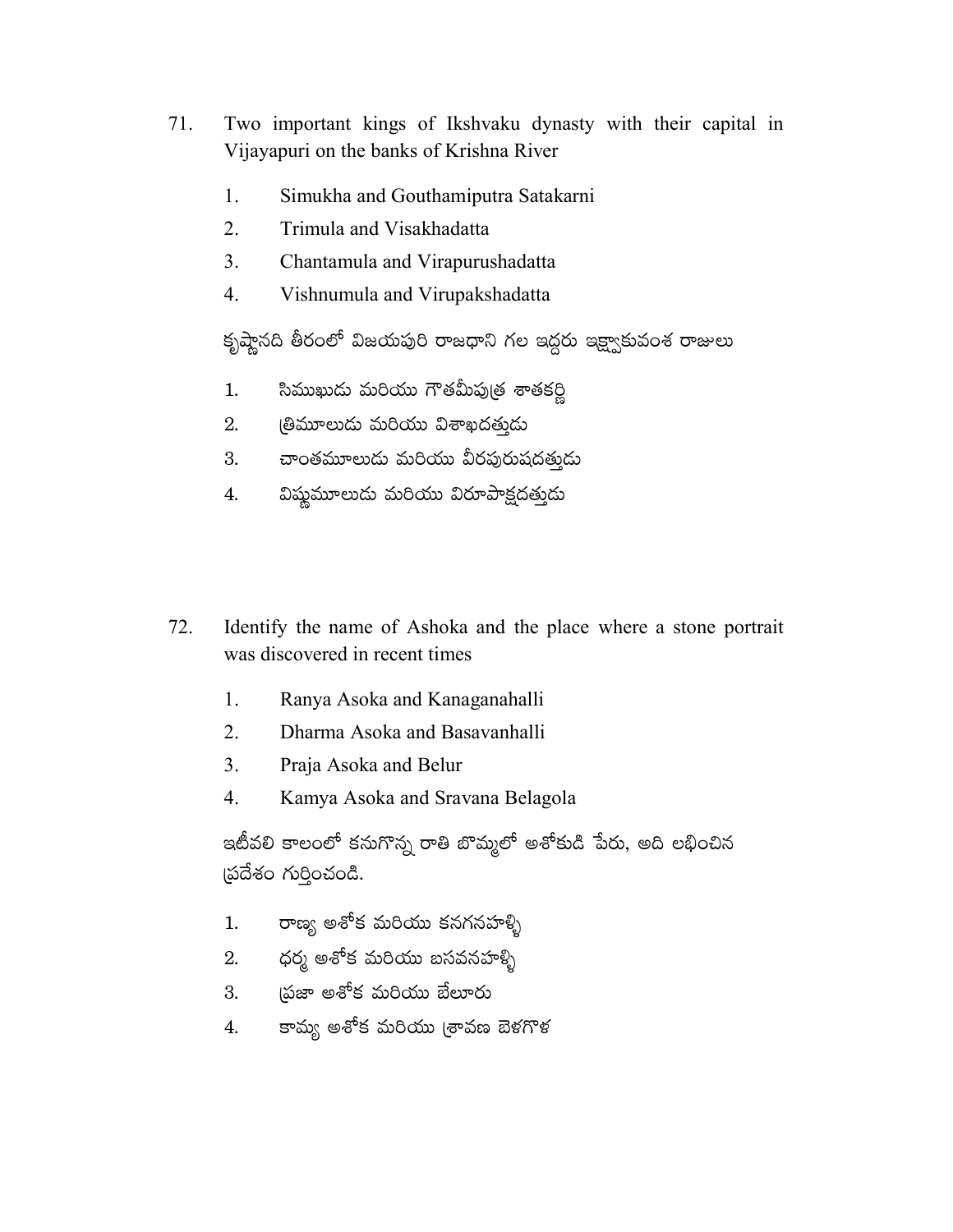- 73. The main objective of Vienna Congress of 1815
	- 1. Extension of support to Napoleon
	- $\overline{2}$ . Restoration of monarchies overthrown by Napoleon
	- $3<sub>1</sub>$ **Execution of Napoleon**
	- $\overline{4}$ . Restoration of democracy in Europe

 $1815$ నాటి వియన్నా కాంగ్రెస్ ముఖ్య ఉద్దేశ్యం

- నెపోలియన్కు మద్దతు అందించడం  $1.$
- నెపోలియన్ రద్దు చేసిన రాజరికాలను పునరుద్దరించడం 2.
- నెపోలియన్ ఉరితీత  $3<sub>l</sub>$
- ఐరోపాలో (పజాస్వామ్య పునరుద్దరణ 4.
- 74. Munroe doctrine was announced by this President of United States in the year
	- 1. Robert Munroe, 1820
	- $\overline{2}$ . John Munroe, 1821
	- $3<sub>1</sub>$ Thomas Munroe, 1822
	- $\overline{4}$ . James Munroe, 1823

మ్మనో సిద్ధాంతాన్ని (పకటించిన అమెరికా అధ్యక్షులు (పకటిత సంవత్సరం

- రాబర్ట్ మన్రో, 1820  $1.$
- 2. జాన్ మ<sub>(</sub>నో, 1821
- 3.  $\sigma$ ధామస్ మ<br/>(నో, 1822
- 4. జేమ్స్ మన్రో, 1823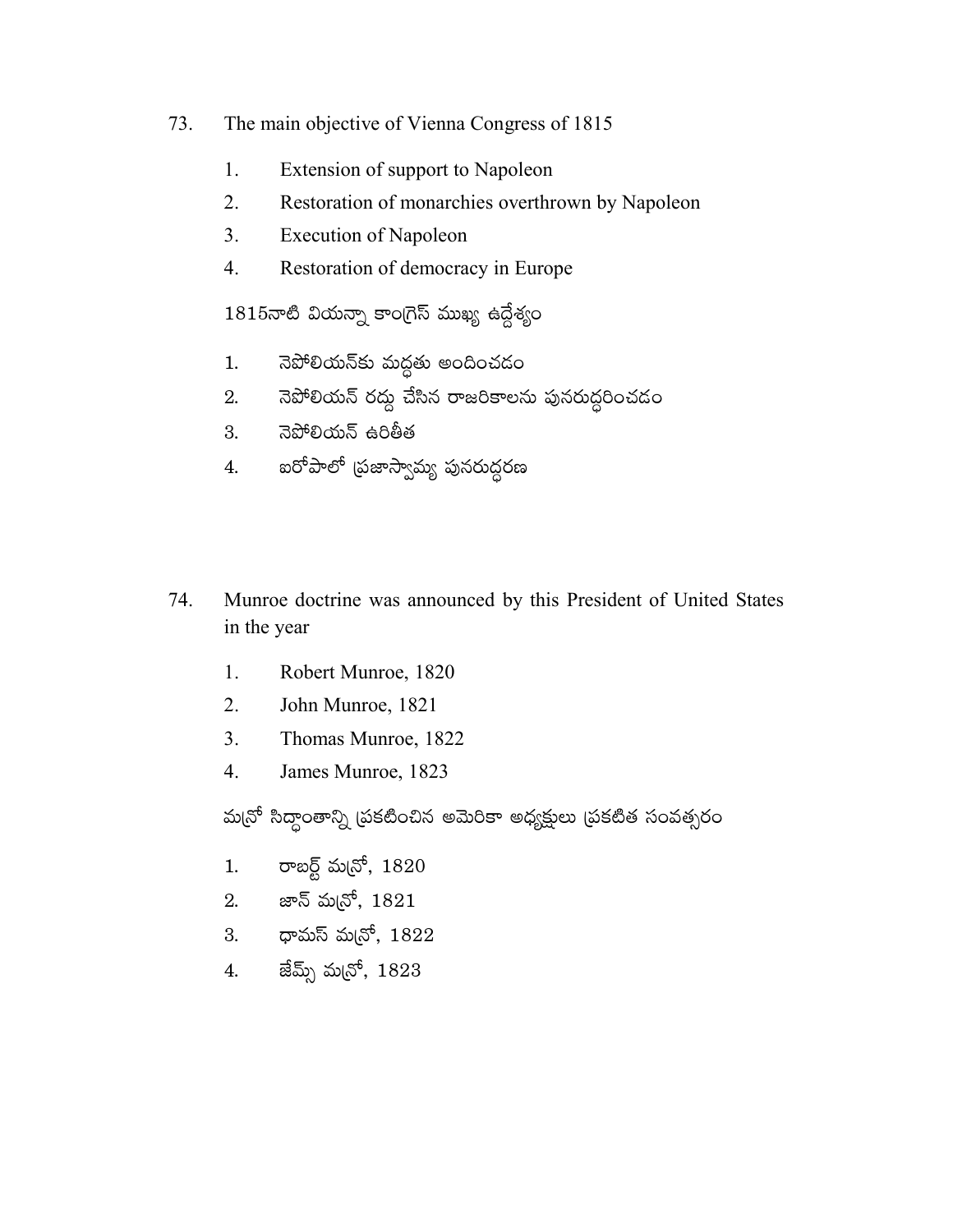- 75. Mahajanapada which existed to the North of Magadha kingdom is
	- Kausambi 1.
	- $2.$ Kosala
	- $3.$ Vajji
	- $\overline{4}$ . Kuru

మగధ రాజ్యానికి ఉత్తరంగా ఉన్న మహాజనపధం

- కౌశాంబి  $1.$
- కోసల 2.
- 3. వజ్జి
- కురు  $\overline{4}$ .

# 76. Nasadiya Suktha is an interesting verse in

- 1. Atharvanaveda
- $2.$ Rig veda
- $3.$ Ramayana
- $4.$ Mahabharatha

ఆసక్తికరమైన మంత్రంలో కూడిన నాసదీయ సూక్తం దీనిలో ఉంది.

- అధర్వణవేదం  $1.$
- ఋగ్వేదం 2.
- రామాయణం 3.
- మహాభారతం 4.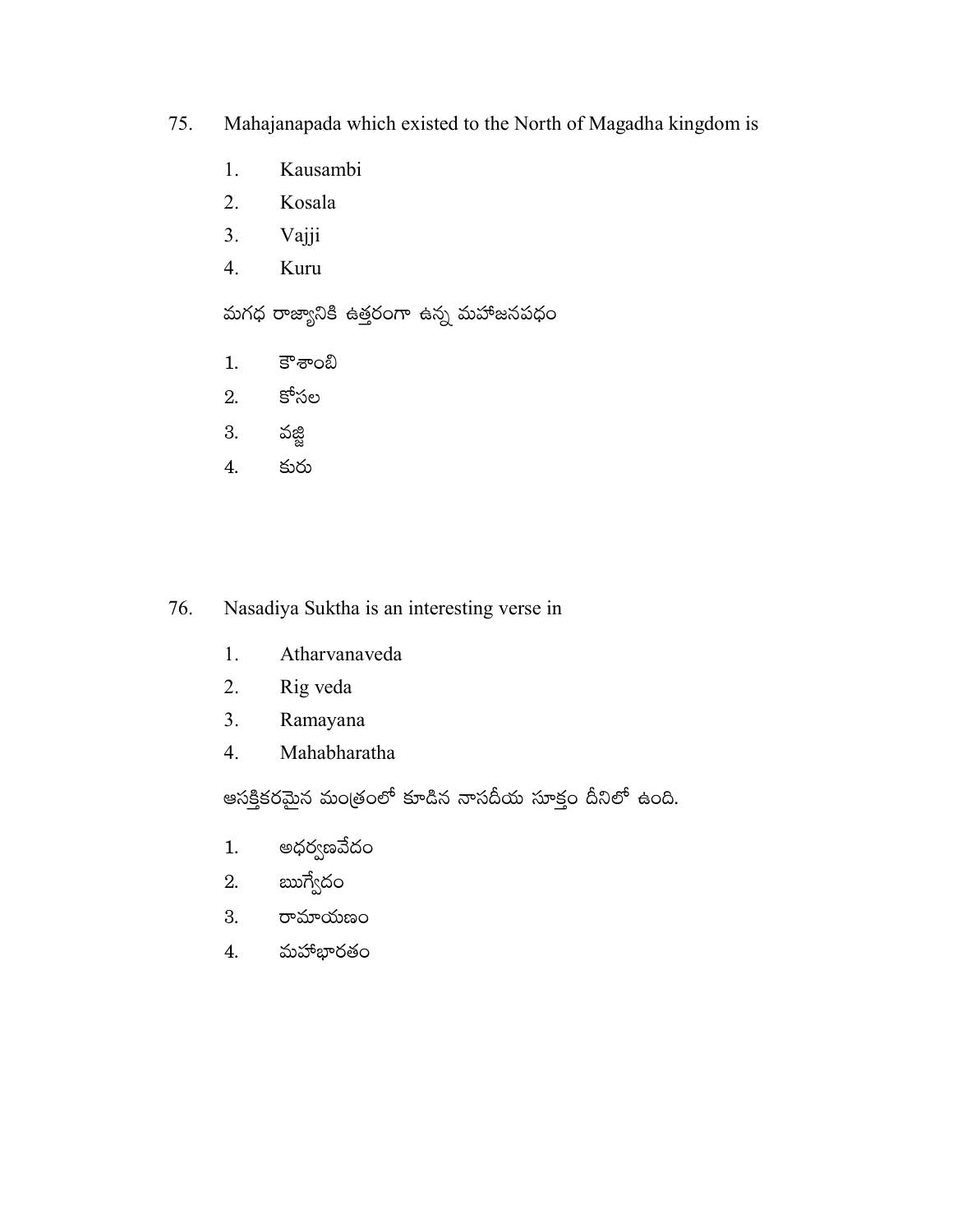- 77. Presently Dhangar and Kuruba belong to the category of shepherds in the following states of India
	- Maharashtra and Karnataka 1.
	- $2.$ Andhra Pradesh and Tamil Nadu
	- Kerala and Telangana  $3<sub>1</sub>$
	- $\overline{4}$ . Odisha and Andhra Pradesh

ప్రస్తుతం ధంగర్, కురుబ అనే గొర్రెల పెంపకందారులు భారతదేశంలో కింది రా(ష్టాలలో ఉన్నారు.

- మహారాడ్న మరియు కర్నాటక  $1.$
- ఆంఁధ్ర(పదేశ్ మరియు తమిళనాదు 2.
- $3.$ కేరళ మరియు తెలంగాణ
- ఒడిషా మరియు ఆంఁధ(ప్రదేశ్ 4.
- 78. Dupleix, the Governor of French East India Company, helped this leader to become the Nizam of Deccan
	- 1. Quli Qutub Shah
	- 2. Hyder Jung
	- $3<sub>1</sub>$ Aliyavar Jang
	- $\overline{4}$ . Mujaffar Jang

్రఫెంచ్ తూర్పు ఇండియా కంపెనీ గవర్నరు దూప్లే ఈ నాయకుడికి దక్కన్ నిజాంగా అయ్యేందుకు సహాయం అందించాడు.

- కూలీ కుతుబ్ షా  $1.$
- హైదర్ జంగ్ 2.
- ఆలీయావర్ జంగ్ 3.
- ముజఫర్ జంగ్ 4.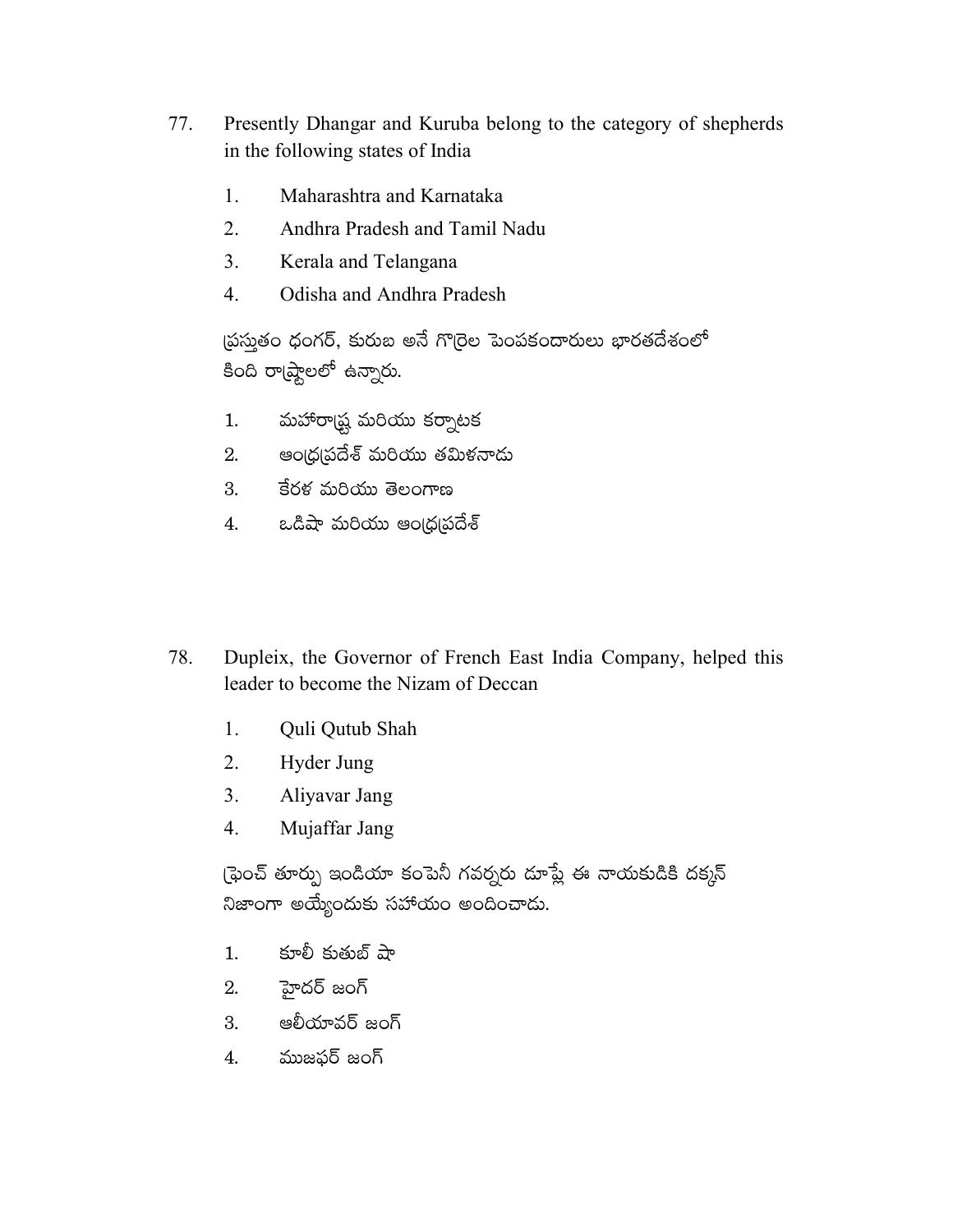- 79. In 1840's important advancement in road construction was achieved in England by
	- John Adams 1.
	- $2.$ John Loudon Mc Adam
	- $3<sub>1</sub>$ John Keats
	- George Stephenson  $\overline{4}$ .

1840 దశకంలో ఇంగ్లందులో రోడ్డు నిర్మాణంలో గొప్ప పురోగతిని సాధించిన వారు

- జాన్ ఆదమ్స్  $1.$
- 2. జాన్ లౌడన్ మెక్ ఆడమ్
- 3. జాన్ కీట్స్
- 4. జార్జి స్టీఫెన్సన్
- Dutch people adopted this type of cultivation by pushing out the sea 80. waters for reclaiming land.
	- $1.$ Pies
	- $2<sub>1</sub>$ Humas
	- $3<sub>1</sub>$ **Dykes**
	- 4. Polder

సము(దజలాలను వెనుకకు మళ్ళించి వ్యవసాయం చేయడానికి డచ్ (పజలు ఈ రకమైన సేద్యాన్ని అనుసరిస్తున్నారు.

- ್ದಾನ  $1.$
- హ్యూమస్ 2.
- $\widetilde{\mathbf{G}}$ క్స్ 3.
- పోల్డర్ 4.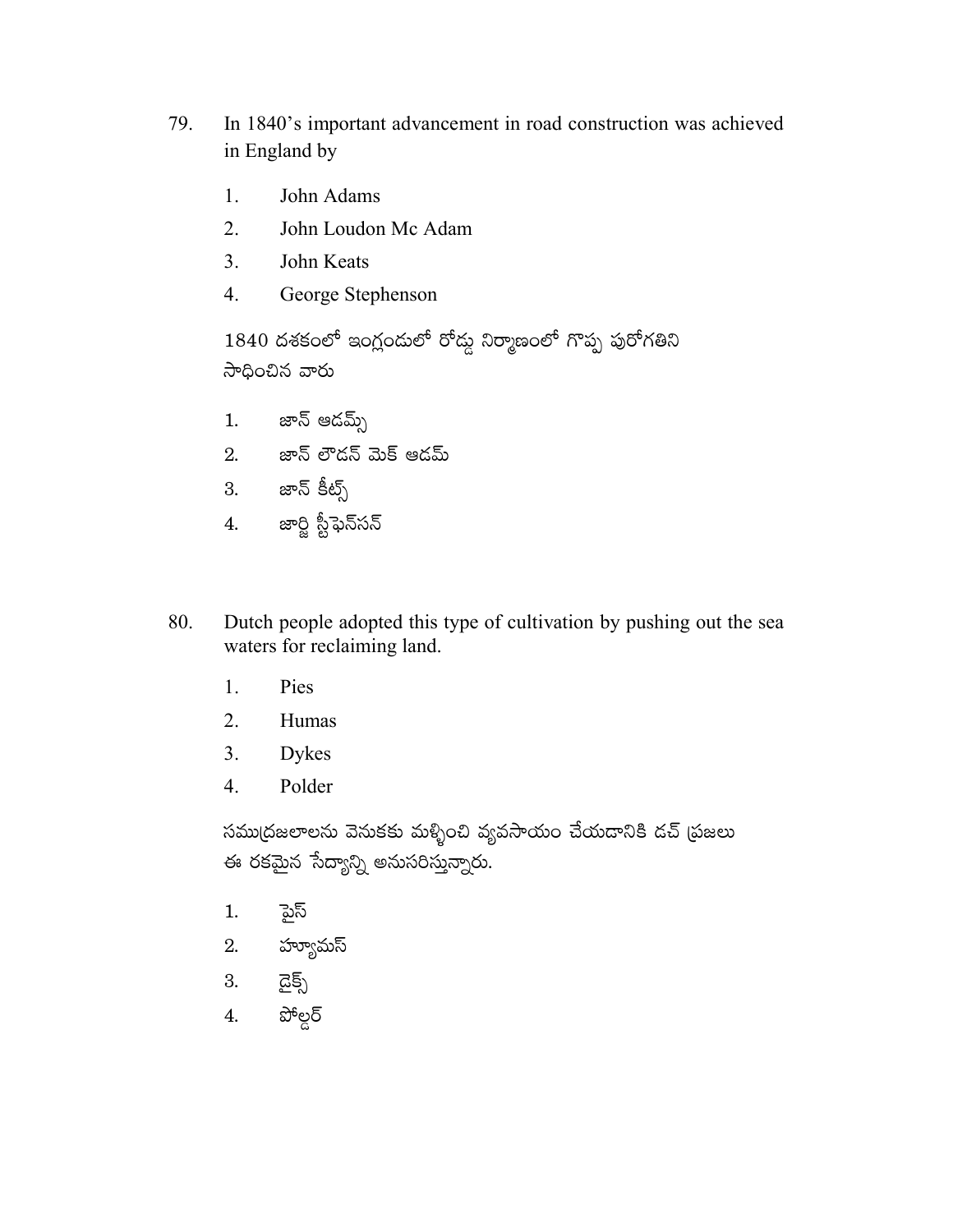- 81. Sustenance provided by certain bacteria in deep aquatic life zone is called
	- Primary synthesis 1.
	- 2. Secondary synthesis
	- $3<sub>1</sub>$ Photo synthesis
	- $\overline{4}$ . Chemo synthesis

అగాధ సముద్ర జలాలలో కొన్ని రకాల బాక్టీరియా ఆదిమ జీవుల పోషకాలను ఉత్పత్తి చేయదాన్ని

- (పాథమిక సంయోగ (కియ  $1.$
- మాధ్యమిక సంయోగ (కియ 2.
- కిరణజన్య సంయోగ (కియ 3.
- రసాయన <sub>l</sub>కియ 4.
- This is a continuous process beginning with the pushing of rocks by 82. tectonic forces and erosion of wind and rain
	- Solidification  $1.$
	- 2. Metamorphism
	- $3<sub>1</sub>$ Rock cycle
	- Vegetation  $4.$

శిలలు గాలి, వాన వలన క్రమేణా శైధిల్య క్రమక్షయ చర్యలకు లోనయ్యే ప్రక్రియ

- ఘనీభవించడం  $1.$
- $2.$  రూపాంతర్నపాప్తి
- 3. శిలాచ(కం
- వృక్షజాలం 4.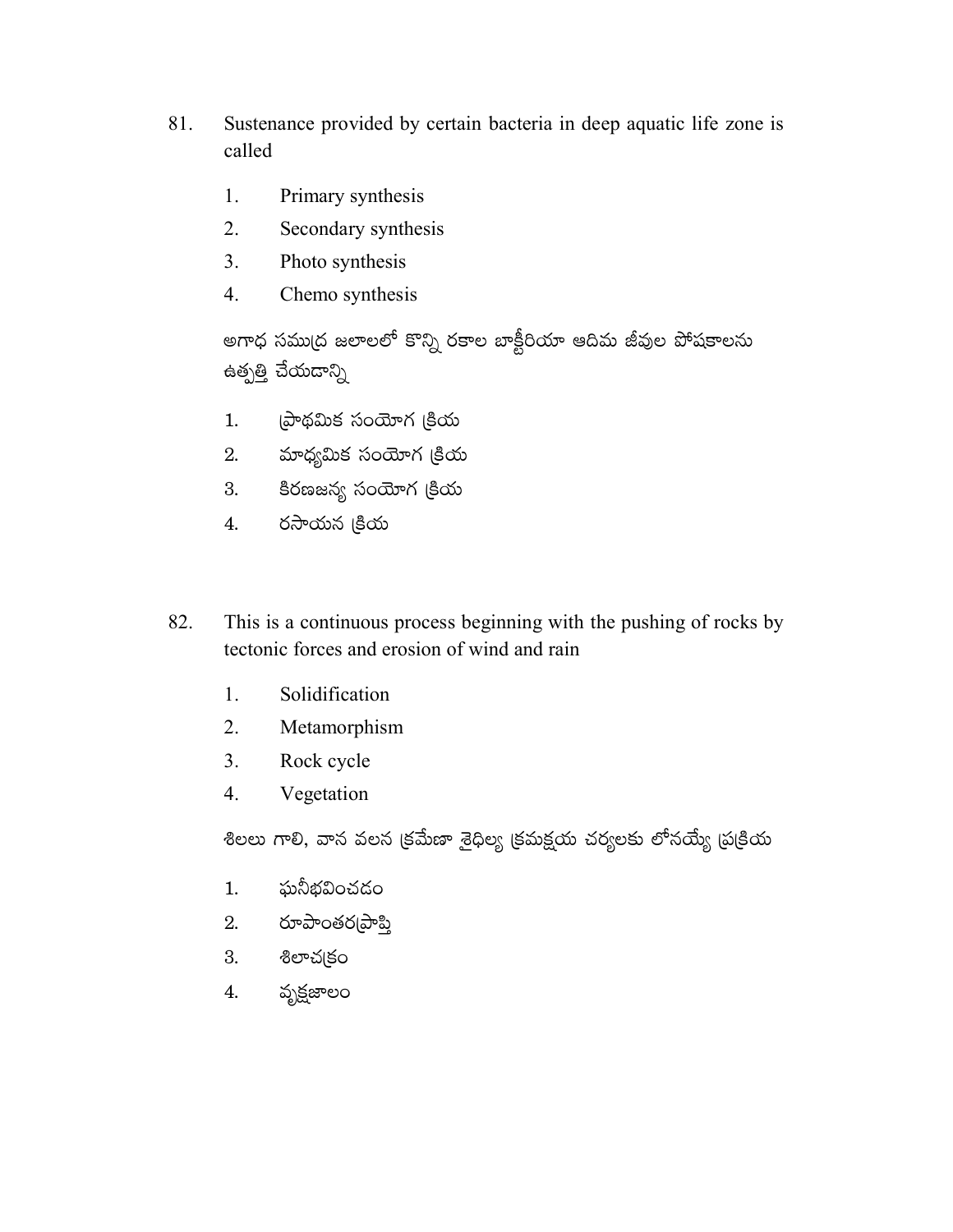- The remnants or fossils of the marine life are 83.
	- Globigerinas 1.
	- 2. Oozes
	- $3<sub>1</sub>$ Halibut
	- Porpoise  $4.$

సముద్ర వృక్ష జంతురాశుల అవశేషాలు

- గ్లోబిజెరీనాలు  $1.$
- ్రసావలాలు 2.
- 3. హాలిబల్
- పార్పాయిస్  $4.$

- North easterly winds blowing out from the Sahara towards over the 84. West Africa coast are called as
	- 1. Hermattan
	- 2. Mistral
	- $3<sub>1</sub>$ Leveche
	- Chinook  $\overline{4}$ .

ఈశాన్య పవనాలు సహారా (పాంతం నుంచి పశ్చిమ ఆథ్రికాతీరం వైపు వీచుటకు ఇలా అంటారు

- హర్మట్టస్  $1.$
- మి(స్టాల్ 2.
- 3. ಠಿವವ
- $\overline{4}$ . చినూక్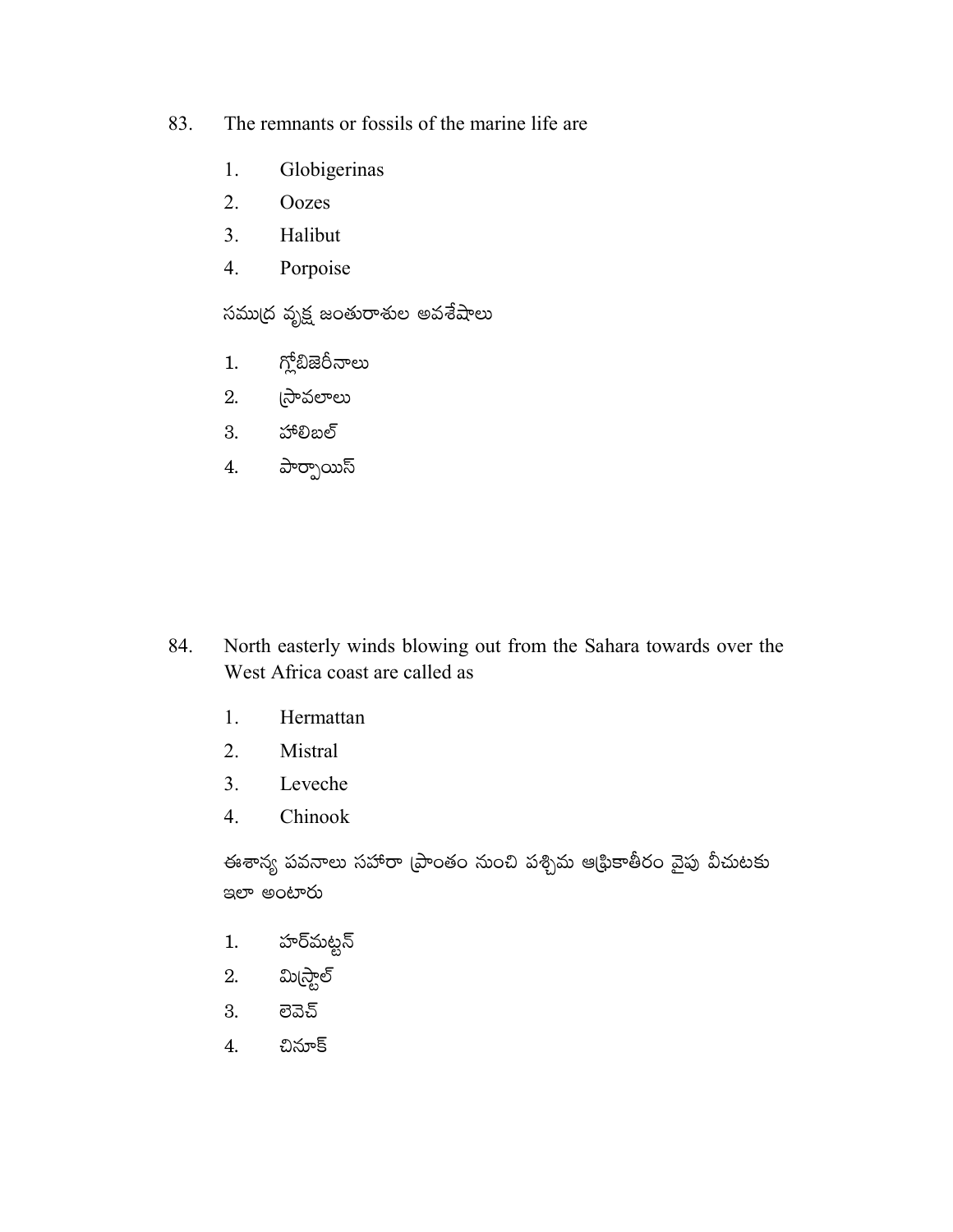- International Date Line is based on the following 85.
	- $160^\circ$  meridian 1.
	- $2.$ 170° meridian
	- 180° meridian  $3<sub>1</sub>$
	- 190° meridian  $4.$

అంతర్జాతీయ దినరేఖకు ఈ అంశం (పాతిపదిక

- $160^\circ$  మెరిడియన్  $1.$
- $170^\circ$  మెరిడియన్ 2.
- $180^\circ$  మెరిడియన్ 3.
- $190^\circ$  మెరిడియన్  $4.$

- Damodar Valley project was constructed on the recommendation of 86.
	- $1<sub>1</sub>$ V.K.R.V. Rao
	- $2.$ W.L. Vordouin
	- $3<sub>1</sub>$ Veerendra Patil
	- Y.V. Reddy  $4.$

దామోదర వేలీ (పాజెక్టు క్రింది వారి సిఫారసు మేరకు నిర్మించబడింది.

- వి.కె.ఆర్.వి. రావు  $1.$
- 2. డబ్లు. ఎల్. వర్డోయమ్
- 3. వీరేంద్రపాటిల్
- <u>వ</u>ై. వి. రెడ్డి 4.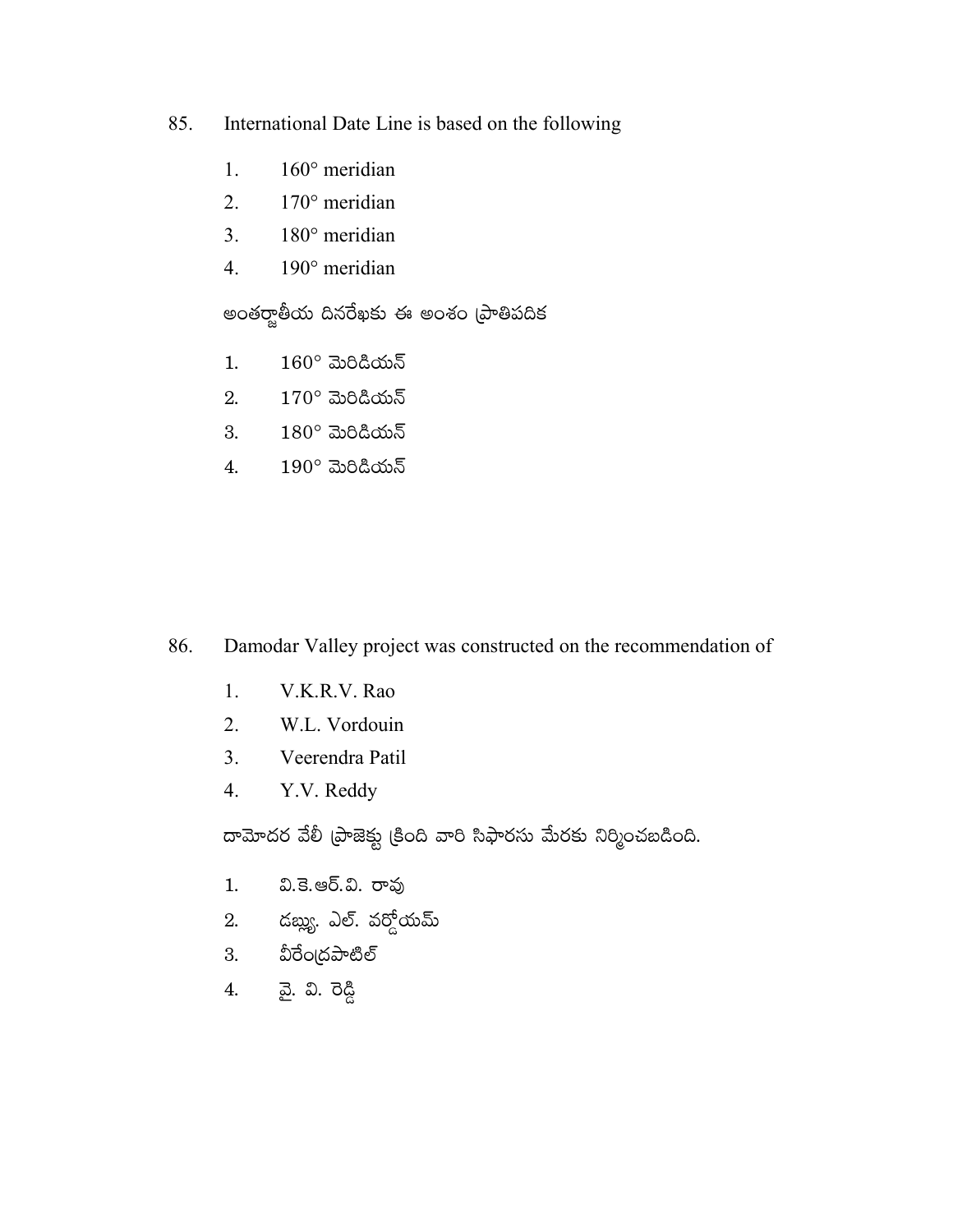- 87. The government of United Kingdom provided financial assistance for the establishment of this iron and steel plant in 1959
	- Rourkela 1.
	- $2.$ Bhilai
	- $3<sub>1</sub>$ **Bokaro**
	- Durgapur  $\overline{4}$ .

 $1959$ లో యునైటెడ్ కింగ్డమ్ ఆర్థిక సహకారంతో స్థాపితమైన ఇనుము ఉక్కు కర్మాగారం

- రూర్మెలా  $1.$
- భిలాయ్ 2.
- బొకారో 3.
- దుర్గాపూర్  $4.$

88. People engaged in primary economic activities are described as

- 1. Red collar workers
- $2<sup>1</sup>$ White collar workers
- $\overline{3}$ . Green collar workers
- $\overline{4}$ . Yellow collar workers

ప్రధాన ఆర్థిక కార్యకలాపాల నిర్వహణలో నిమగ్నమైన వారు

- రెడ్ కాలర్ (శామికులు  $1.$
- 2. వైట్ కాలర్ (శామికులు
- 3. గీన్ కాలర్ (శామికులు
- 4. ఎల్లో కాలర్ (శామికులు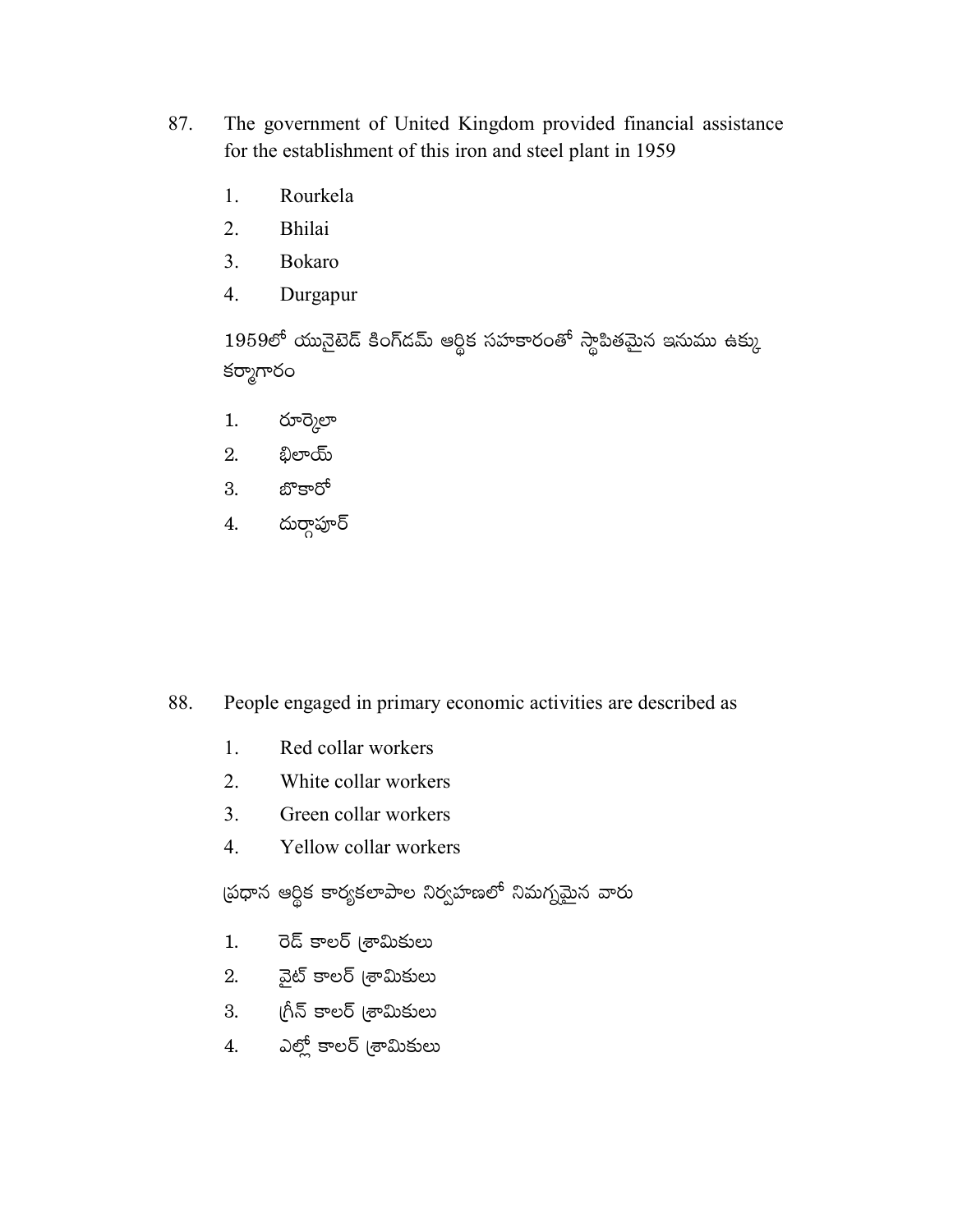- 89. The temperate forests in Palani, Annamalai and Nilgiri hills are known as
	- Cholas 1.
	- 2. Sholas
	- $3.$ Golas
	- **Bholas** 4.

పళని, అన్నామలై, నీలగిరి (ప్రాంతాలలోని సమశీతోష్ణ అదవుల పేరు

- చోళాలు  $1.$
- షోళాలు 2.
- గోళాలు 3.
- భోళాలు  $4.$
- 90. Arabic, Robasta and Libeerica are the three types of this crop
	- Rubber 1.
	- 2. Tea
	- $3.$ Cotton
	- Coffee  $4.$

అరబిక్, రొబస్టా, లైబీరికా అనే మూదు రకాలు క్రింది పంటకు సంబంధించినవి

- రబ్బర్  $1.$
- తేయాకు  $2.$
- కాటన్ 3.
- కాఫీ  $\overline{4}$ .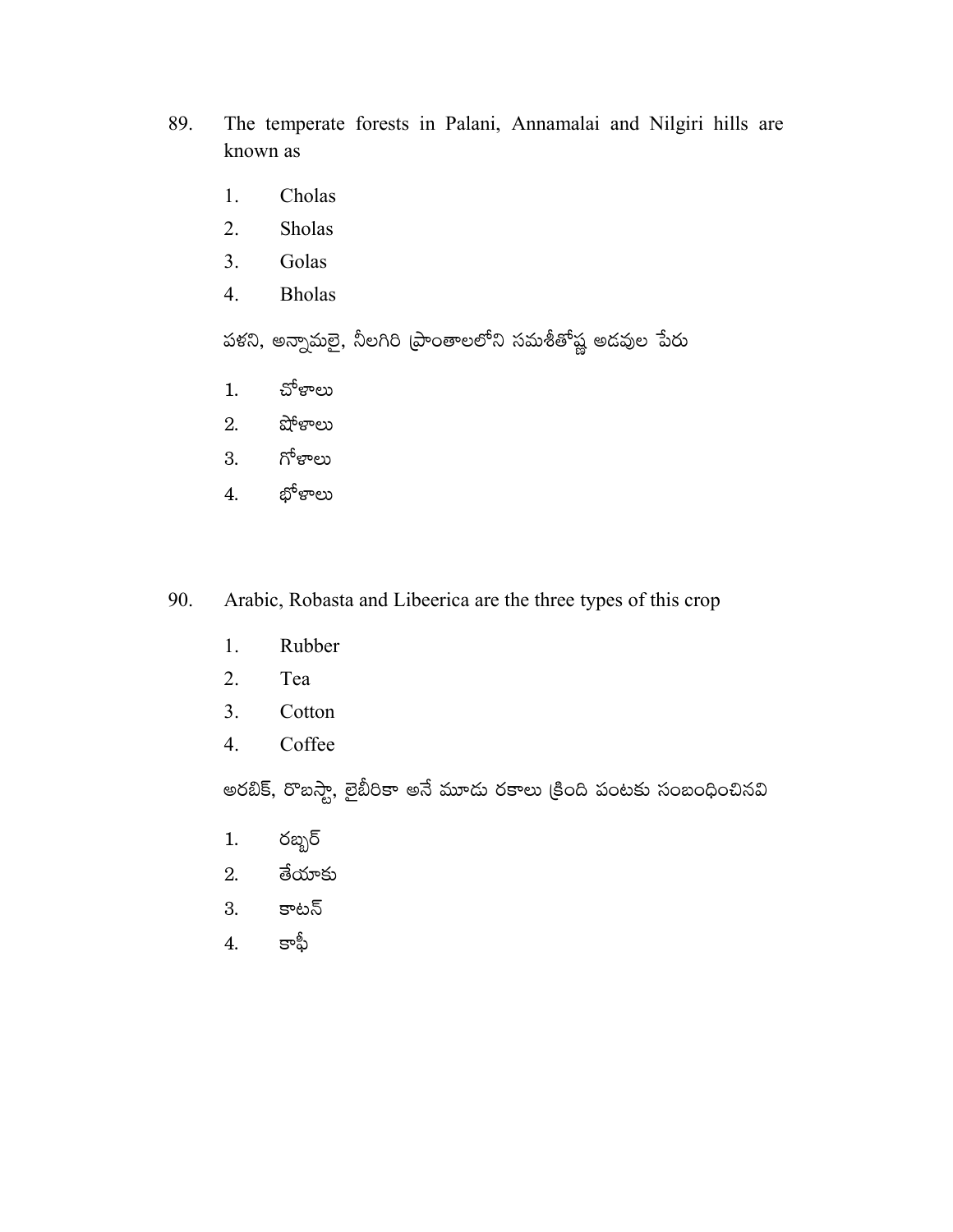- 91. Author of 'History of British India'
	- 1. John Stuart Mill
	- $\overline{2}$ . James Mill
	- $3<sub>1</sub>$ E. H. Carr
	- $\overline{4}$ . K. P. Jayaswal

'హిస్టరీ ఆఫ్ (బిటిష్ ఇండియా' రచయిత

- జాన్ స్టూవర్ట్ మిల్  $1.$
- జేమ్స్ మిల్ 2.
- 3. ఇ. హెచ్. కార్
- 4. కె.పి. జైస్వాల్
- 92. Two prominent historians who examined closely about the decline of Harappan Civilisation
	- R.G. Bhandarkar and J.F. Kennedy 1.
	- $2<sup>1</sup>$ Macaulay and J.F. Kennedy
	- $\overline{3}$ . Muhammad Habib and K.M. Panikkar
	- $\overline{4}$ . Mortimer Wheelner and Kenneth Kennedy

హరప్పా నాగరికత పతనం గురించి లోతుగా అధ్యయనం చేసిన ఇద్దరు (ప్రముఖ చరి(తకారులు

- ఆర్.జి. భందార్మర్ మరియు జె.ఎఫ్. కెనెడి  $1.$
- మెకాలె మరియు జె.ఎఫ్. కెనెడి 2.
- మహమ్మద్ హబీబ్ మరియు కె.ఎమ్. ఫణిక్కర్ 3.
- మార్టిమర్ వీల్నర్ మరియు కెన్నెత్ కెన్నడీ 4.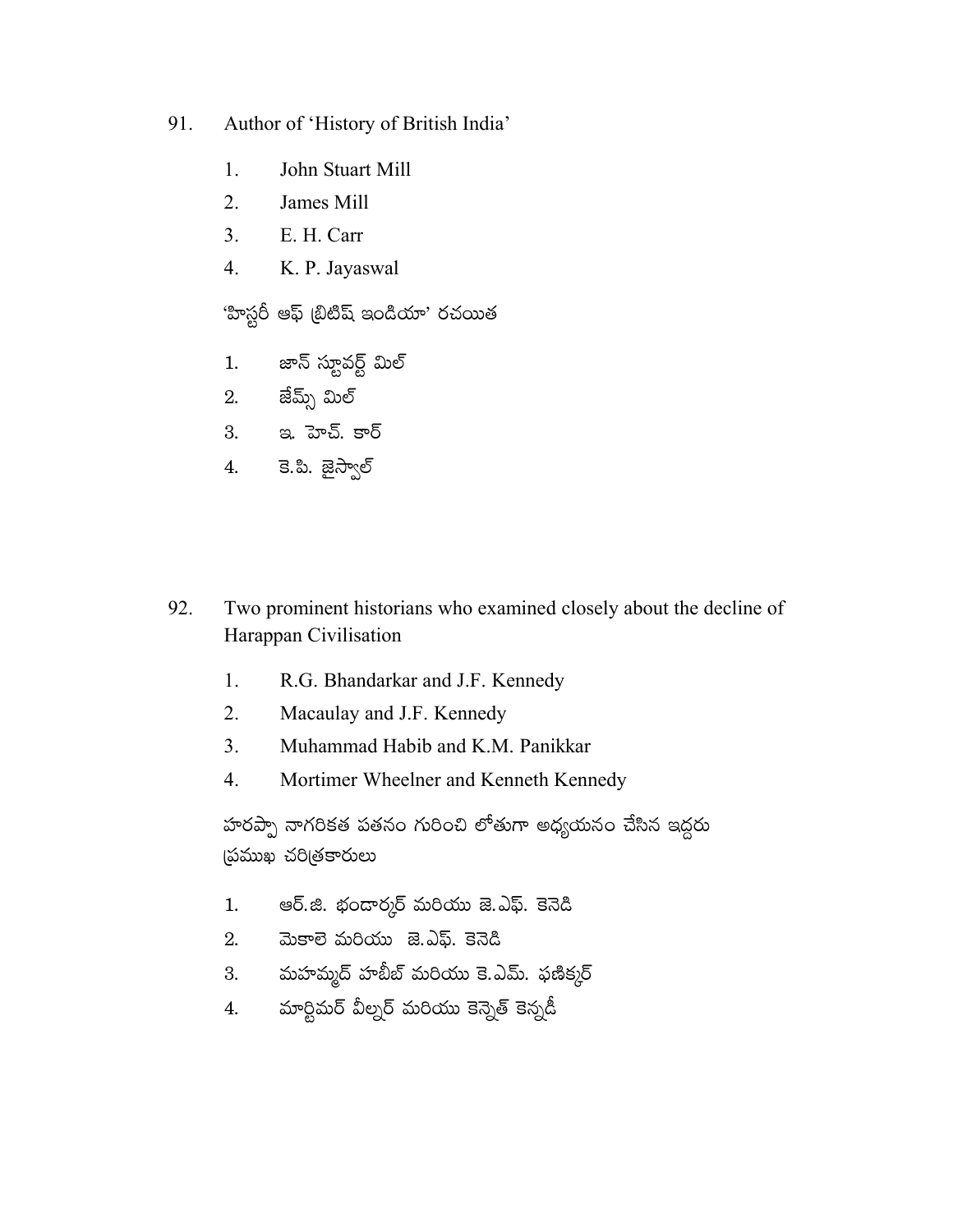- 93. During Moghul period, the instrument used for measuring land is
	- 1. Din-I-Ilahi
	- 2. Haj-I-Ilahi
	- $\overline{3}$ . Gaz-I-Ilahi
	- $\overline{4}$ . Mir-I-Ilahi

మొగలుల కాలంలో భూమిని కొలిచేందుకు ఉపయోగించే సాధనం

- దిన్–ఇ–ఇలాహి  $1<sup>1</sup>$
- హజ్–ఇ–ఇలాహి 2.
- $3.$  గాజ్–ఇ–ఇలాహి
- 4. మిర్–ఇ–ఇలాహి

- 'Vishayas' and 'Bhuktis' were the terms denoting the following 94. during Gupta period
	- $1.$ **Districts and Provinces**
	- $2<sub>1</sub>$ **Union and States**
	- $3<sub>1</sub>$ **Mandals and Nadus**
	- Uparikas and Vishayapathis  $\overline{4}$ .

గుప్తుల కాలంలో 'విషయాలు', 'భుక్తిలు' అనే పదాలు వీటిని సూచిస్తాయి

- జిల్లాలు మరియు (పొవిన్సెస్ (రా(ష్ఠాలు)  $1.$
- కేంద్రం మరియు రా్టడ్దాలు 2.
- మండలాలు మరియు నాదులు  $3.$
- ఉపారికలు మరియు విషయపతులు 4.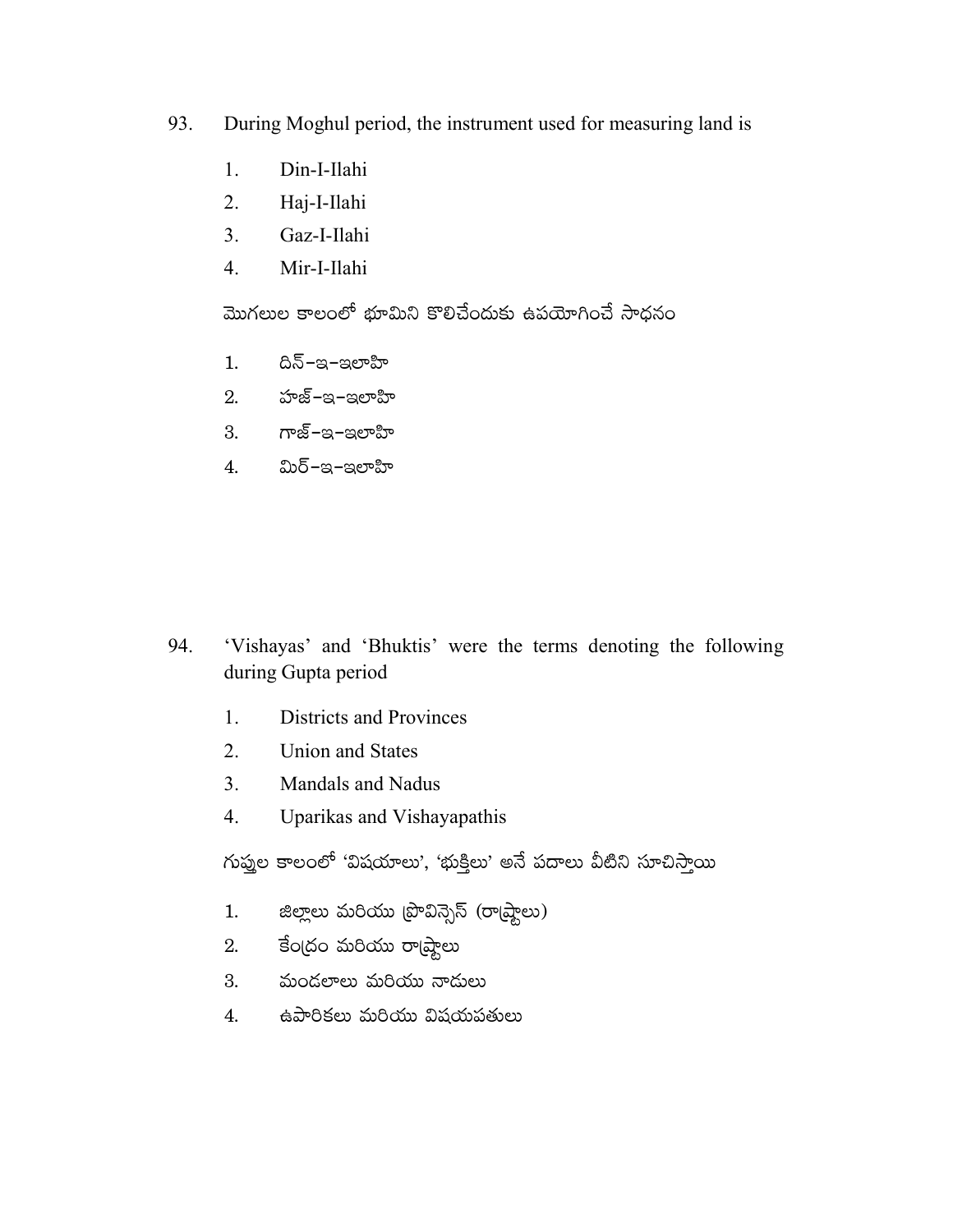- The dohas of Kabir are known as 95.
	- **Bhuktis** 1.
	- $2.$ **Bikshaks**
	- Sruthis  $3<sub>1</sub>$
	- **Bijaks**  $4.$

కబీర్ దోహాలను క్రింది విధంగా పిలుస్తారు

- భుక్తులు  $1.$
- బిక్షకులు 2.
- (శుతులు 3.
- బీజకులు  $\overline{4}$ .
- 96. The mother and father of Vardhaman Mahavira were
	- Sitala and Chetana  $1.$
	- $2.$ Sreyanka and Yasodhara
	- $3.$ Siddhartha and Trisala
	- Sreyanka and Chetana  $4.$

వర్థమాన మహావీరుని తల్లిదంఁ్రులు

- శీతలుడు మరియు చేతన  $1.$
- $\mathfrak k$ యేంక మరియు యశోధర 2.
- సిద్ధార్థుడు మరియు త్రిశల 3.
- (శేయాంకుడు మరియు చేతన  $\overline{4}$ .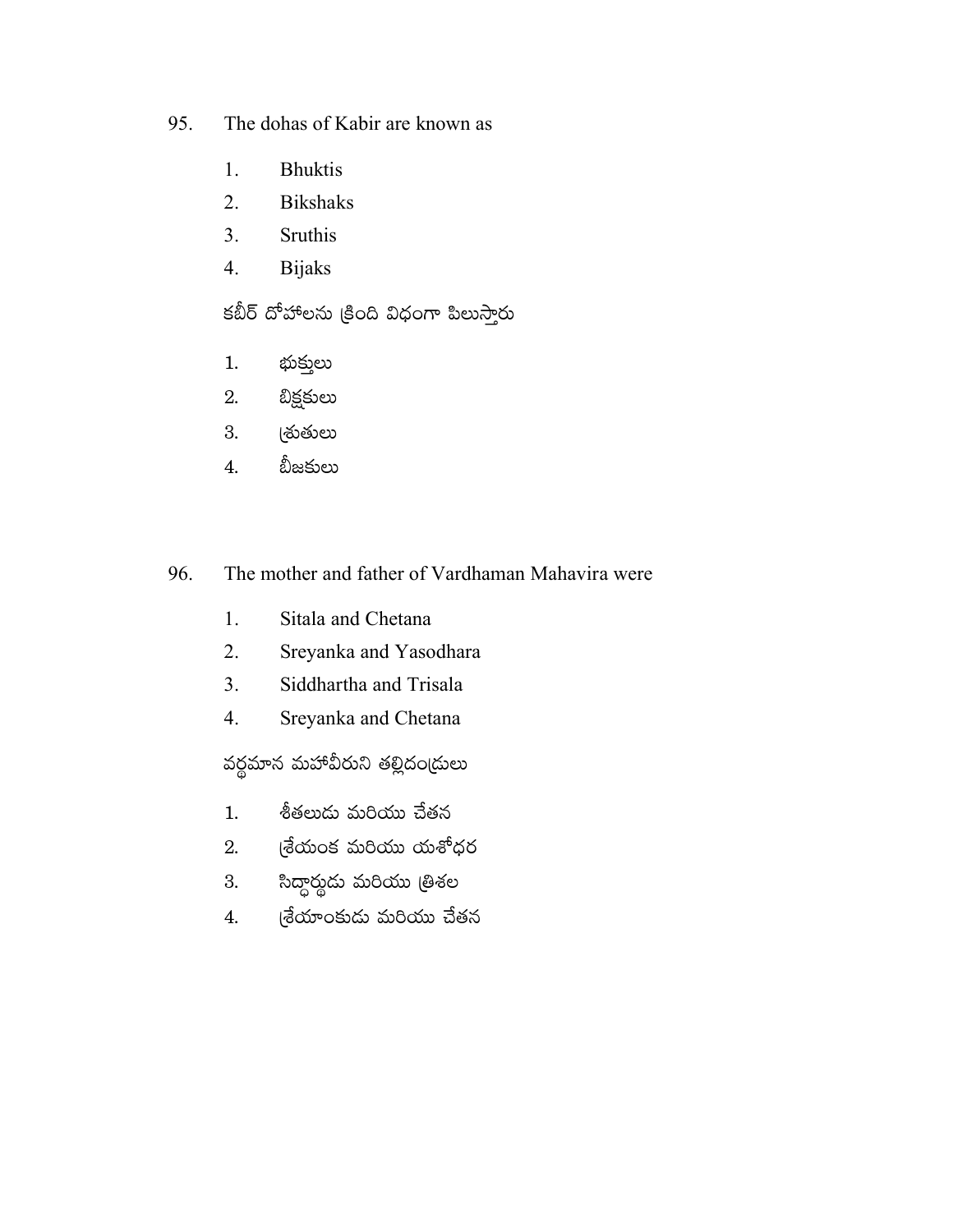- 97. The most influential leader of the Jacobin club in France
	- 1. Lamartine
	- 2. Robespierre
	- $\overline{3}$ . Mari Antoinette
	- $\overline{4}$ . Danton

ఫ్రాన్స్ట్ జాకోబిన్ క్లబ్లో అత్యంత పలుకుబడి గల నాయకుడు

- లామర్ఓబెన్  $1.$
- $2.$  రాబిస్పియర్
- 3. మేరీ అంతువానెట్
- 4. దాంటన్
- 98. A prominent scholar who provided education to boys and girls in France during 15<sup>th</sup> century
	- $1.$ Vittorno da Feltre
	- $2<sub>1</sub>$ Cassandra Fedele
	- $\overline{3}$ . Isabell d Este
	- $\overline{4}$ . Donatelo

్రసాన్సులో 15వ శతాబ్ద కాలంలో బాలబాలికలకు విద్యను అందించిన (పఖ్యాత విద్వాంసురాలు

- విట్టోర్నో డ ఫెుల్టె  $1.$
- $2.$  కాసాంద్ర ఫెడీల్
- 3. ఇసాబెల్లా డి ఎస్ట<mark>ే</mark>
- $4.$  దోనాటెల్తో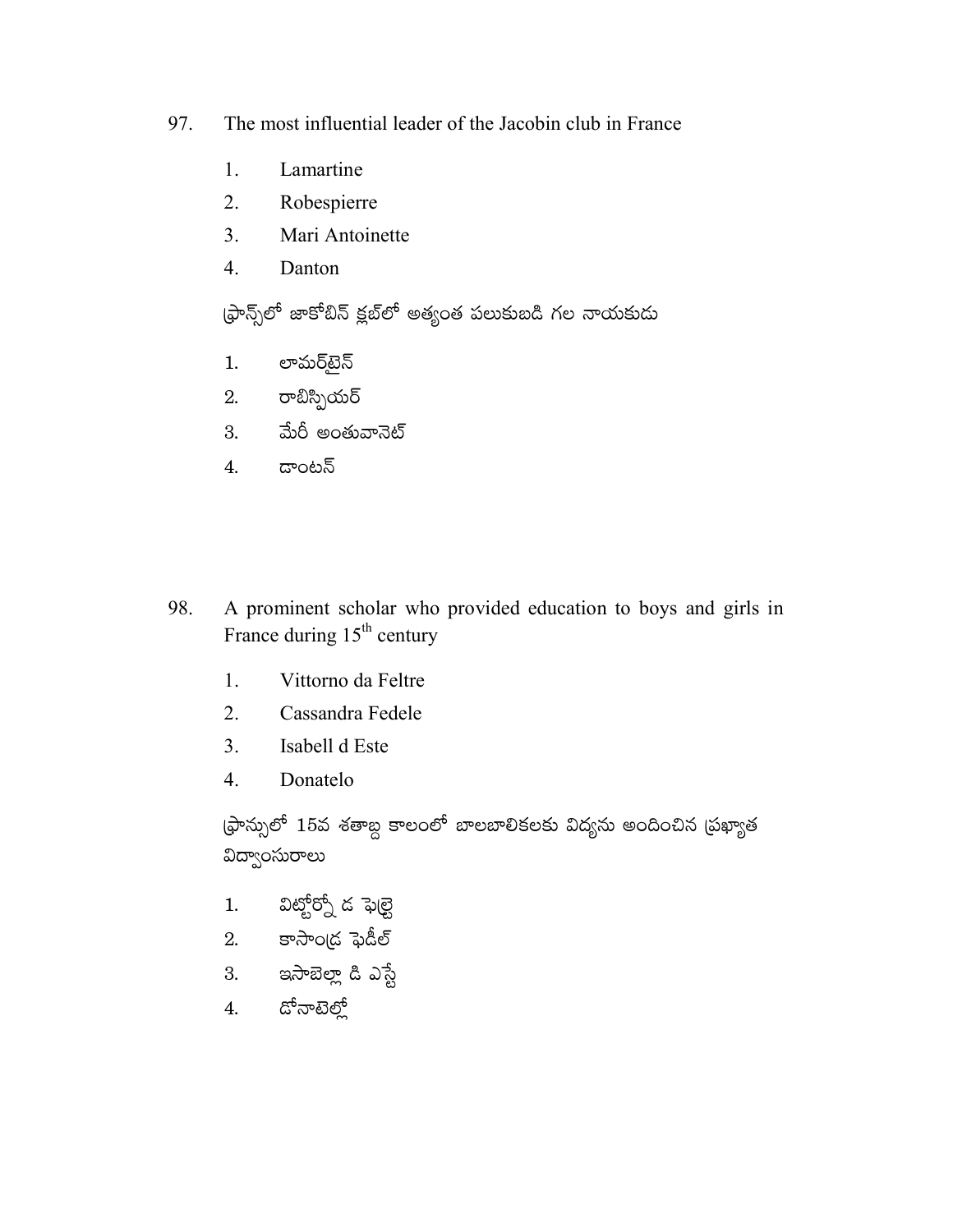- 99. The first summit of this organization was held in Dhaka in 1985
	- 1. Common Wealth
	- $\overline{2}$ . European Union
	- $3<sub>1</sub>$ Non-Aligned Meet (NAM)
	- South Asian Association for Regional Co-operation  $\overline{4}$ . (SAARC)

1985లో దాకాలో ఈ సంస్థ మొదటి శిఖరాగ్ర సదస్సు జరిగింది

- కామన్వెల్త్ 1.
- 2. యూరోపియన్ యూనియన్
- అలీనదేశాల సంస్థ (NAM) 3.
- దక్షిణాసియా (పాంతీయ సహకారమందలి  $(SAARC)$ 4.
- The uniqueness of fifth crusade 100.
	- $\mathbf{1}$ . Soldiers under Solomon's leadership fought for occupying the Holy land
	- 2. Children under Nicholas' leadership fought for occupying the Holy land
	- $3<sub>1</sub>$ Young people participated in the Holy war
	- $\overline{4}$ . Kings and Queens participated in the Holy war

ఐదో (కూసెడ్ విశిష్టత

- సాల్మన్ నాయకత్వంలో సైనికులు పవిత్ర భూమిని  $1.$ స్వాధీనపరచుకొనేందుకు మత యుద్ధం చేయడం
- నికోలస్ నేతృత్వంలో పవిత్రభూమిని ఆక్రమించుకొనేందుకు 2. చిన్నపిల్లలు పవిత్ర మతయుద్ధం చేయడం
- పవిత్ర యుద్ధంలో యువకులు పాల్గొనడం 3.
- పవిత్ర యుద్ధంలో రాజులు, రాణులు పాల్గొనడం 4.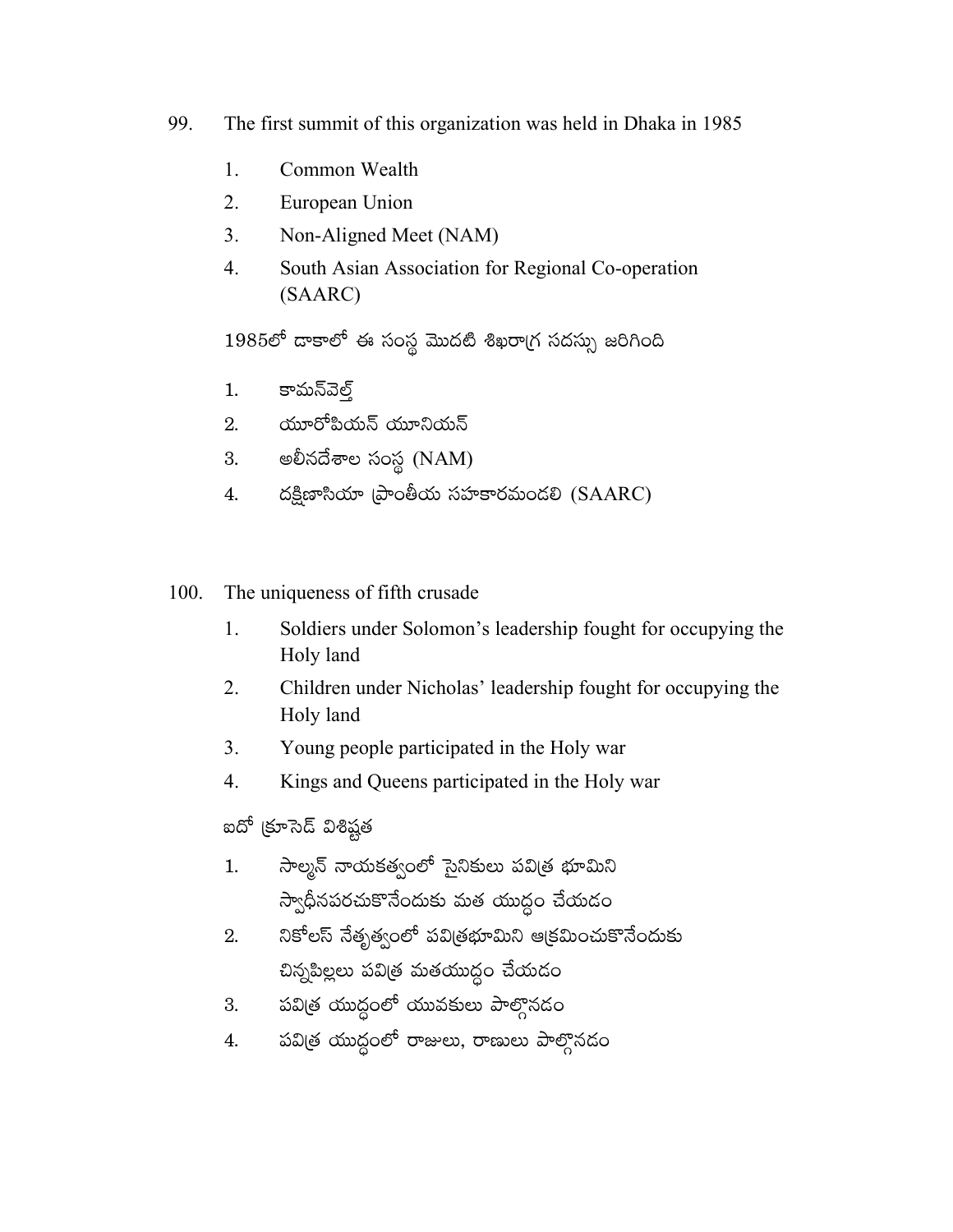- The definition "Nationality is a union of hearts once made and never 101. unmade" is given by
	- J. H. Rose 1.
	- $2.$ Zimmerin
	- $3<sub>1</sub>$ H.J. Laski
	- $\overline{4}$ . Herman Finer

"ఒక తరుణంలో మానసికంగా ఐకృమైన హృదయాలుగల (పజాసముదాయమే జాతీయత" అని నిర్వచించినవారు.

- జె. హెచ్. రోజ్  $1.$
- 2. జిమ్మెరిన్
- 3. హెచ్. జె. లాస్క<mark>ి</mark>
- 4. హెర్మన్ ఫైనర్

The first political philosopher who separated justice from religion 102.

- 1. Thomas Hobbes
- 2. J. S. Mill
- Thomas Acquinas  $3<sub>1</sub>$
- $\overline{4}$ . James Mill

న్యాయాన్ని మతం నుంచి వేరు చేసిన మొట్టమొదటి రాజనీతి తత్త్వవేత్త

- ధామస్ హాట్స్  $1.$
- 2. జె.ఎస్. మిల్
- 3. థామస్ అక్వినాస్
- జేమ్స్ఏుల్ 4.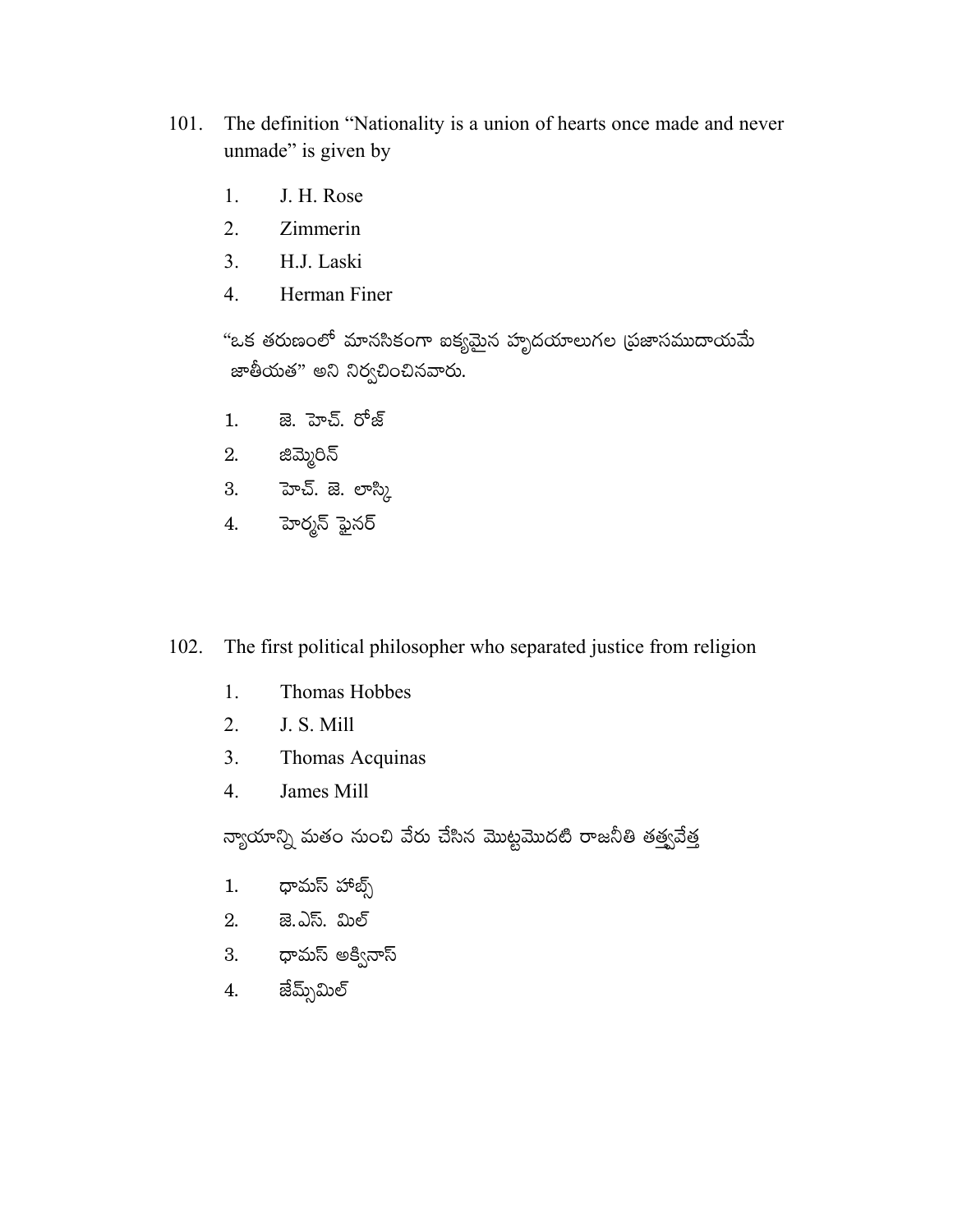103. The French ruler who used 'Plebiscite' in 1804

- 1. Nicholas
- $2.$ Louis XIV
- $\overline{3}$ . Danton
- Napoleon  $\overline{4}$ .

 $1804$ లో ప్లెబిసైట్ను ఉపయోగించిన (ఫెంచ్ పాలకుడు

- నికొలస్  $1.$
- 2.  $14$ వ లూయీ
- డాంటన్ 3.
- నెపోలియన్  $\overline{4}$ .

- The constitution of this country is considered as the first written and 104. smallest constitution in the world
	- $1.$ United Kingdom
	- $2<sub>1</sub>$ The United States
	- $3<sub>1</sub>$ **United Arab Emirates**
	- $4.$ Switzerland

ప్రపంచంలో మొట్టమొదటి లిఖిత మరియు అతి చిన్న రాజ్యాంగము గల దేశం

- యునైటెడ్ కింగ్డమ్ 1.
- 2.  $\omega$ మైటెడ్ స్టేట్స్
- యునైటెడ్ అరబ్ ఎమిరేట్స్ 3.
- స్విట్జర్లాండ్  $4.$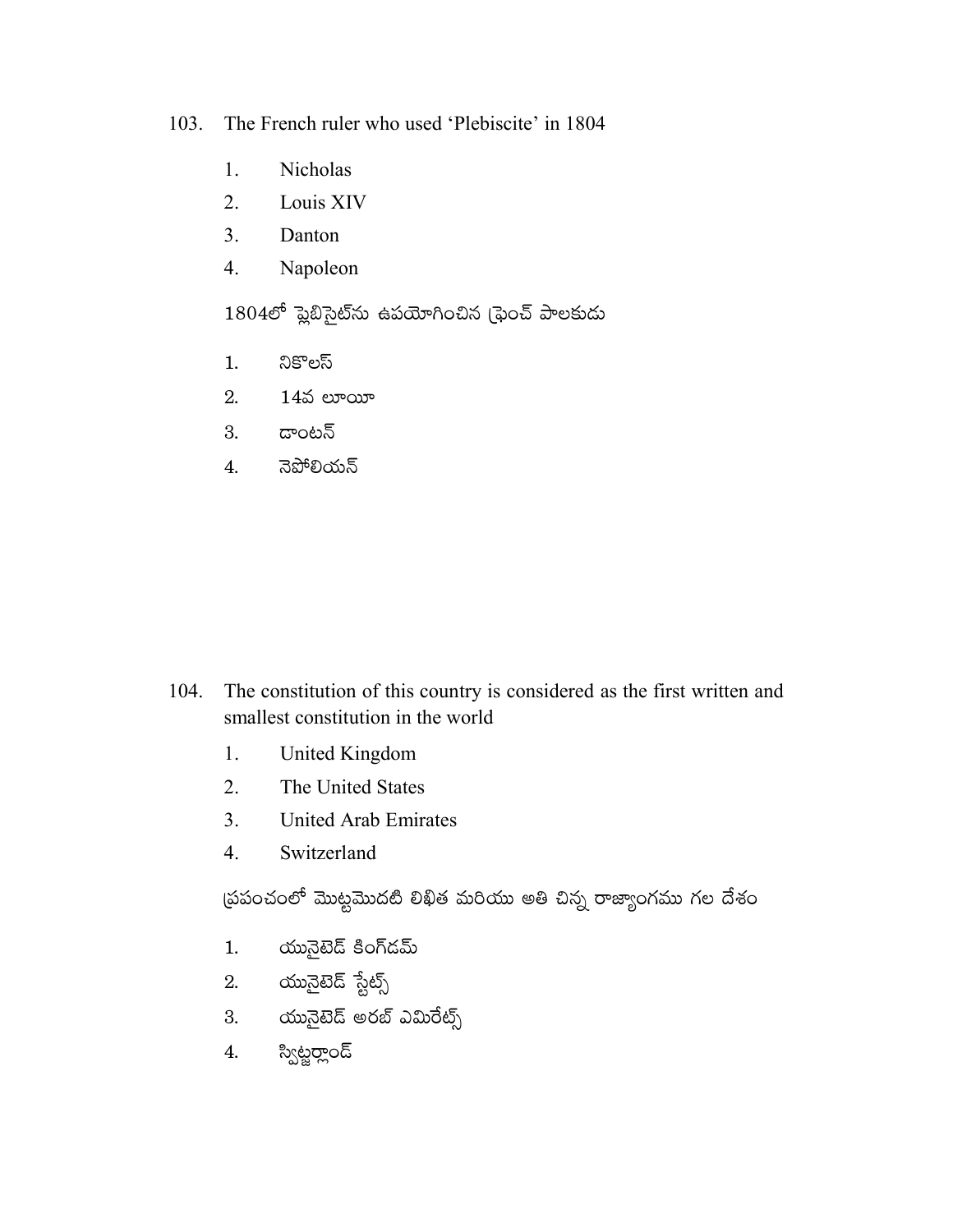- 105. The American Economist who used the word 'Globalisation' in 1983  $is$ 
	- 1. Theodore Levit
	- $\overline{2}$ . **Thomas Roosevelt**
	- $3<sub>1</sub>$ Thomas Lewiss
	- $\overline{4}$ Marshall Mc Luhan

 $1983$ లో (పపంచీకరణ (Globalisation) అనే పదాన్ని మొదటిసారిగా ఉపయోగించిన అమెరికన్ ఆర్థిక శా<mark>స్</mark>రవేత్త

- $\overline{\phi}$ యోదార్ లెవిట్  $1.$
- 2. ధామస్ రూజ్వెల్ట్
- ధామస్ లెవీస్ 3.
- మార్నల్ మెక్<mark>లు</mark>హన్ 4.
- 106. Find out the similarity among Uthant, Kurt Waldhiem, Zaviour Perez De Culler and Kofi Annan in the case of United Nations Organization
	- 1. All of them acted as the Presidents of General Assembly
	- $\overline{2}$ . All of them acted as the Chief Justices of International Court of Justice
	- 3. All of them acted as General Secretaries of U.N.O.
	- $\mathbf{4}$ . All of them participated in Second World War

ఐక్య రాజ్య సమితి దృష్ట్యా ఉధాంట్, కర్ట్ వాల్దీమ్, జేవియర్ పెరేజ్ డి క్యులర్ మరియు కోఫి అన్నస్లలో ఉన్న సామ్యతను గుర్తింపుము

- పైన పేర్కొనబడిన వారందరూ సాధారణ సభ అధ్యక్షులే  $1.$
- పైన పేర్కొనబడిన వారందరూ అంతర్జాతీయ న్యాయస్థానానికి  $\overline{2}$ . (పధాన న్యాయమూరులు
- పైన పేర్కొనబడిన వారందరూ ఐక్య రాజ్య సమితి సెక్రటరీ జనరల్*లు* 3.
- పైన పేర్కొనబడిన వారందరూ రెండవ (పపంచయుద్ధంలో పాల్గొన్నవారు 4.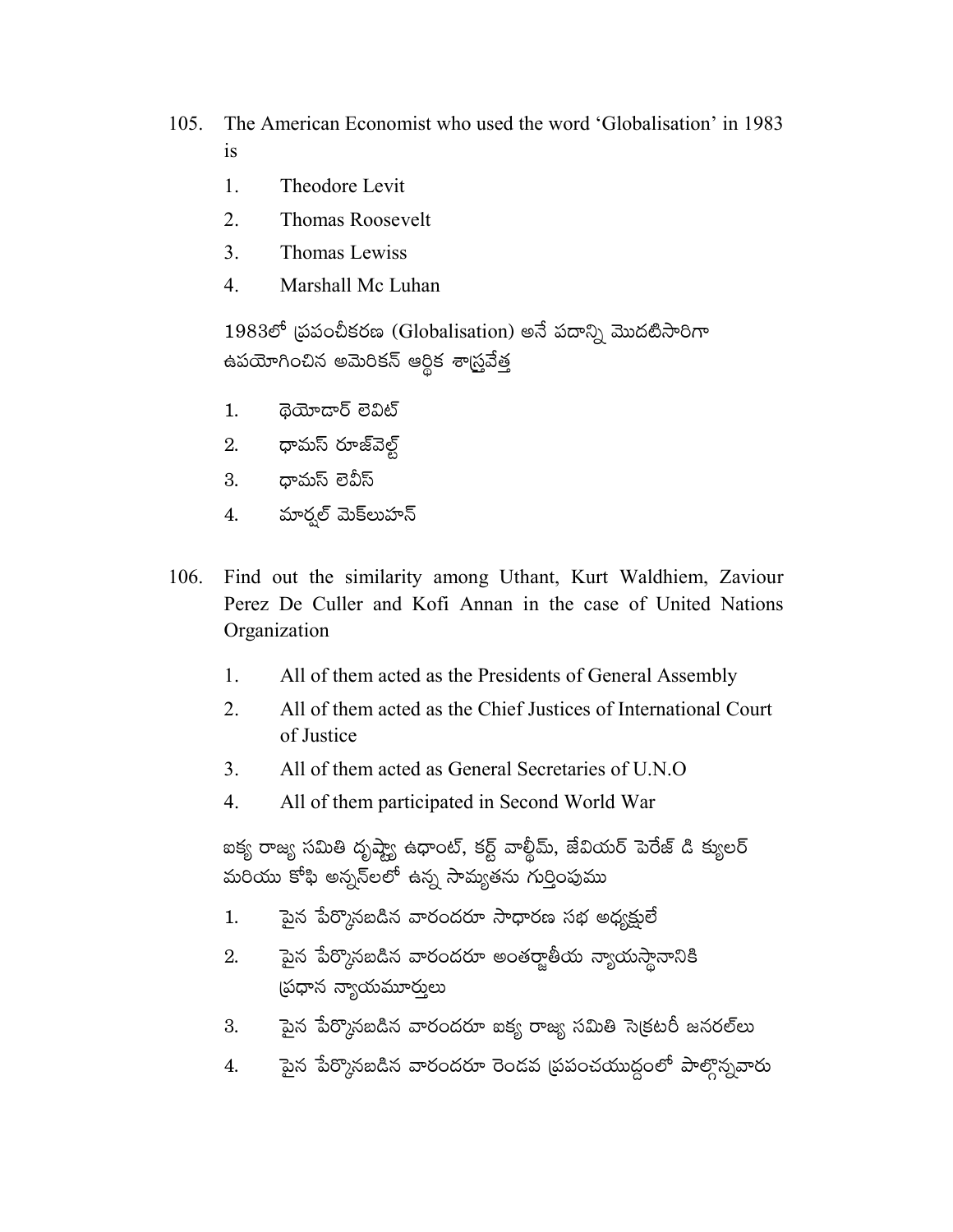- 107. The Major land mark in the Foreign Policy of India that occurred on May 29, 1954 is
	- India and Pakistan declared ceasefire in Kashmir 1.
	- $2<sub>1</sub>$ India and China signed on Panchasheel Agreement
	- 3. India and China entered into a bilateral agreement on economic affairs
	- $\overline{4}$ . India and Soviet Union agreed to co-operate each other on military affairs

భారత విదేశాంగ విధానంలో 1954 మే 29కి సంబంధించిన కీలకపరిణామం

- భారత్ పాకిస్తాన్ల మధ్య కాశ్మీర్ విషయంలో యుద్ధవిరమణ ఒప్పందం  $1.$ కుదరడం
- భారత్ చైనాలు పంచశీల ఒప్పందంపై సంతకాలు చేయడం 2.
- భారత్ చైనాలు ఆర్థిక వ్యవహారాలపై ద్వైపాక్షిక ఒప్పందం 3. కుదుర్చుకోవడం
- భారత్ సోవియట్ యూనియన్లు సైనిక విషయాలలో పరస్పర 4. సహకారానికి ఒప్పందం చేసుకోవడం

# 108. Article 51A of Indian Constitution comprises

- $1.$ **Fundamental Duties**
- $2<sub>1</sub>$ **Fundamental Rights**
- $3<sub>1</sub>$ **Fundamental Freedoms**
- $\overline{4}$ **Fundamental Conventions**

భారత రాజ్యాంగం 51A ప్రకరణలో కింది అంశాలు ఉన్నాయి.

- (పాథమిక విధులు 1.
- 2. ప్రాథమిక హక్కులు
- 3. ప్రాథమిక స్వాతంత్ర్యాలు
- 4. (పాథమిక సాం(పదాయాలు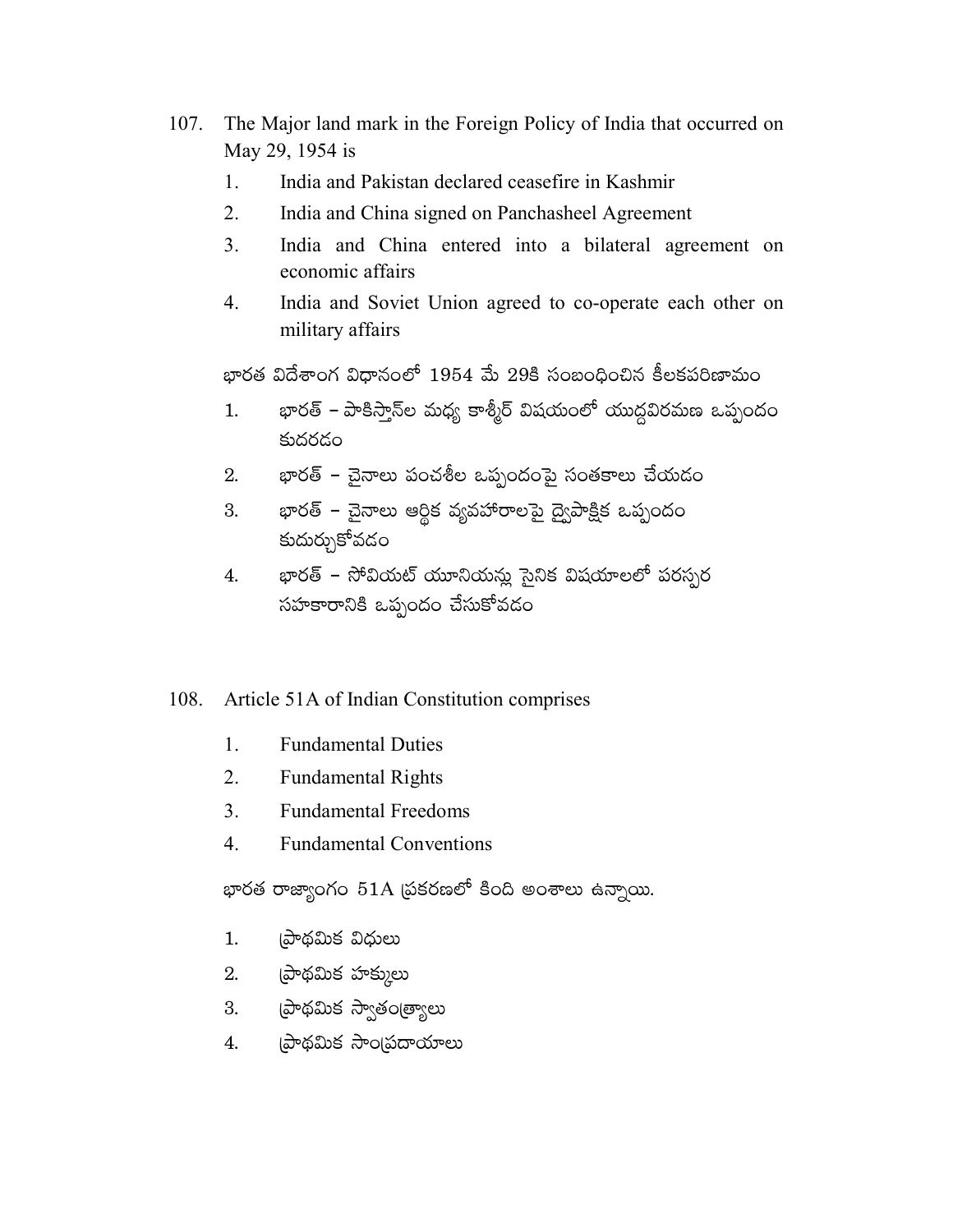- 109. The Seventy Third Amendment Act, 1992 in the Indian Constitution is related to
	- $\mathbf{1}$ . Importance to Industrialization
	- $\overline{2}$ . Importance to Women Education
	- $3<sub>1</sub>$ Importance to Panchayat Raj System
	- $\mathbf{4}$ . Importance to Eradication of Bonded Labour

భారత రాజ్యాంగం నందలి దెబ్భై మూదో సవరణ చట్టం 1992 దీనికి సంబంధించినది

- పారి(శామికీకరణకు (పాధాన్యత  $1.$
- ్రీస్తే విద్యకు (పాధాన్యత 2.
- పంచాయతీరాజ్ వ్యవస్థకు (పాధాన్యత 3.
- వెట్టిచాకిరి నిర్మూలనకు (పాధాన్యత  $\overline{4}$ .

### 110. **Public Accounts Committee comprises**

- 1. 7 members of Lok Sabha and 15 members of Rajya Sabha
- $2<sup>1</sup>$ 15 members of Lok Sabha and 7 members of Rajya Sabha
- $3<sub>1</sub>$ 7 members of Lok Sabha and the speaker of the Lok Sabha
- $\overline{4}$ . 15 members of Rajya Sabha and the Chairman of Rajya Sabha

ప్రభుత్వ ఖాతాల సంఘం వీరితో కూర్చబడినది

- ఏదుగురు లోక్సభ, 15 మంది రాజ్యసభ సభ్యులు  $1.$
- 15 మంది లోక్సభ, ఏడుగురు రాజ్యసభ సభ్యులు  $2.$
- ఏదుగురు లోక్సభ సభ్యులు, లోక్సభ స్పీకర్ 3.
- 15 మంది రాజ్యసభ సభ్యులు, రాజ్యసభ ఛైర్మన్ 4.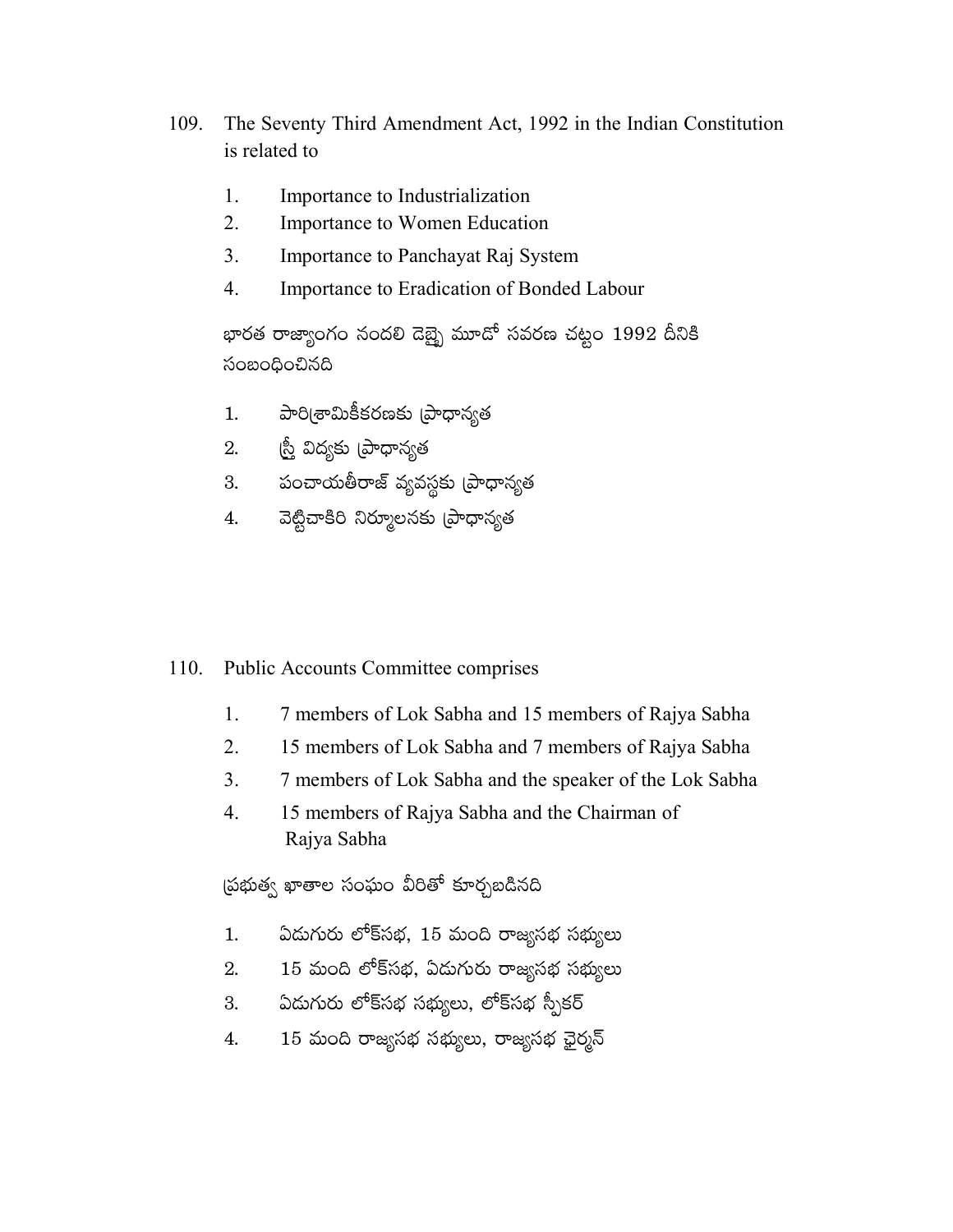- 111. The study of aggregates like national income, total employment, business cycles, economic growth and development etc is
	- $\mathbf{1}$ . **Macro Economics**
	- $2.$ Micro Economics
	- $3<sub>1</sub>$ **National Economics**
	- $\overline{4}$ **World Economics**

ఆర్థిక వ్యవస్థలోని మొత్తములైన జాతీయాదాయము, మొత్తం ఉద్యోగిత, వ్యాపార చక్రాలు, ఆర్థిక వృద్ధి, ఆర్థికాభివృద్ధి మొదలైన వానిని అధ్యయనము చేయునది.

- స్థూల అర్థశాగ్ర్తము  $1.$
- 2. సూక్ష్మ అర్దశా<u>గ్ర</u>ము
- 3. జాతీయ అర్థశాగ్ర్తము
- 4. స్రేపంచ అర్థశాస్త్రము
- 112. A situation where a small percentage change in the price of a commodity is accompanied by a greater percentage change in its quantity demanded is
	- 1. Relatively inelastic demand
	- $2.$ Relatively elastic demand
	- $3<sub>1</sub>$ Perfectly inelastic demand
	- $\overline{4}$ . Perfectly elastic demand

ఒక వస్తువు ధరలో వచ్చిన చిన్న అనుపాత మార్పు వలన దాని డిమాందు పరిమాణంలో ఎక్కువ అనుపాత మార్పు వచ్చిన పరిస్థితి

- 1. సాపేక్ష అవ్యాకోచ డిమాందు
- 2. సాపేక్ష వ్యాకోచ డిమాందు
- 3. పూర్తి అవ్యాకోచ డిమాందు
- 4. పూర్తి వ్యాకోచ డిమాందు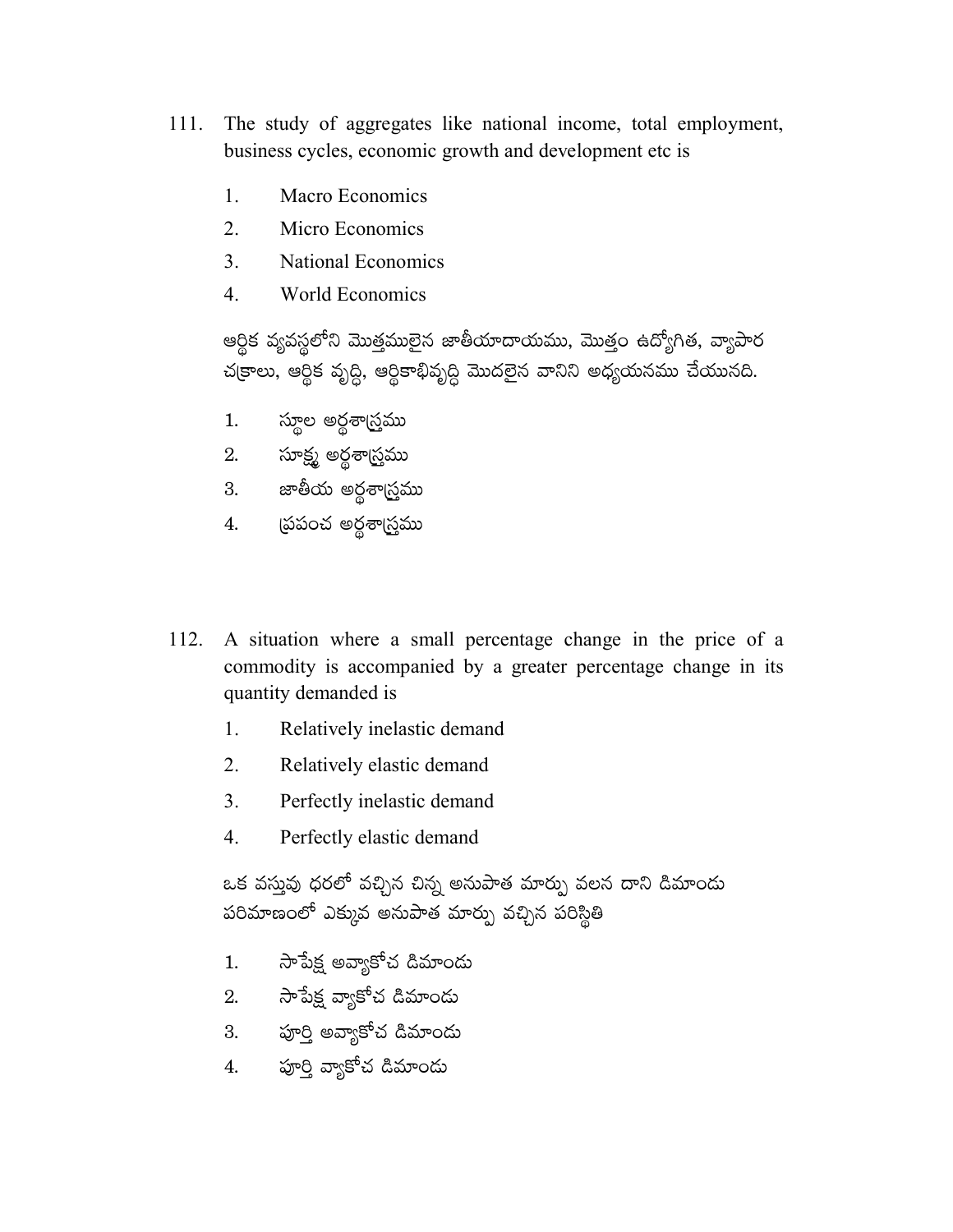- 113. The surplus earned by manmade appliances and instruments of production in the short period is
	- 1. Scarcity rent
	- $2.$ Contract rent
	- $3<sub>1</sub>$ Quasi rent
	- $\overline{4}$ . Economic rent

స్వల్ప కాలంలో మానవ నిర్మిత యంత్రములు, పరికరములు మరియు ఉత్పత్తి సాధనములు ఆర్జించే మిగులును ఇలా పిలుస్తారు.

- కొఱత భాటకం  $1.$
- 2. ఒప్పందపు భాటకం
- 3. కృతిమ భాటకం
- 4. ఆర్థిక భాటకం
- 114. Payments made in the form of pensions, interest on government bonds, etc. denote
	- $1.$ Transfer payments
	- $2.$ National payments
	- $3<sub>1</sub>$ Treasury payments
	- $\overline{4}$ . International payments

పింఛన్లు / (పభుత్వ బాంద్లపై వడ్డీ, నిరుద్యోగభృతి మొదలైన వాని రూపంలో చేసే చెల్లింపులను ఇలా పరిగణిస్తారు.

- బదిలీ చెల్లింపులు  $1.$
- 2. జాతీయ చెల్లింపులు
- 3. టైజరీ చెల్లింపులు
- అంతర్జాతీయ చెల్లింపులు 4.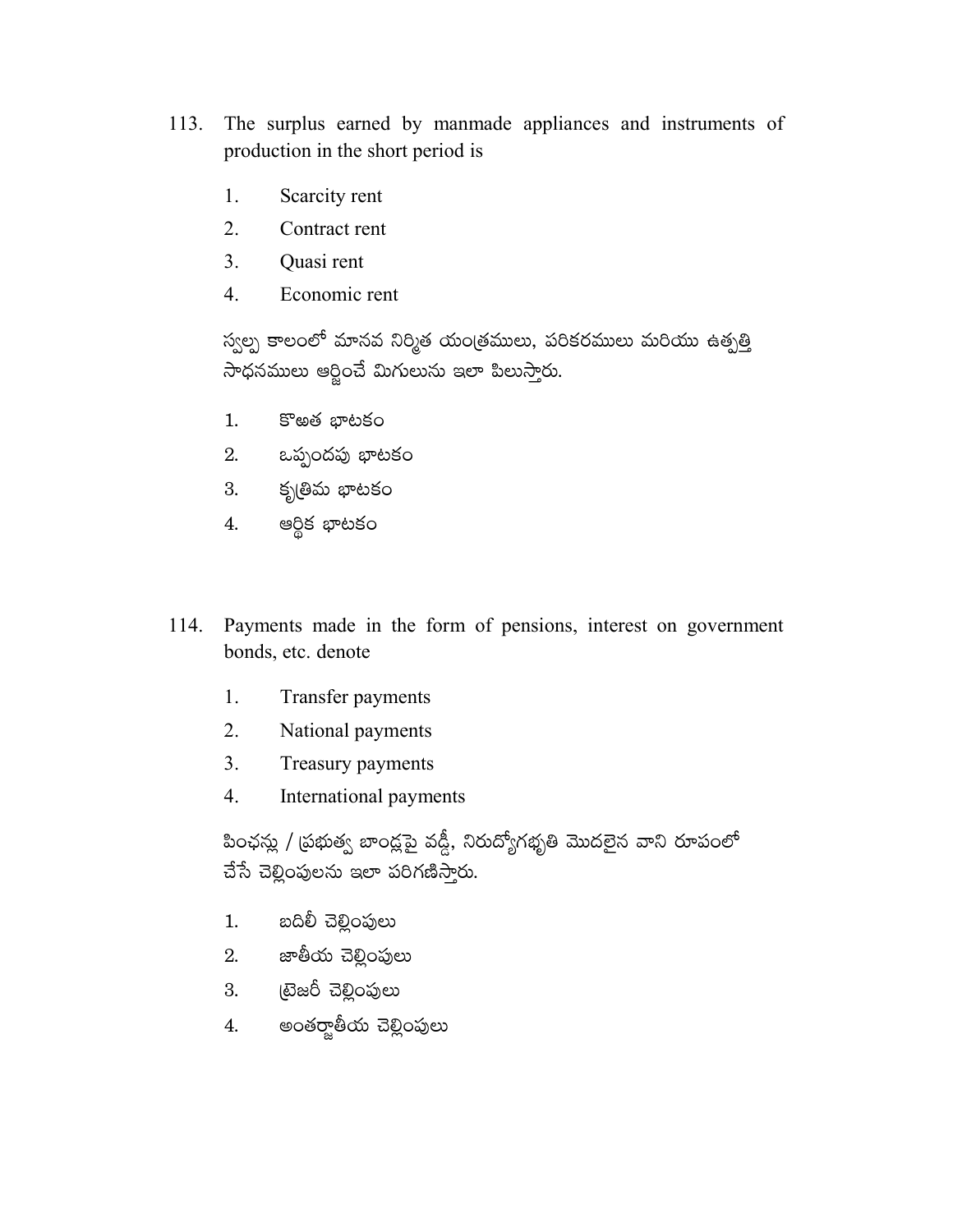Currency  $+$  demand deposits  $+$  other deposits is equal to 115.

కరెన్సీ + డిమాందు డిపాజిట్లు + ఇతర డిపాజిట్లను కలిపి ఇలా పరిగణిస్తారు

- $M_1$ 1.
- 2.  $M_2$
- $3.$  $M_3$
- $4.$  $M_4$
- The quotient of the sum of all the items divided by the number of 116. items is defined as
	- 1. Median
	- 2. Mode
	- $3<sub>1</sub>$ Arithmetic mean
	- 4. Statistics

(శేణులలో ఉన్న అంశాల మొత్తాన్ని అంశాల సంఖ్యతో భాగిస్తే ఉత్పన్నమయ్యే సంఖ్యను ఇలా నిర్వచించవచ్చు.

- మధ్యగతం  $1.$
- $2.$   $\omega$ హుళకం
- 3. అంకమధ్యమం
- గణాంకశాస్త్రం 4.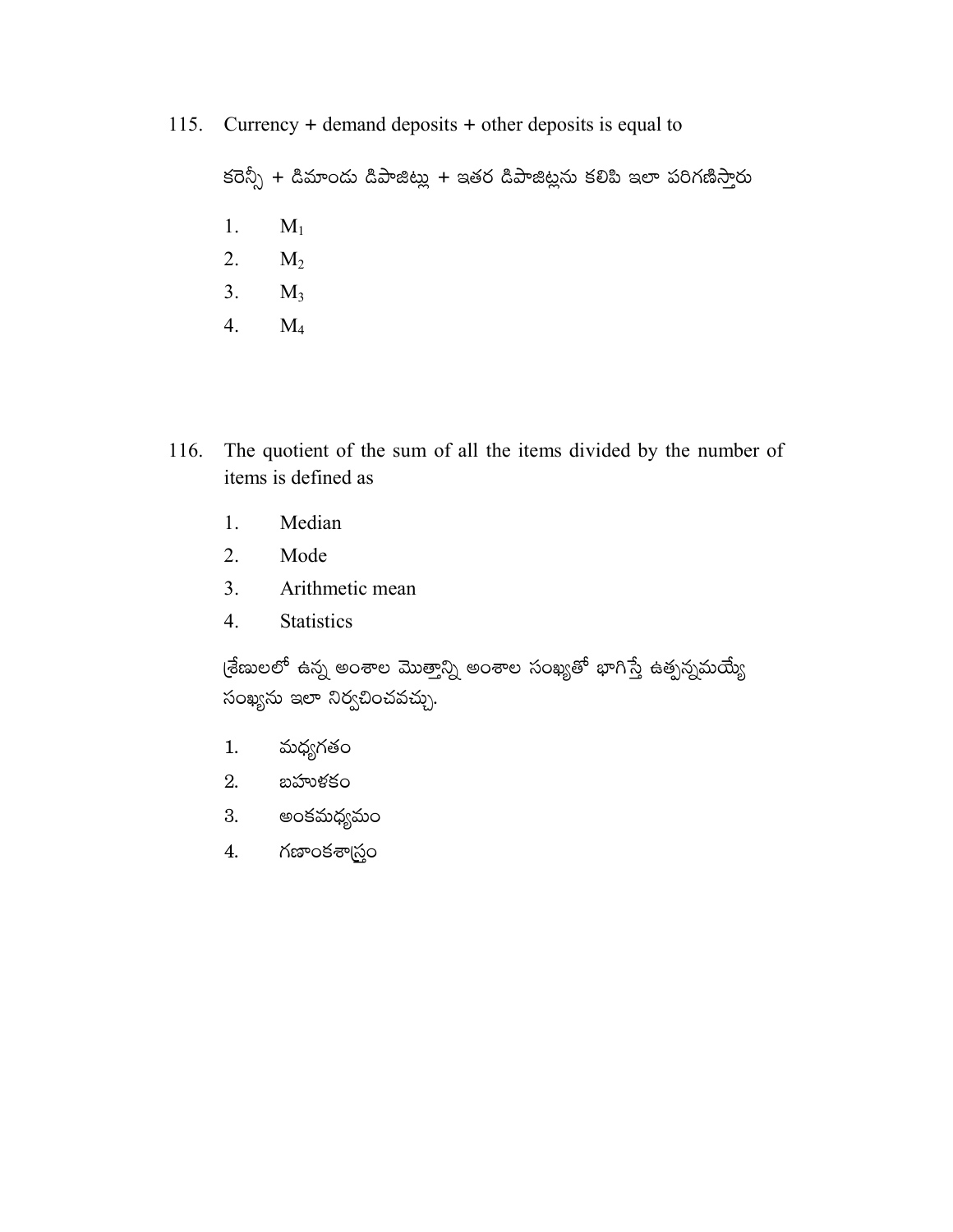- 117. Integration of domestic economy with the world economy is known as
	- 1. Globalization
	- $2.$ Privatization
	- $3<sub>1</sub>$ Liberalization
	- Capitalization  $\overline{4}$ .

ఒక దేశ ఆర్థిక వ్యవస్థను <mark>(పపంచ ఆర్థిక వ్యవస్థతో అనుసంధానించ</mark>డాన్ని ఇలా అంటారు.

- ౹పపంచీకరణ  $1.$
- 2. (పైవేటీకరణ
- 3. సరళీకరణ
- 4. మూలధనీకరణ
- An area in which a number of small scale industries are established 118. is called
	- 1. **Real Estates**
	- 2. **Industrial Estates**
	- $3<sub>1</sub>$ **Industrial Corridors**
	- $\overline{4}$ . **Capital Estates**

అనేక చిన్న పరిశ్రమలు స్థాపించబడిన (పాంతాన్ని ఇలా అంటారు.

- రియల్ ఎస్టేట్స్  $1.$
- 2. పారి(శామిక క్షే[తాలు
- 3. ఇంద్కస్టియల్ కారిడార్స్
- 4. క్యాపిటల్ ఎస్టేట్స్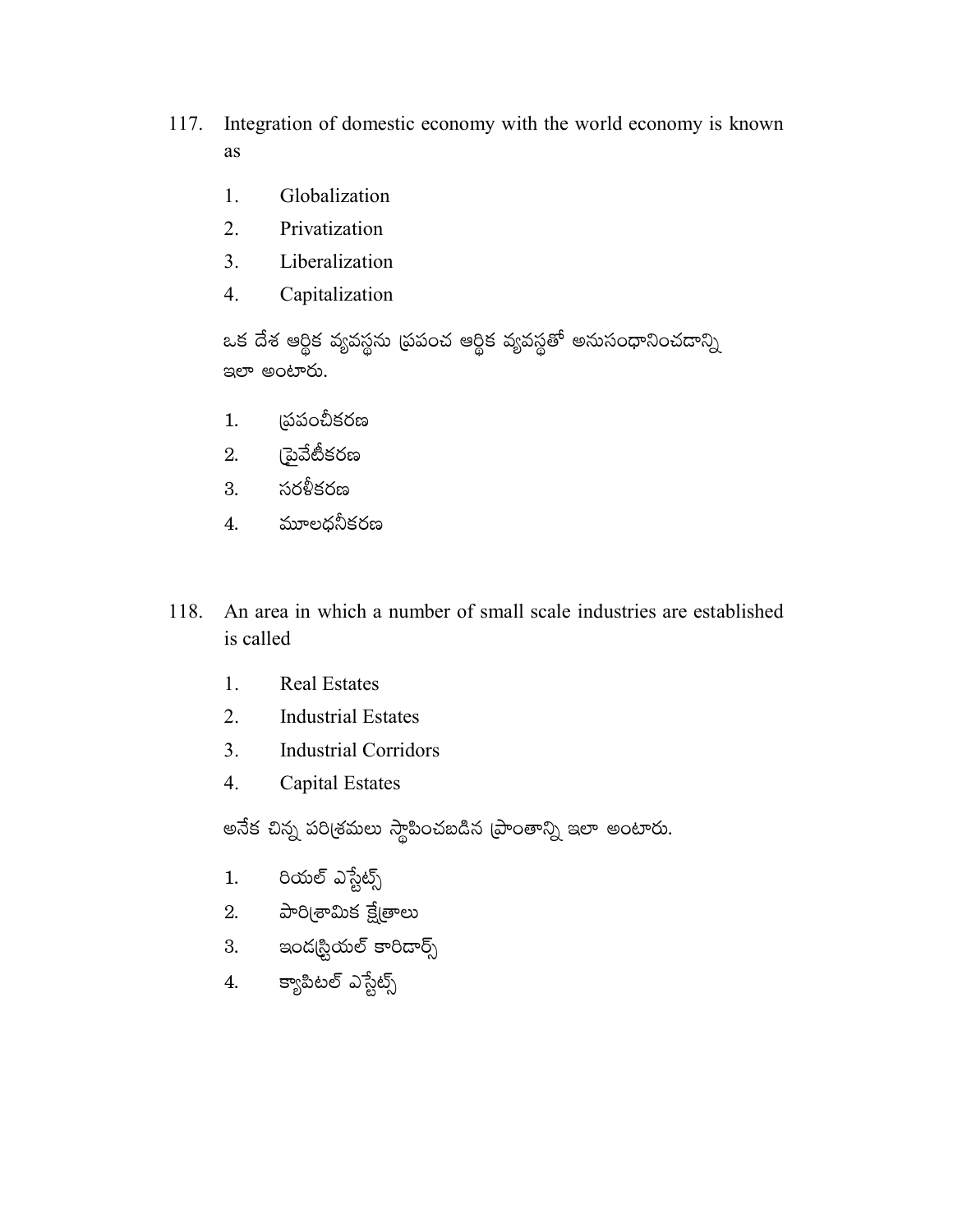# 119. Expand L.P.G

- Liquefied Petroleum Gas 1.
- 2. **Liberally Produced Goods**
- $3<sub>1</sub>$ Liberalization, Privatisation and Globalization
- $\overline{4}$ . Liberalized Procedures of Government

L.P.G ని విస్తరించండి

- లిక్విఫైడ్ పెట్రోలియం గ్యాస్  $1.$
- 2. లిబరల్లీ (పొద్యూస్ట్ గూడ్స్
- 3. లిబరలైజేషన్, (పైవేటైజేషన్ మరియు గ్లోబలైజేషన్
- లిబరలైజ్డ్ (పొసీజర్స్ ఆఫ్ గవర్నమెంట్ 4.
- The Government of Andhra Pradesh launched "Neeru-Chettu", 120. programme in all districts in this year

అంధ్రప్రదేశ్ రాష్ట్ర ప్రభుత్వం నీరూ–చెట్టు కార్యక్రమాన్ని అన్ని జిల్లాల్లో ఈ సంవత్సరంలో (పారంభించింది.

- 1. 2012
- 2. 2013
- $3<sub>1</sub>$ 2014
- $4.$ 2015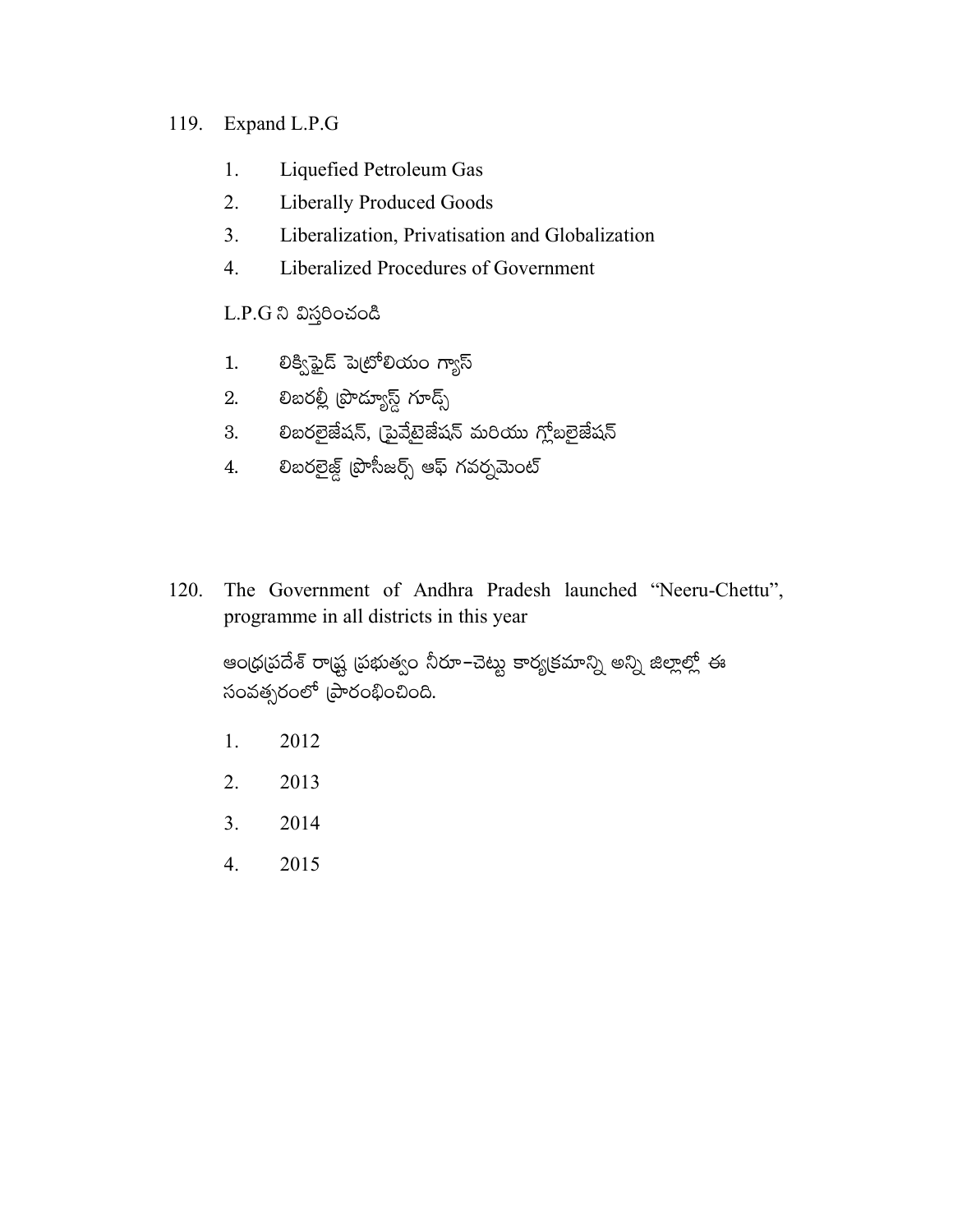# METHODOLOGY

- 121. As a teacher, the values you inculcate among students, to use the Nuclear power only for the welfare of the mankind in future
	- 1. Creative values
	- 2. Disciplinary values
	- $\overline{3}$ . Utilitarian values
	- $\overline{4}$ . Moral values

ఒక ఉపాధ్యాయునిగా, విద్యార్థులు భవిష్యత్తులో అణుశక్తిని కేవలం మానవ కళ్యాణం కోసం మాత్రమే వినియోగించునట్లు చేయుటకు, వారిలో నీవు పెంపొందించే విలువలు

- సృజనాత్మక విలువలు 1.
- 2. క్రమశిక్షణ విలువలు
- 3. ఉపయోగితా విలువలు
- నైతిక విలువలు 4.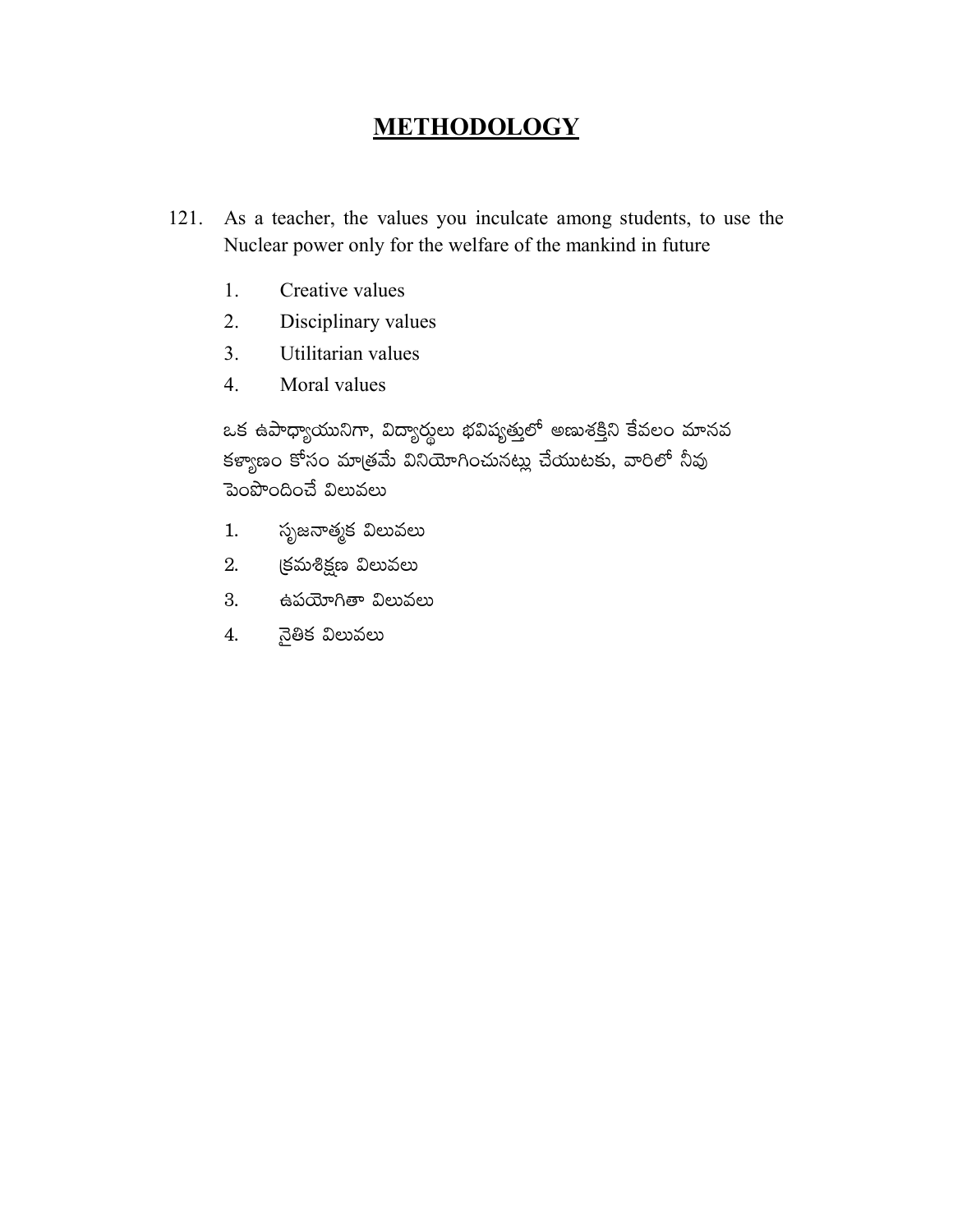- 122. The teacher observed specific changes among the students after he taught the lesson 'Cyclones' as per his plan - this reflects the
	- General objectives 1.
	- $2.$ Behavioural objectives
	- 3. Constitutional objectives
	- $\overline{4}$ . Social Studies objectives

ఉపాధ్యాయుడు తన (పణాళిక (పకారం 'తుఫానులు' అను పాఠంను బోధించిన వెంటనే, పాఠ్యాంశానికి సంబంధించి విద్యార్థులలో నిర్ధిష్టమైన మార్పులను గమనించాడు. ఆ మార్పులు

- సాధారణ లక్ష్యాలు  $1.$
- 2. స్రవర్తనా లక్ష్యాలు
- 3. రాజ్యాంగ లక్ష్యాలు
- 4. సాంఘికశాస్త్ర లక్ష్యాలు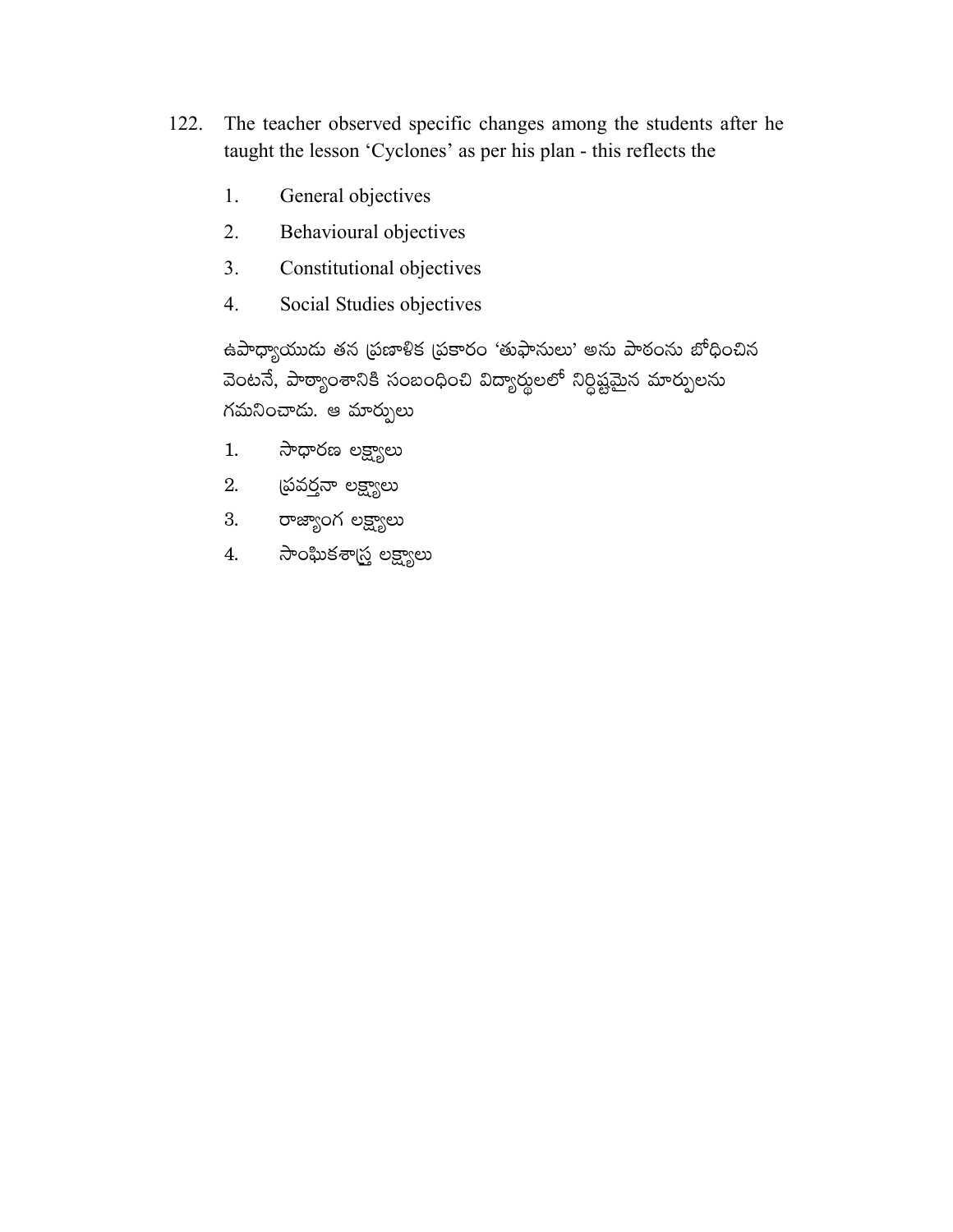- 123. The incorrect statement of the following regarding Social Studies aims and objectives
	- $\mathbf{1}$ . Aims are general, Objectives are specific
	- $2^{\circ}$ Objectives are short term related. Aims are long term related
	- $3<sub>1</sub>$ Objectives have temporary values, Aims have permanent values
	- 4. Aims are steps to solve the objectives, Objectives have broad scope

సాంఘికశాస్ర్త ఆశయాలు, లక్ష్యాలకు సంబంధించి ఈక్రింది వాక్యాలలో సరికాని దానిని గుర్తించుము.

- ఆశయాలు సాధారణమైనవి, లక్ష్యాలు నిర్దిష్టమైనవి  $1.$
- లక్ష్యాలు స్వల్పకాలిక సంబంధితాలు, ఆశయాలు దీర్ఘకాలిక 2. సంబంధితాలు
- లక్ష్యాలకు తాత్కాలిక విలువలుంటాయి, ఆశయాలకు శాశ్వత 3. విలువలుంటాయి
- లక్ష్యాల సాధనకు ఆశయాలు సోపానాలు, లక్ష్యాలు విశాలపరిధిని 4. కలిగి ఉంటాయి
- 124. The correct one among the following regarding values of teaching social studies
	- $1.$ Values are flexible
	- $2<sub>1</sub>$ Values are natural abilities
	- $3<sub>1</sub>$ Values are concrete
	- $\overline{4}$ . Values are not relative

సాంఘికశా(స్త బోధన విలువలకు సంబంధించి కింది వాటిలో సరియైనది

- $1.$ విలువలు నమ్యత కలిగినవి
- 2. విలువలు సహజసామర్థ్యాలు
- 3. విలువలు మూరమైనవి
- విలువలు సాపేక్షమైనవికావు 4.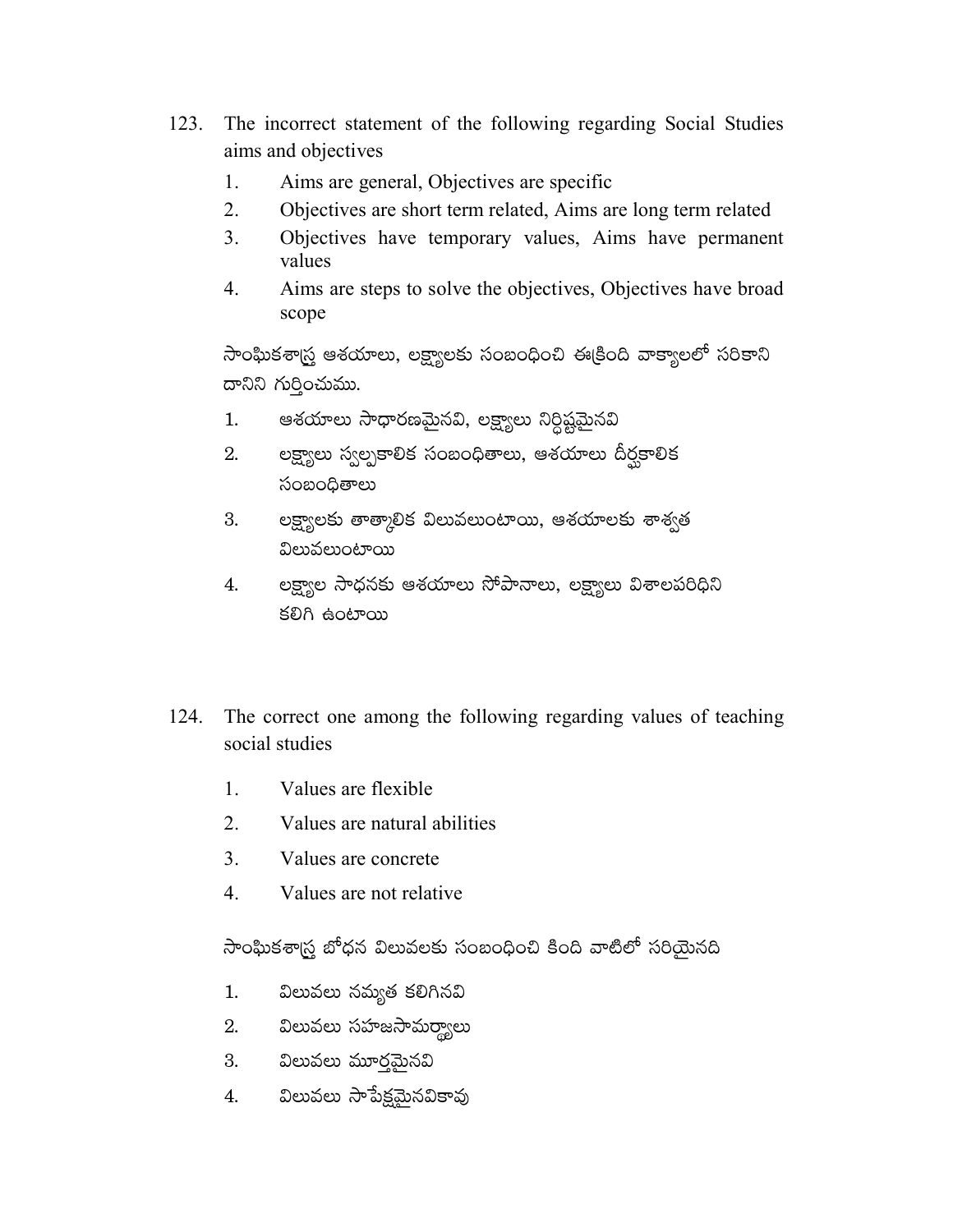- 125. The knowledge about how the man thinks, understands and learns relates to
	- 1. Factual knowledge
	- $2<sub>1</sub>$ Procedural knowledge
	- $3<sub>1</sub>$ Metacognitive knowledge
	- $\overline{4}$ . Conceptual knowledge

ఒక మనిషి ఎలా ఆలోచిస్తాడు, అర్థ చేసుకుంటాడు, నేర్చుకుంటాడు అనే వాటికి సంబంధించిన జ్ఞానం

- వాస్తవాలకు సంబంధించిన జ్ఞానం  $1.$
- విధానాత్మకమైన జ్ఞానం 2.
- 3. అథిఃసంజ్ఞానాత్మక జ్ఞానం
- 4. భావనా సంబంధిత జ్ఞానం
- 126. Due to this ability, the student is able to explain why the tropical deserts are located at the western part of the continents rather than eastern parts.
	- 1. Evaluating
	- 2. Applying
	- $3<sub>1</sub>$ Analysing
	- $\overline{4}$ . Understanding

విద్యార్థి ఉష్ణమండల ఎడారులు ఖండ తూర్పు భాగాలలో కంటె పశ్చిమ భాగాలలోనే ఎందుకు ఉన్నాయో ఈ సామర్థ్యం కారణంగా వివరించగలుగుతాదు.

- మూల్యాంకనం చేయుట  $1.$
- 2. అనువరించుట
- 3. విశ్రేషించుట
- అవగాహన చేసుకొనుట 4.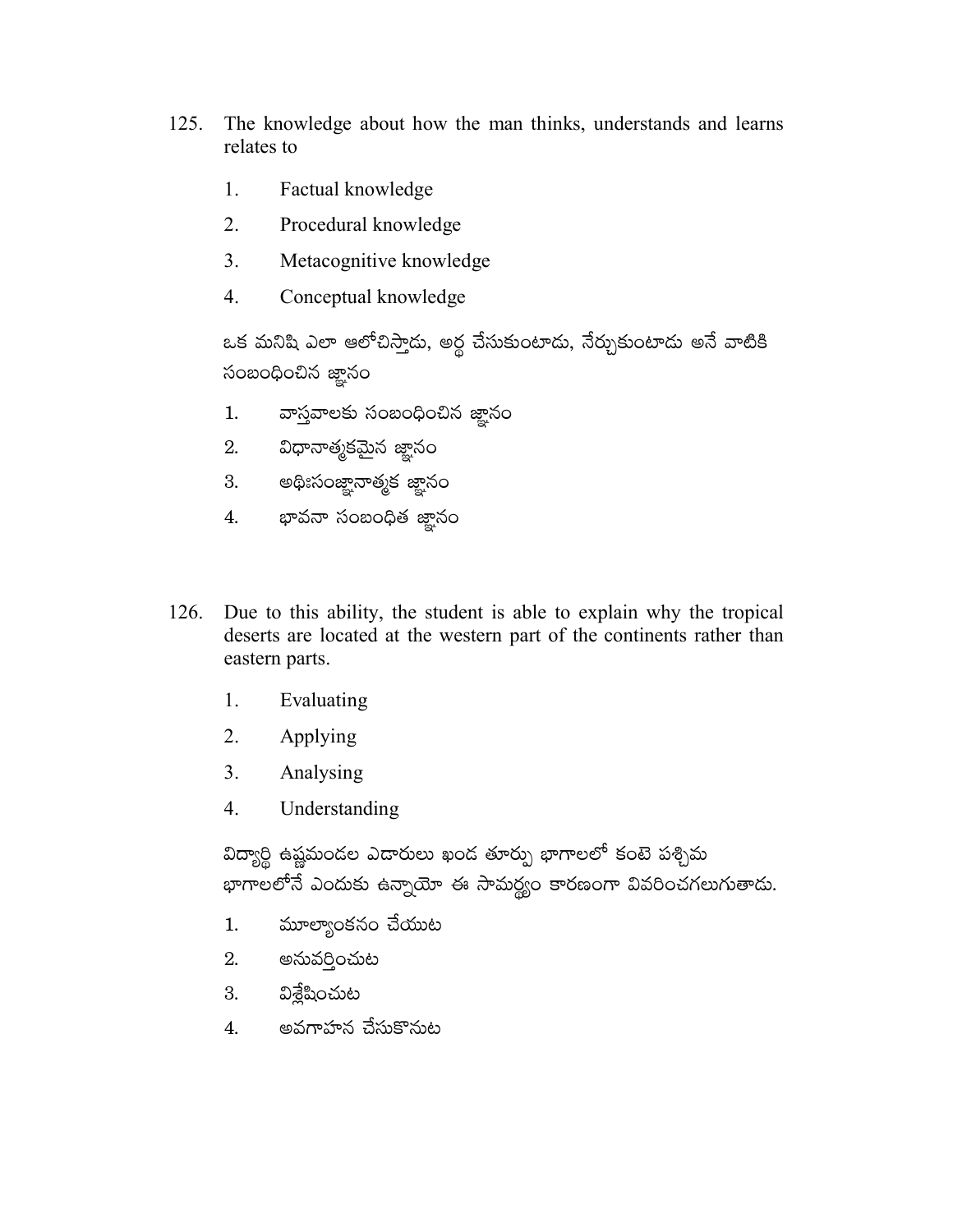- 127. The following level is suitable to create awareness on the topics like role of the State, constitutional aims, peoples' rights and duties in democratic country through teaching Social Studies.
	- 1. Upper primary level
	- 2. Secondary level
	- $\overline{3}$ . Senior secondary level
	- $\overline{4}$ Primary level

సాంఘికశాస్త్ర బోధన ద్వారా (పజాస్వామ్యదేశంలో రాజ్యం యొక్క పాత్ర, రాజ్యాంగ ఆశయాలు, (పజల హక్కులు, బాధ్యతల వంటి అంశాలను అవగాహన కల్పించుటకు కింది ఈ స్థాయి అనువైనది.

- (పాథమికోన్నత స్థాయి  $1.$
- 2. మాధ్యమిక (Secondary) స్థాయి
- 3. మాధ్యమికోన్నత (Senior secondary) స్థాయి
- ప్రాథమిక స్థాయి 4.
- 128. In this approach, learner actively involves in the process, faces problems, gains experiences and reflects on it.
	- 1. Constructivist approach
	- $2.$ Guide centered approach
	- $3<sub>1</sub>$ Teacher centered approach
	- $\mathbf{4}$ . Content centered approach

ఈ ఉపగమములో, అభ్యాసకుదే (ప్రక్రియలో చురుకుగా పాల్తొని, సమస్యలను ఎదుర్కొని, అనుభవాలను పొంది, వానిపై ద్రతిస్పందిస్తాడు.

- నిర్మాణాత్మక ఉపగమం  $1.$
- మార్గదర్శికేంద్రిత ఉపగమం 2.
- 3. ఉపాధ్యాయకేంద్రిత ఉపగమం
- 4. విషయకేంఠదిత ఉపగమం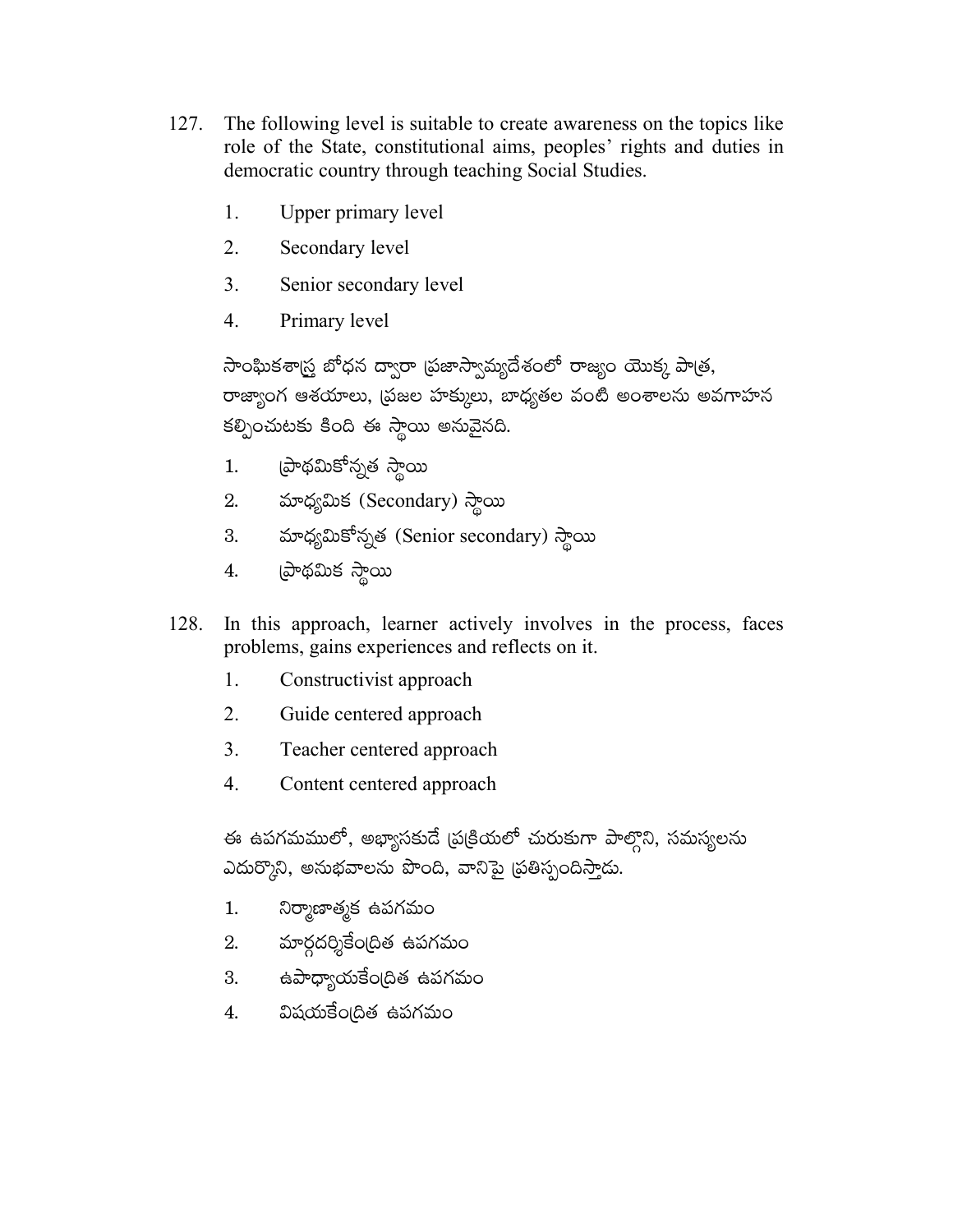- As a result of this competency, the group of students visited the 129. market (Santha) and presented a report in the classroom
	- 1. Mapping skills
	- $2.$ Conceptual Understanding
	- Appreciation and Sensitivity 3.
	- $\overline{4}$ . Information skills

ఈ సామర్థ్యం యొక్క ఫలితంగా, ఒక విద్యార్థిసమూహం మార్కెట్టు (సంత)ను సందర్శించి, దానిపై నివేదికను తరగతిగదిలో సమర్పించినది.

- పటనైపుణ్యాలు  $1.$
- 2. విషయావగాహన
- 3. స్రవరస, సున్నితత్వం
- 4. సమాచార నైపుణ్యాలు
- "The course which one runs to reach a goal of an individual" 130.  $-\$  denotes
	- Syllabus 1.
	- $\overline{2}$ . Resource
	- 3. Curriculum
	- $4.$ Content

"ఒక వ్యక్తి గమ్యస్థానాన్ని చేరుకోవడానికి నిర్వహించే కోర్సు" ను సూచించునది.

- పాఠ్యద్రణాళిక  $1.$
- వనరు 2.
- విద్యా(పణాళిక 3.
- విషయము 4.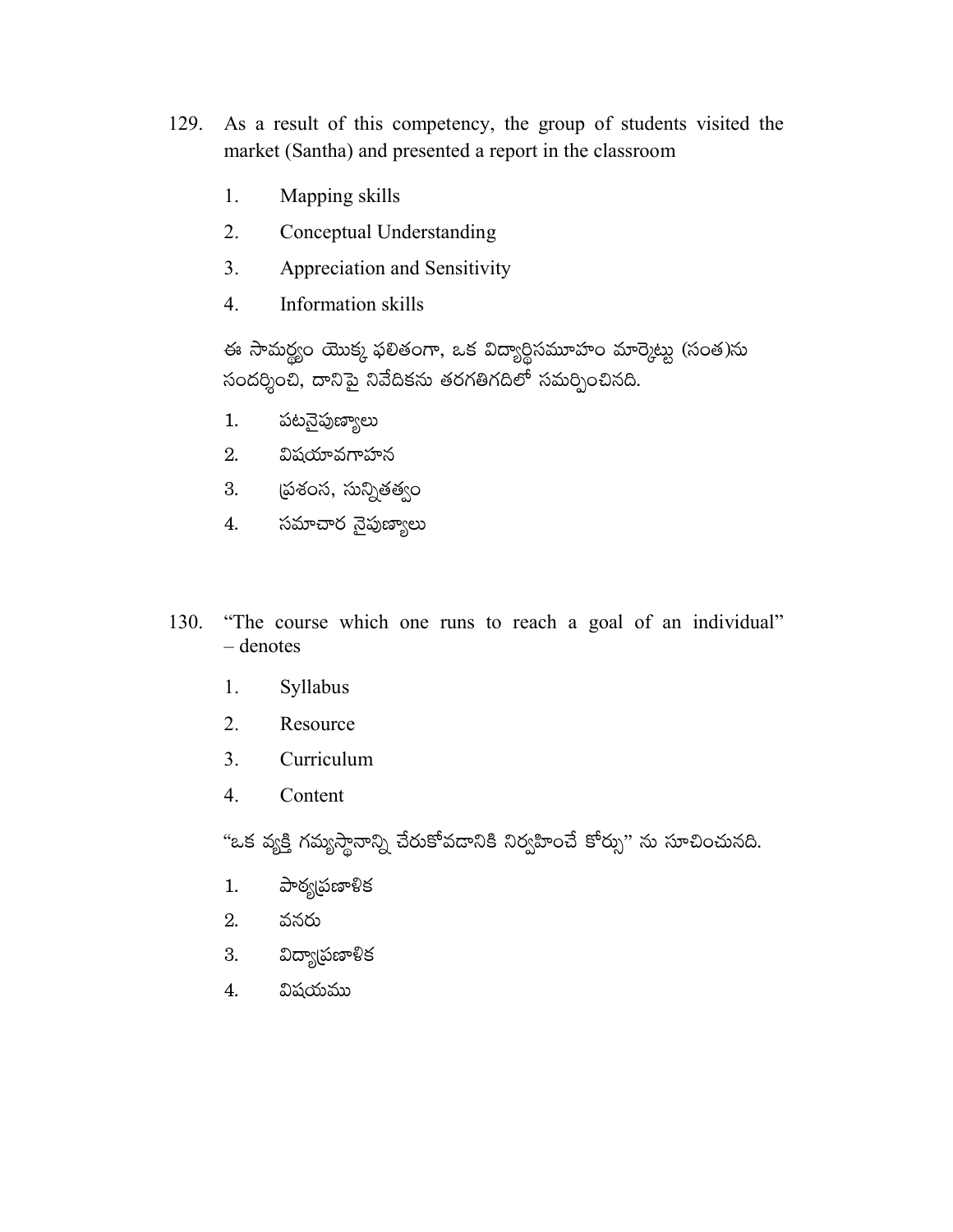- 131. The following is not related to the principles of Curriculum construction is
	- $\mathbf{1}$ . Principle of Child Centeredness
	- $2.$ **Principle of Community Centeredness**
	- $3<sub>1</sub>$ Principle of Content Centeredness
	- $\overline{4}$ . Principle of Life Centeredness

క్రింది వానిలో విద్యాప్రణాళిక నిర్మాణ సూత్రాలతో సంబంధంలేనిది.

- శిశు కేంద్రీకృత సూత్రం  $1.$
- 2. సమాజ కేంద్రీకృత సూత్రం
- 3. విషయ కేంద్రీకృత సూత్రం
- జీవిత కేం(దీకృత సూత్రం 4.
- 132. NCF-2005, suggested to provide scope in social studies for students self-learning, participatory learning and social learning in this aspect.
	- Plurality and Local content 1.
	- Scientific outlook  $2.$
	- 3. Normative duties
	- $\overline{4}$ Content load

సాంఘికశాద్ర్తంలో క్రింది వాటిలో విద్యార్థి స్వీయ అభ్యసనము, భాగస్వామ్య అభ్యసనం, సామాజిక అభ్యసనంలకు అవకాశము కల్పించవలయునని  $NCF-2005$  ಸూವಿಂವಿನ ಅಂಕಂ / ಅಂಕಾಲು

- బహుళత్వం, స్థానిక అంశాలు  $1.$
- 2. శాస్ర్తీయ దృక్పథము
- 3. సాధారణ బాధ్యతలు
- విషయభారం 4.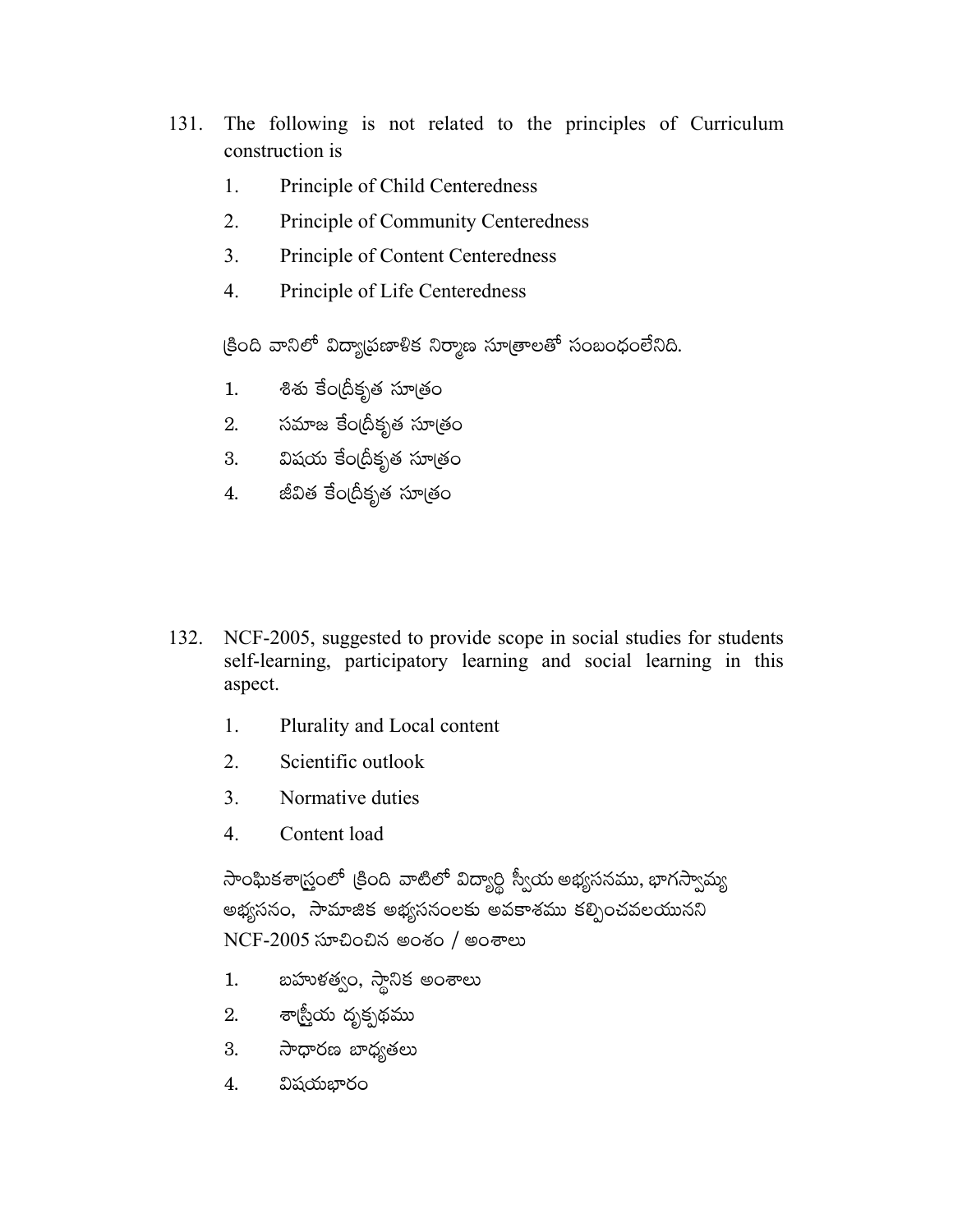- Due to this competency, a student is able to write a letter to higher 133. authorities of his local Public Distribution System functioning.
	- 1. Conceptual understanding
	- $2<sub>1</sub>$ Interpretation on given text
	- $3<sub>1</sub>$ Information skills
	- 4. Appreciation and sensitivity

ఈ సామర్థ్యం ఫలితంగా, విద్యార్థి తన స్థానిక (పజా పంపిణీ వ్యవస్థ పనితీరు గురించి ఉన్నతాధికారులకు ఉత్తరం వ్రాయగలుగుతాదు.

- విషయావగాహన  $1<sub>1</sub>$
- ఇచ్చిన అంశంపైన వ్యాఖ్యానించుట  $2.$
- 3. సమాచార నైపుణ్యాలు
- 4. ప్రశంస, సున్నితత్వం
- 134. Social constructivism, Issue based curriculum, Critical Pedagogy are the key principles of
	- $1.$ **NCFTE-2009**
	- $2.$ **APSCF-2011**
	- 3. **DPEP - 1994**
	- $\overline{4}$ . **RMSA - 2014**

సామాజిక నిర్మాణాత్మక వాదం, అంశాల వారి విద్యా్యపణాళికలు, క్లిష్టమైన బోధనశాగ్ర్తం అనునవి వీని యొక్క కీలక అంశాలు

- ఎన్.సి.ఎఫ్.టి.ఇ. –2009  $1.$
- 2.  $\Delta$ .పి.ఎస్.సి.ఎఫ్. – $2011$
- $3.$   $8.3.3.3. 1994$
- ఆర్.ఎం.ఎస్.ఎ. –2014 4.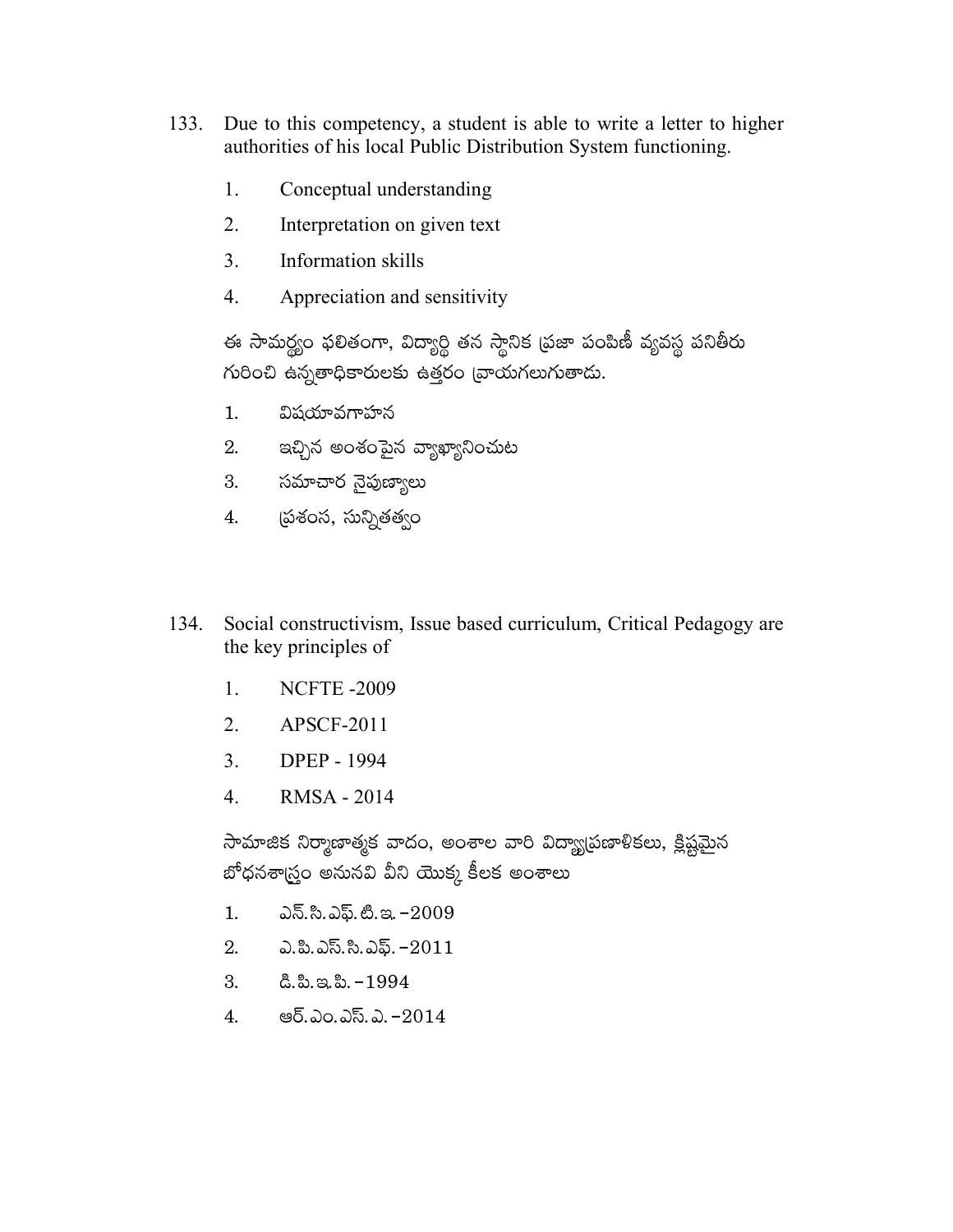- 135. The following approach gives importance to child's individual differences, abilities, interests, emotional aspects in developing Social Studies curriculum.
	- 1. Logical Approach
	- 2. **Correlation Approach**
	- $3<sub>1</sub>$ Unit Approach
	- $\overline{4}$ Psychological Approach

విద్యార్థులలో వైయక్తిక భేదాలు, సామర్థ్యాలు, అభిరుచులు, ఉద్వేగాలు వంటి వాటికి సాంఘికశా్న్త విద్యాపణాళిక అభివృద్దిలో (పాధాన్యతను ఇచ్చిన ఉపగమము

- తార్మిక ఉపగమము  $1.$
- 2. సహసంబంధ ఉపగమము
- 3. యూనిట్ ఉపగమము
- మనోవైజ్ఞానిక ఉపగమము  $\overline{4}$ .
- 136. After completing the lesson 'Food Security', all students of the class together, drafted the key points in an order, it indicates
	- Assimilation  $1_{\cdot}$
	- 2. Organisation
	- 3. Presentation
	- 4. Recitation

'ఆహారభ(దత' పాఠం పూర్తయిన తర్వాత, విద్యార్థులందరు కలిసి, పాఠ్యాంశములోని కీలక అంశాలన్నింటిని ఒక క్రమపద్ధతిలో క్రోడీకరించుట, దీనిని సూచిస్తుంది.

- సాంశీకరణ  $1.$
- వ్యవస్థీకరణ 2.
- <u>(</u>పదర్శన 3.
- వల్లెవేయటం 4.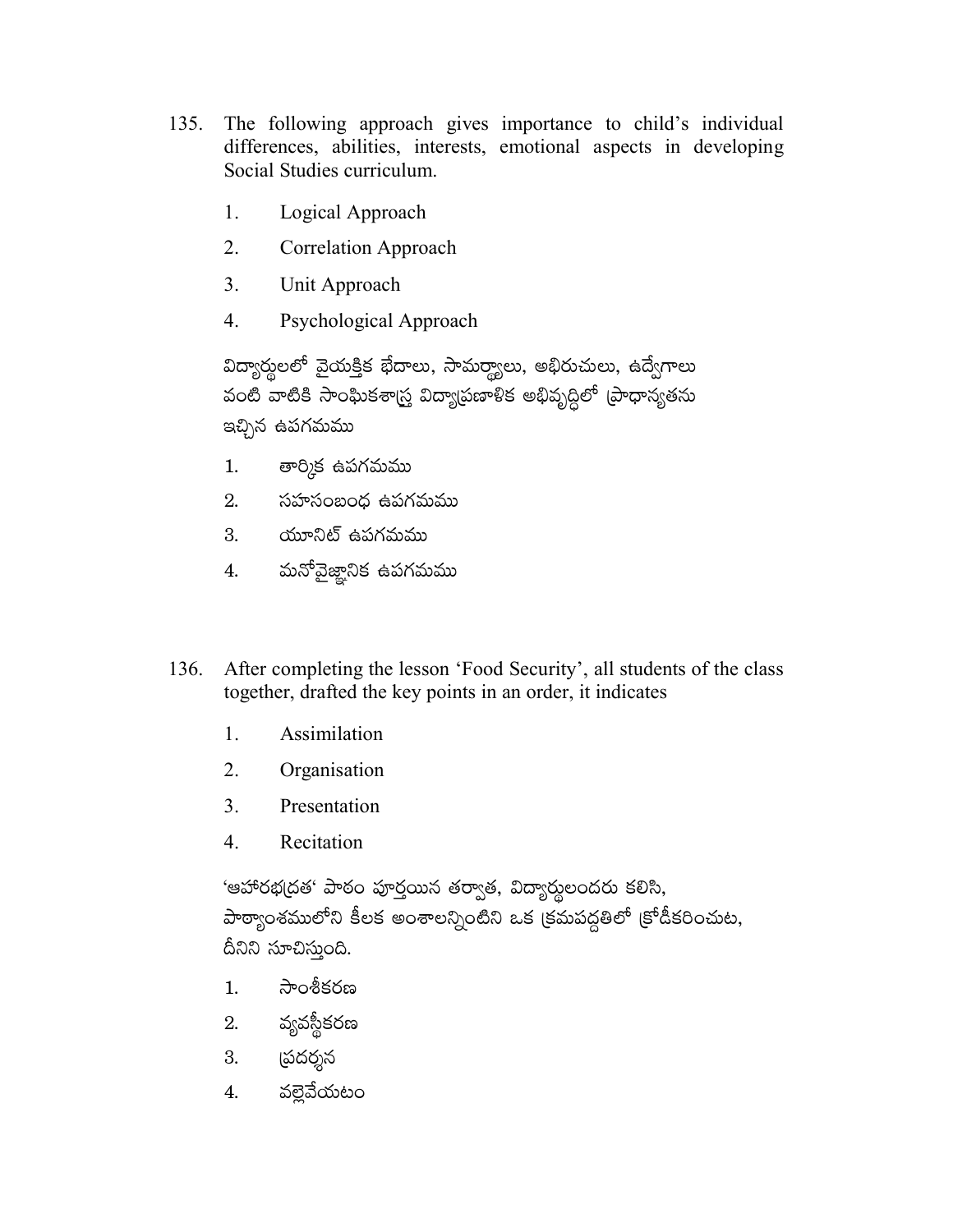- 137. When the real objects are not possible to show to the students, the teacher uses the imaginary objects to explain the concepts like Oceans, Continents, Dam and factory. The objects he used can be classified into these experiences.
	- 1. Indirect experiences
	- $2<sub>1</sub>$ Field experiences
	- $3<sub>1</sub>$ Vicarious experiences
	- $\overline{4}$ . Direct experiences

మహాసముద్రాలు, ఖండములు, ఆనకట్ట, ఫ్యాక్టరీ వంటి భావనలను వివరించేటప్పుడు, ఉపాధ్యాయునికి సంబంధిత నిజవస్తువులను విద్యార్థులకు చూపించుటకు సాధ్యంకానందున, వాని యొక్క ఊహాతీత (పతిమలు లేదా వస్తువులను ఉపయోగించినాదు. అతను ఉపయోగించిన వస్తువులు ఈ రకమైన అనుభవాల వర్గీకరణకు చెందును.

- పరోక్ష అనుభవాలు  $1.$
- క్టే(త అనుభవాలు 2.
- 3. ఆపాదిత అనుభవాలు
- ద్రత్యక్ష అనుభవాలు 4.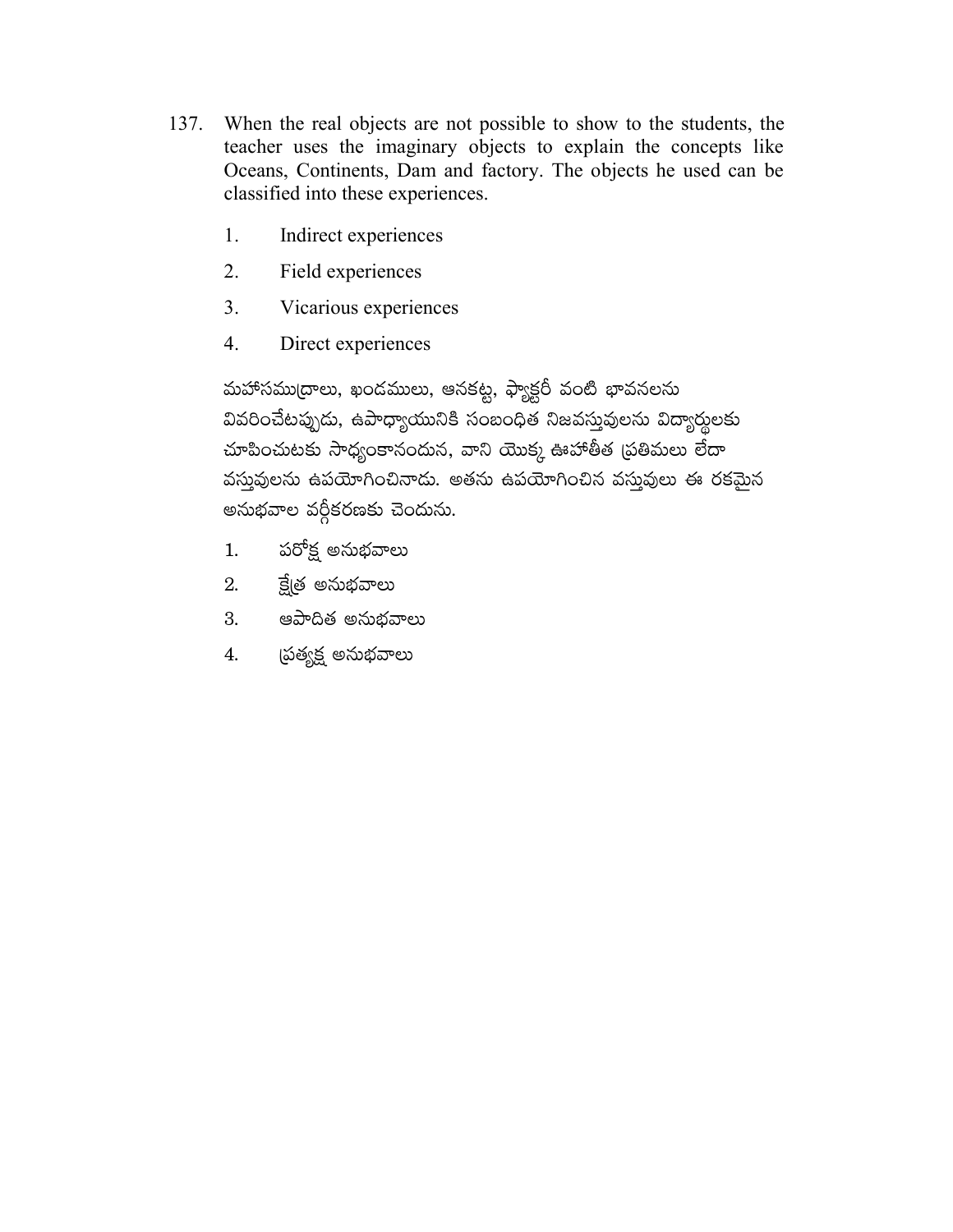- 138. The teacher taken the students to the resources of power distribution, radio transmission and television stations to provide direct experiences about the concepts. These create among students.
	- 1. Economic interests
	- $\overline{2}$ . Scientific interests
	- $3<sub>1</sub>$ Geographical interests
	- $\overline{4}$ **Historical interests**

ఉపాధ్యాయుదు విద్యార్శలలో (పత్యక్ష అనుభవాలను కలిగించుటకై విద్యుత్ సరఫరా/పంపిణీ, రేడియో, టెలివిజన్ (పసార కేం[దాలవంటి వనరుల వద్దకు తీసుకెళ్లినాదు, విద్యార్థులలో అవి వీటిని కలుగజేస్తాయి.

- ఆర్థిక అభిరుచులు  $1.$
- 2. శా్సీయ అభిరుచులు
- 3. భౌగోళిక అభిరుచులు
- 4. చారిత్రక అభిరుచులు
- 139. In RTE Act-2009, under this chapter and section provided space for Child Rights protection to education.
	- $1.$ Chapter - VI, Section - 31
	- $2.$ Chapter – VI, Section - 30
	- 3. Chapter  $-V$ , Section -29
	- $\overline{4}$ . Chapter  $-V$ , Section -30

 $RTE 2009$ చట్టంలో ఈ అధ్యాయంలోని ఈ సెక్షన్లో విదృకు బాలల హక్కుల పరిరక్షణకై అవకాశం కల్పించబడింది.

- అధ్యాయము VI, సెక్షన్– $31$  $1.$
- 2. అధ్యాయము VI, సెక్షన్–30
- అధ్యాయము V $\,$  సెక్షన్–29 3.
- అధ్యాయము V $,$  సెక్షన్– $30$ 4.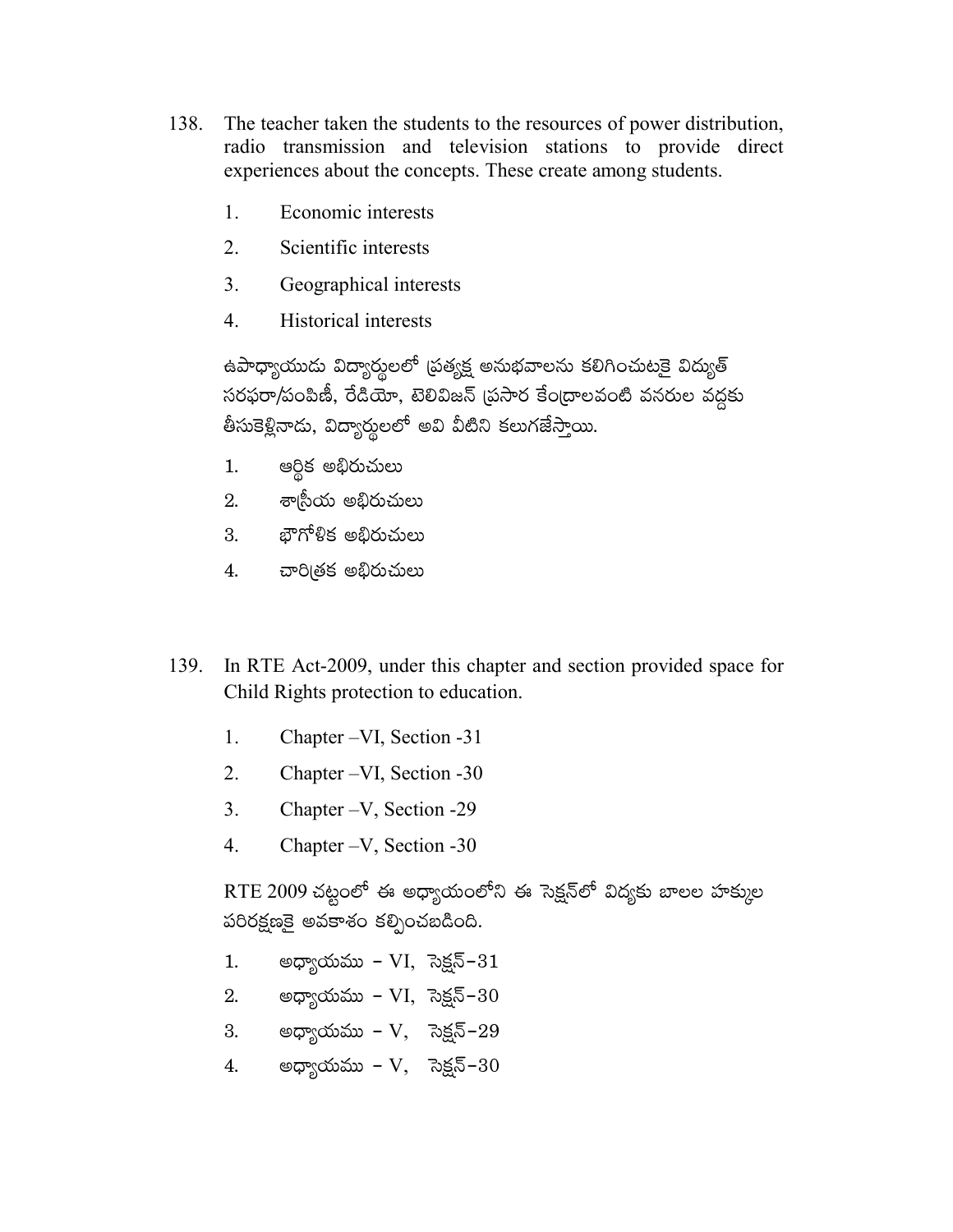- 140. In NCF-2005 the Social Studies Position paper, this chapter deals with the teacher's professional development and capacity building.
	- 1. First chapter
	- $2<sub>1</sub>$ Sixth chapter
	- $3<sub>1</sub>$ Third chapter
	- 4. Last chapter

NCF-2005 లో సాంఘికశాగ్ర ఆధారపత్రంలోని ఈ అధ్యాయంలో ఉపాధ్యాయుల వృ<u>త</u>ినైపుణ్యాల పెంపుదల, వారి సామర్థ్యాల అభివృద్ధి గురించి పేర్కొనబడినది

- మొదటి అధ్యాయము  $1.$
- ఆరవ అధ్యాయము 2.
- 3. మూడవ అధ్యాయము
- 4. చివరి అధ్యాయము
- $141.$ Identify the false statement among these
	- Social Studies deals with the relationship between society and  $1_{\cdot}$ human beings
	- 2. Social Studies deals with human development
	- $3<sub>1</sub>$ Social Studies adopts experimental methods only
	- $\overline{4}$ . Social Studies deal with the results of direct surveys and interviews.

ఈ క్రింది వానిలో ఏ వాక్యం సరియైనది కాదు.

- సాంఘికశాస్ర్టం సమాజం–మనుషుల మధ్య సంబంధాలను  $1.$ పేర్కొంటుంది.
- సాంఘికశా(స్టం మానవ(పగతి గురించి పేర్కొంటుంది.  $2.$
- సాంఘికశాస్త్రం కేవలం (పయోగపద్ధతులను అనుసరిస్తుంది. 3.
- సాంఘికశాస్ర్టం ప్రత్యక్ష సర్వేలు, ఇంటర్యూల ఫలితాలను అనుసరిస్తుంది. 4.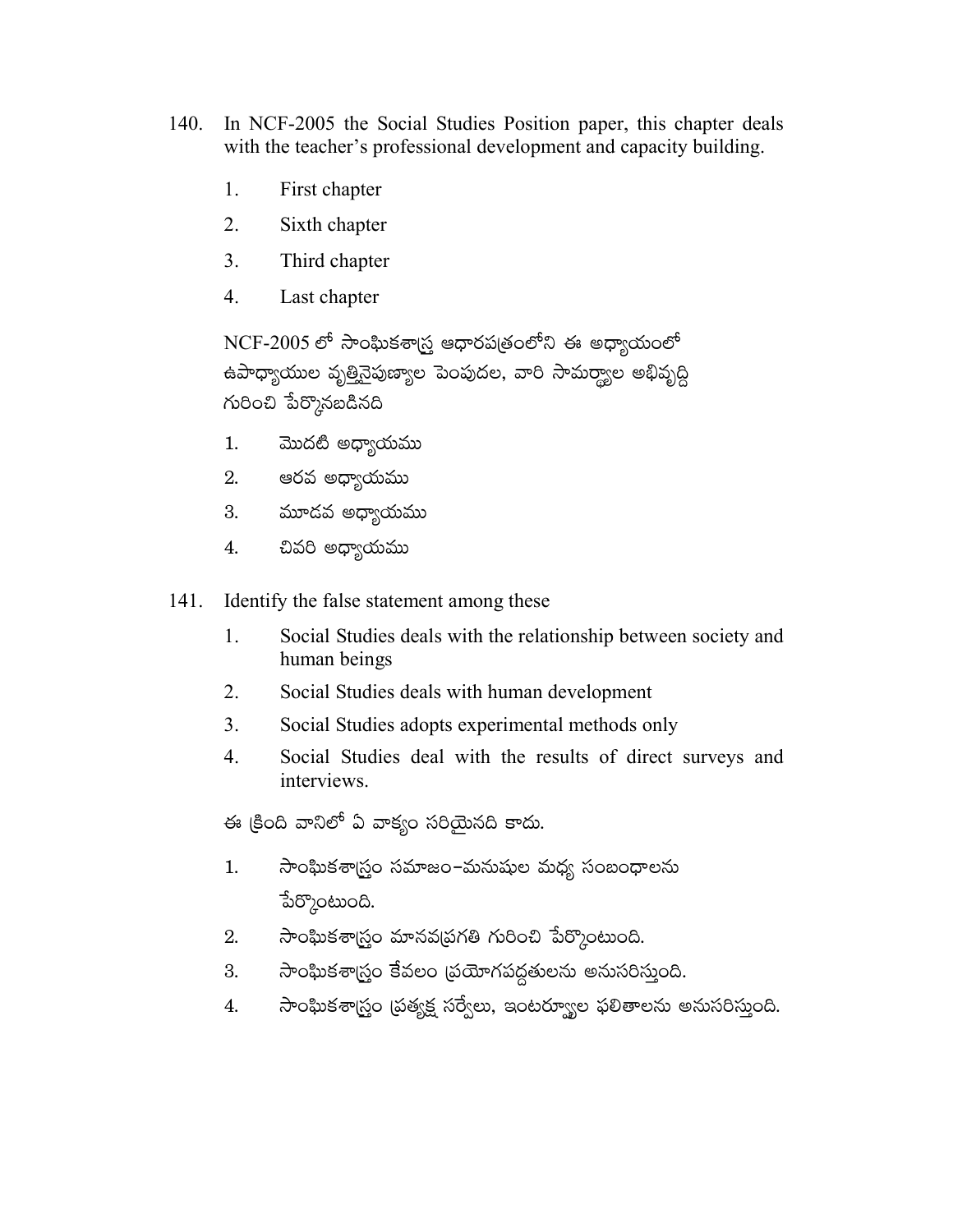- 142. As a result of this commission suggestion, the social studies has been introduced as a Core subject in school curriculum in our country.
	- 1. Eashwaribai Patel Committee
	- $2.$ **Mudhaliar Commission**
	- $3<sub>1</sub>$ Wood's Despatch
	- $\overline{4}$ Kothari Commission

మనదేశ పాఠశాల విద్యా[పణాళికలో సాంఘికశా[స్తంను ఒక ముఖ్య విషయముగా ఈ కమీషన్ యొక్క సూచన ఫలితంగా (పవేశపెట్టడం జరిగినది

- ఈశ్వరీభాయి పటేల్ కమిటీ  $1.$
- మొదలియార్ కమీషను 2.
- 3. ఉద్ప్ తాఖీదు
- కొఠారి కమీషను  $\overline{4}$ .

The book "The Protestant Ethic and the Spirit of Capitalism" written 143. by

- $1<sub>1</sub>$ Karl Marx
- 2. Amarthya Sen
- 3. Mother Theressa
- $\overline{4}$ . Max Weber

"ది (పొటస్టైంట్ ఎథిక్ అండ్ ది స్పిరిట్ ఆఫ్ కాపిటలిజమ్" అనే పుస్తకం రచించిన వారు

- కారల్ మార్మ్  $1.$
- 2. అమర్త్రసేన్
- 3. మదర్ థెరిస్సా
- 4. మాక్స్ వెబర్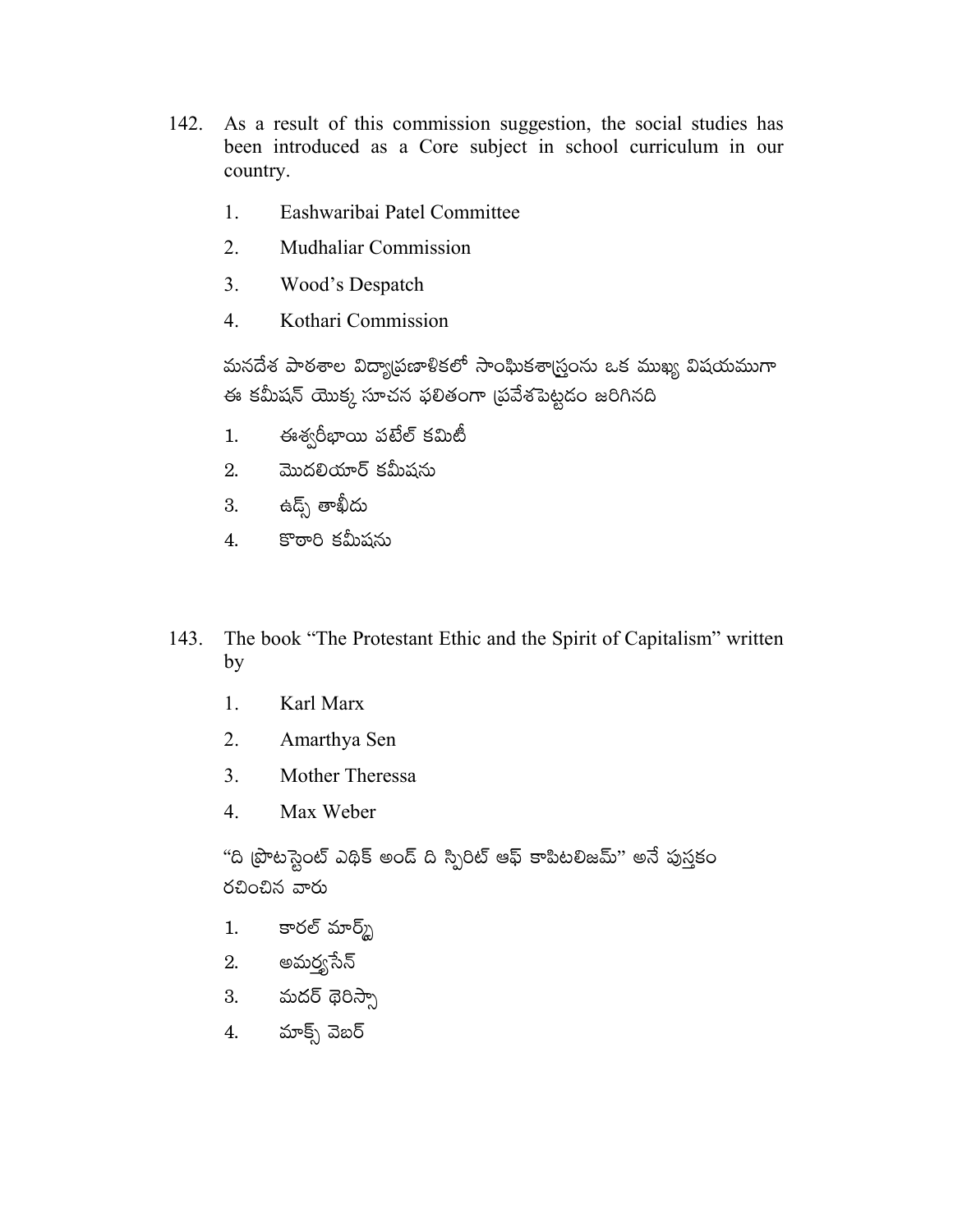- 144. According to Amarthyasen, these are the main reasons for poverty and draught
	- Scarcity of food grains, draught 1.
	- $2.$ Unemployment, poverty
	- $3<sub>1</sub>$ Due to lack of employment, lack of purchasing power of people.
	- $\overline{4}$ . Lack of welfare programmes, poverty

అమర్త్యసేన్ (పకారం పేదరికం మరియు కరువులకు (పధాన కారణాలు

- ఆహార ధాన్యాల కొరత, కరువు  $1.$
- నిరుద్యోగం, పేదరికం 2.
- ఉపాధిలేకపోకవటం, (పజల వద్ద కొనుగోలు శక్తి లేకపోవడం 3.
- సంక్షేమ కార్యక్రమాల లేమి, పేదరికం 4.
- 145. The book, 'Ardhasastra' was written by Chanukya discussed about the following.
	- 1. Poverty, Draught
	- $\overline{2}$ . Capitalism, Investment
	- 3. Demand, Employment
	- $\overline{4}$ . Functions of Rulers, International relations

చాణుక్యునిచే రచించబడిన 'అర్థశాద్ర్ (గంథం' ఈ విషయాల గురించి చర్చిస్తుంది

- పేదరికం, కరువు 1.
- పెట్టుదారీ వ్యవస్థ, పెట్టుబడి 2.
- 3. డిమాందు, ఉపాధి
- 4. పాలకుని విధులు, అంతర్జాతీయ సంబంధాలు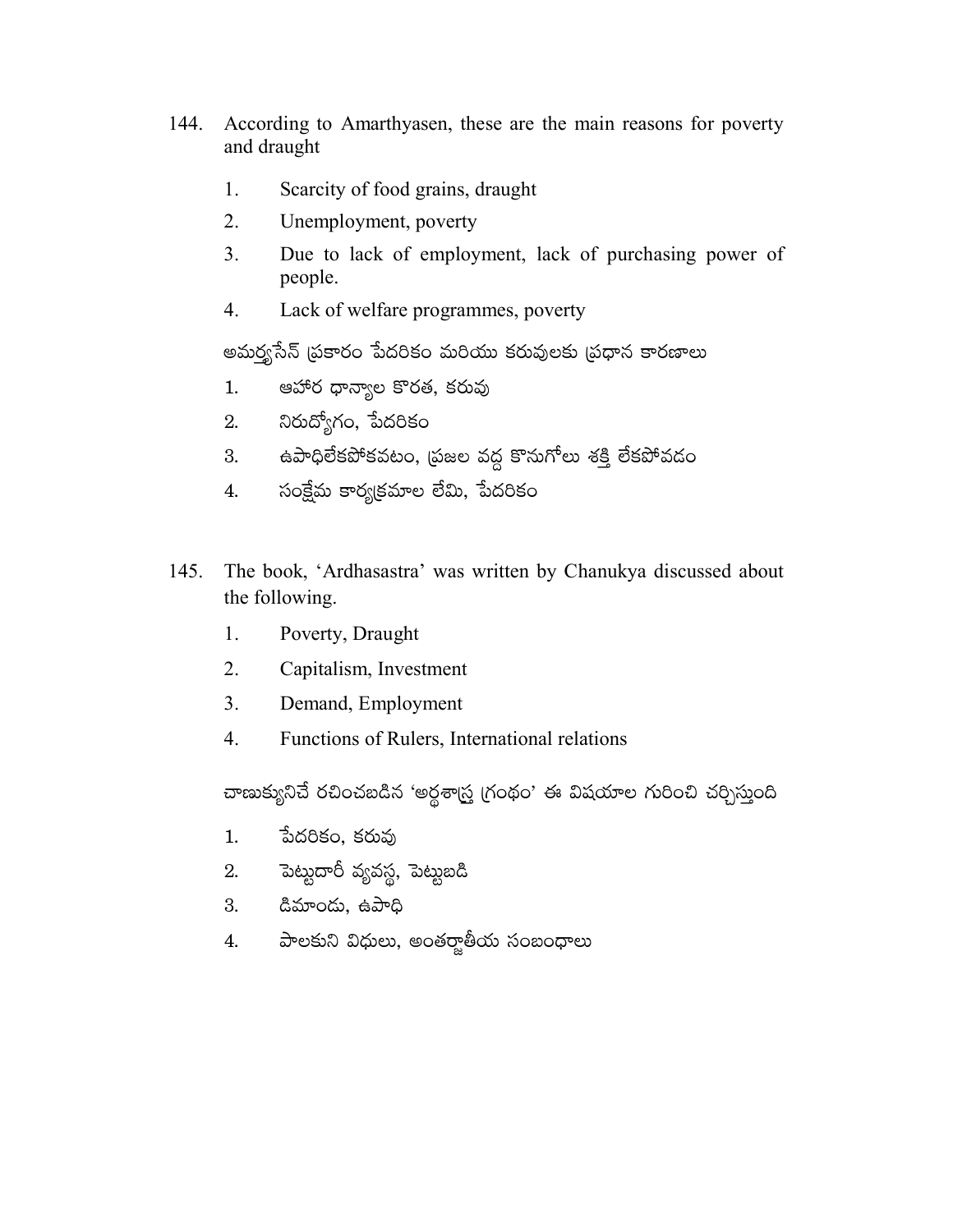- 146. As per this approach, based on his previous knowledge and experiences the child understands and constructs the knowledge about new concepts.
	- 1. Unit approach
	- $2<sub>1</sub>$ Constructivist approach
	- 3. Chronological approach
	- $\overline{4}$ . Concentric approach

ఈ ఉపగమం (పకారం, శిశువు తన పూర్వ జ్ఞానం, అనుభవాల ఆధారంగా నూతన భావనలను అవగాహన చేసుకొని జ్ఞాన నిర్మాణం చేసుకోవదం జరుగుతుంది.

- $1.$ యూనిట్ ఉపగమం
- నిర్మాణాత్మక ఉపగమం 2.
- 3. కాలానుగుణ ఉపగమం
- 4. ఏకకేంద్ర ఉపగమం
- 147. The knowledge acquired by the theoretical process, the student applies it, to face the real situations in the society - indicates
	- 1. Evaluation
	- $2<sub>1</sub>$ Engage
	- $3<sub>1</sub>$ Elaborate
	- $\overline{4}$ . Explain

విద్యార్థి సిద్దాంత పరంగా పొందిన జ్ఞానాన్ని, సమాజంలో వాస్తవ పరిస్థితులను ఎదుర్కోవడానికి అనుబ్రయుక్తము చేయుట – దీనిని సూచిస్తుంది

- మూల్యాంకనం  $1.$
- నిమగ్నం చేయుట 2.
- 3. విస్తరణ
- 4. వివరణ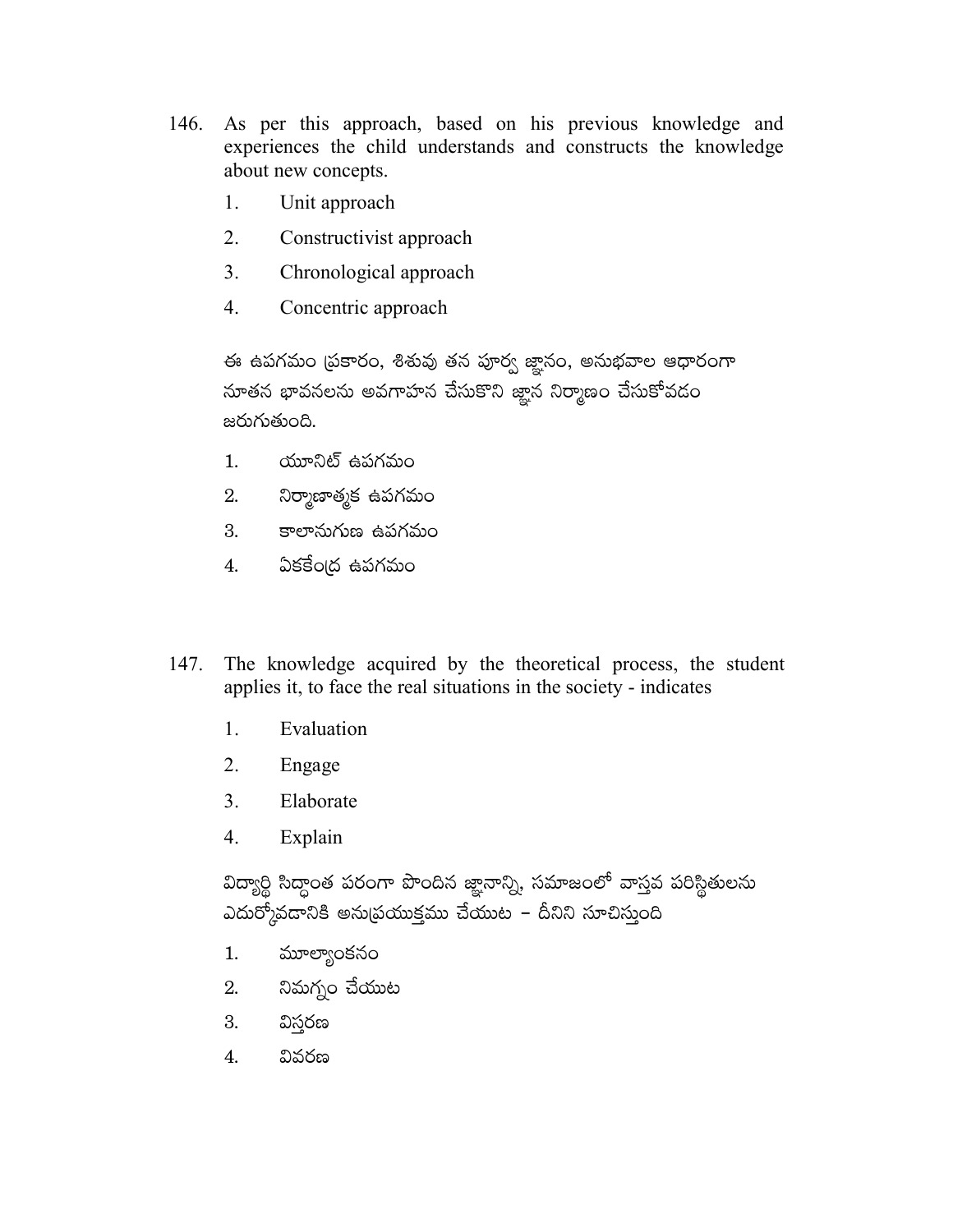- 148. This is not a characteristic feature of an activity in teaching of Social **Studies** 
	- 1. Rigidity
	- $\overline{2}$ . Economy/low cost
	- $3<sub>1</sub>$ Challenging
	- $\overline{4}$ . Thought provoking

క్రింది వానిలో సాంఘిక శాస్త్ర బోధనలో కృత్యం యొక్క లక్షణం కానిది

- కఠినత్వం 1.
- తక్కువ ఖర్చు 2.
- 3. సవాలుతో కూడిన
- ఆలోచనలు రేకెత్తించేది 4.
- 149. A student wants to learn the particular concept in this manner, i.e., identifying the concept, defining it, analyzing it and collecting data about it. One of the following helps him for better learning in this manner
	- 1. 5 E Model approach
	- $2.$ Concept mapping approach
	- 3. Activity based approach
	- $\overline{4}$ . Problem solving approach

ఒక విద్యార్థి, ఒక భావనను క్రమమైన పద్ధతిలో అభ్యసించదం అనగా మొదట భావనను గుర్తించుట, నిర్వచించుట తర్వాత విశ్లేషించుట దానికి సంబంధించిన సమాచారాన్ని సేకరించుట ద్వారా నేర్చుకొనుటకు, క్రిందివానిలో అతనికి అర్థవంతమైన అభ్యసనానికి దోహదం చేసేది.

- $5E$  నమూనా ఉపగమము  $1.$
- కాన్సెప్ట్ మ్యాపింగ్ ఉపగమము 2.
- కృత్యాధార ఉపగమము 3.
- 4. సమస్యా పరిష్కార ఉపగమము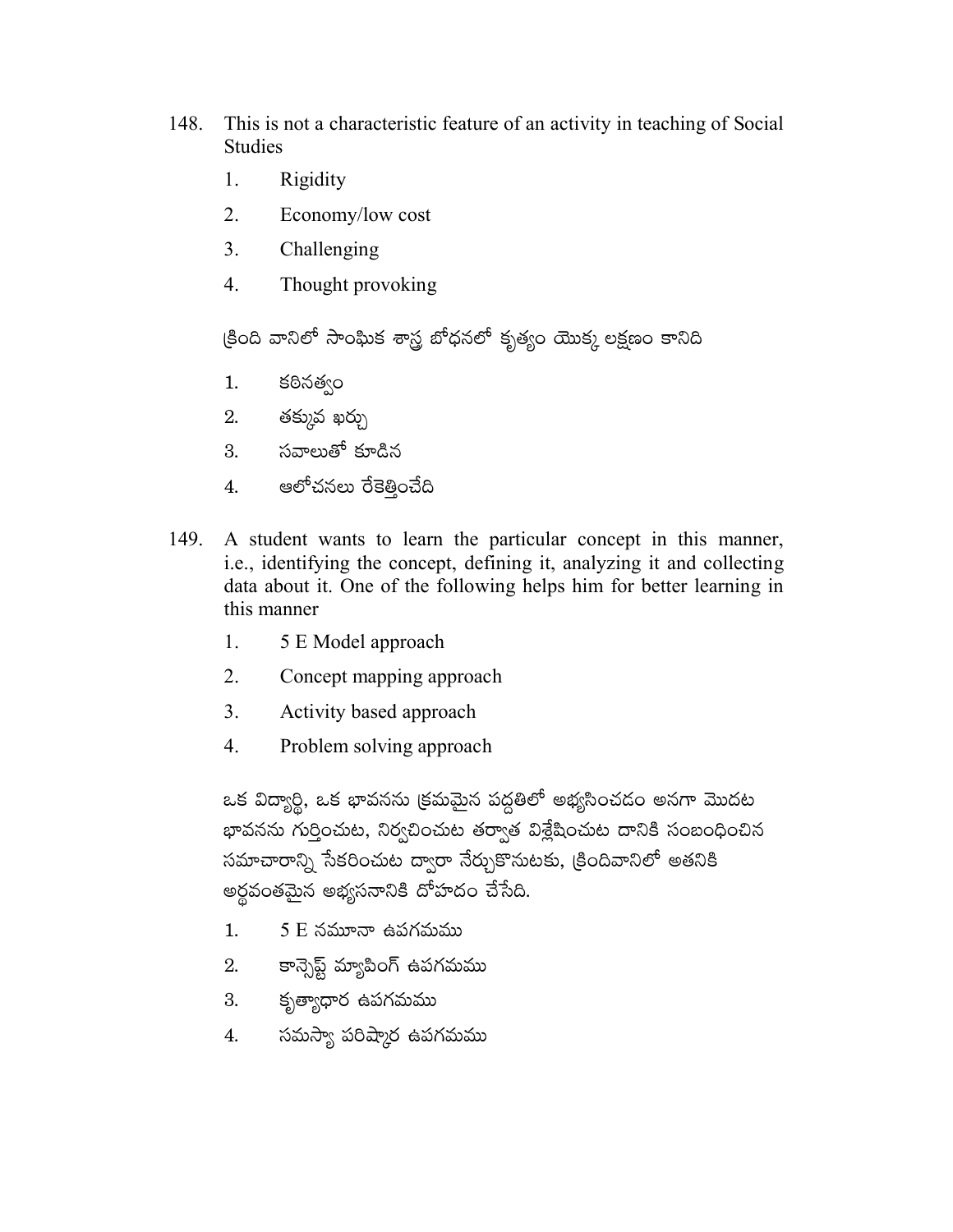- 150. A Social Studies teacher took the students to the "Dhavaleswaram" to explain about the multipurpose projects. It is the part of
	- $\mathbf{1}$ . brings community to the school resources
	- $2.$ taking school to laboratory resources
	- $\overline{3}$ . brings community to secondary resources
	- $\overline{4}$ . taking school to community resources

బహుకార్థ సాధక (పాజెక్టుల గురించి వివరించుటకు విద్యార్థులను 'ధవకేశ్వరం (పాజెక్టు' వద్దకు తీసుకొనివెళ్ళుట – దీనిలో ఒక భాగం

- సమాజాన్ని పాఠశాల వనరుల వద్దకు తీసుకొనివెళ్ళుట  $1.$
- 2. పాఠశాలను ప్రయోగశాల వనరుల వద్దకు తీసుకొనివెళ్ళుట
- 3. సమాజాన్ని ద్వితీయ వనరుల వద్దకు తీసుకొనివెళ్ళుట
- పాఠశాలను సమాజ వనరుల వద్దకు తీసుకొనివెళ్ళుట 4.
- $151.$ In Social Studies teaching, this resource is useful to develop practice oriented skills among students
	- $1.$ Atlas
	- Social Science kit 2.
	- $3.$ School camping
	- $\overline{4}$ . Fieldtrips

సాంఘికశార్ర్త బోధనలో, ఈ వనరు విద్యార్థులలో ఆచరణాత్మక నైపుణ్యాలు పెంపొందించడానికి ఎంతో ఉపయోగపడుతుంది

- 1. అట్లాస్
- 2. సాంఘికశాగ్ర పేటిక
- 3. పాఠశాల శిబిరం
- క్టే(తపర్యటనలు 4.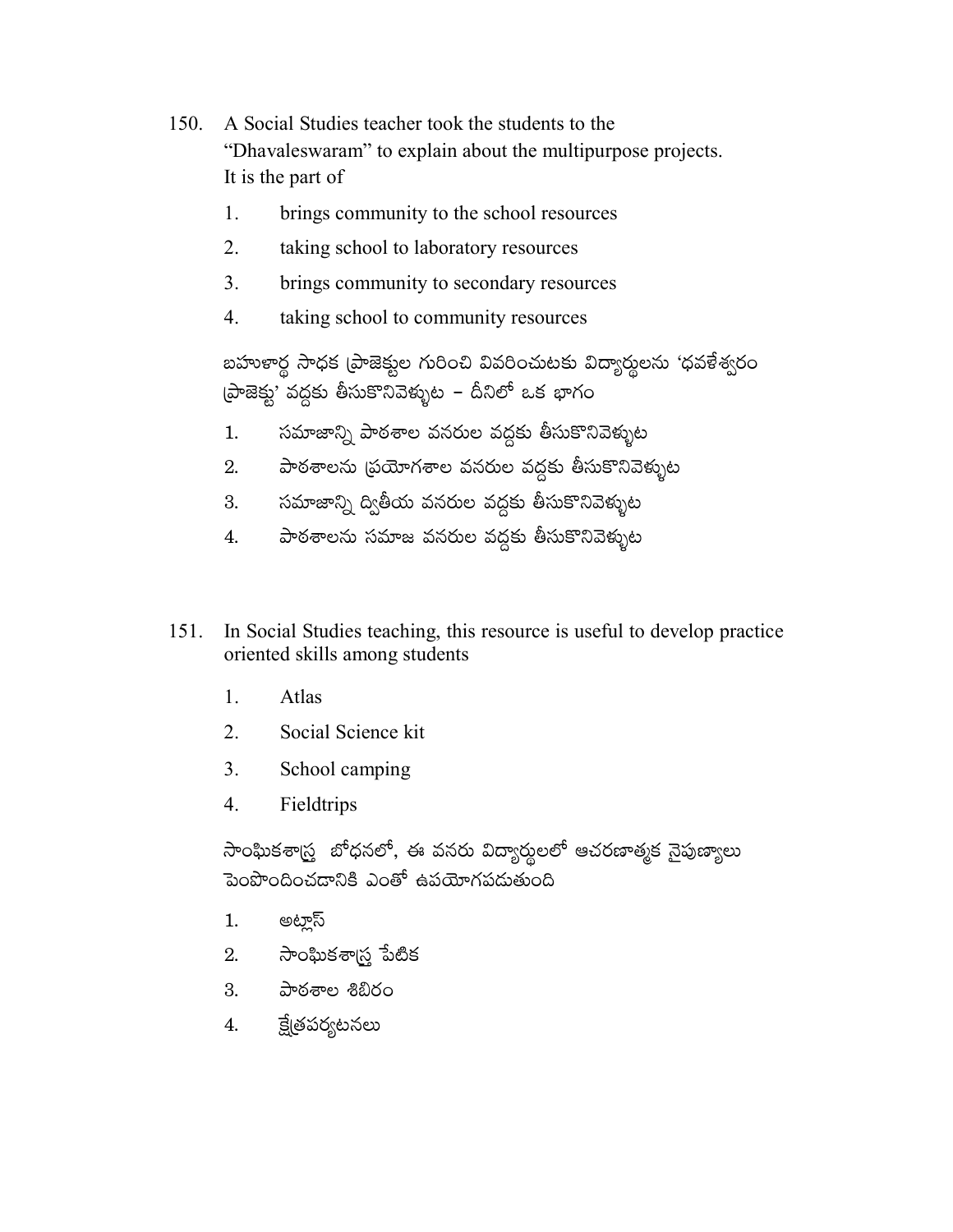- To teach the lesson "Disaster Management" the resource that you 152. suggest to the teacher, to create appropriate environment.
	- 1. Social Science laboratory
	- $\overline{2}$ . Social Science kit
	- $3<sub>1</sub>$ Atlas
	- $\overline{4}$ . School complex

'విపత్తు నిర్వహణ' పాఠమును బోధించుటకు సరిపదు పరిసరాన్ని కల్పించుట గురించి ఉపాధ్యాయునికి నీవు సూచించు వనరు

- సాంఘికశా్న (పయోగశాల 1.
- 
- 3. అట్లాస్
- 4. పాఠశాల సముదాయం
- This step will denote the teacher preparation regarding, beyond the 153. textbook of a particular lesson, in his planning.
	- $1.$ **Teacher reflections**
	- 2. Students reflections
	- $3<sub>1</sub>$ Teaching notes
	- $\overline{4}$ . **Expected Outcomes**

ఒక ప్రత్యేక పాఠానికి సంబంధించి, దాని పరిధి దాటి ఉపాధ్యాయుదు చేసిన సంసిద్ధత గురించిన కృషిని, అతని (పణాళికలోని ఈ సోపానం తెలియజేస్తుంది

- ఉపాధ్యాయుడి (పతిస్పందనలు  $1.$
- 2. విద్యార్థి (పతిస్పందనలు
- 3. టీచింగ్ నోట్స్
- 4. ఆశించిన ఫలితాలు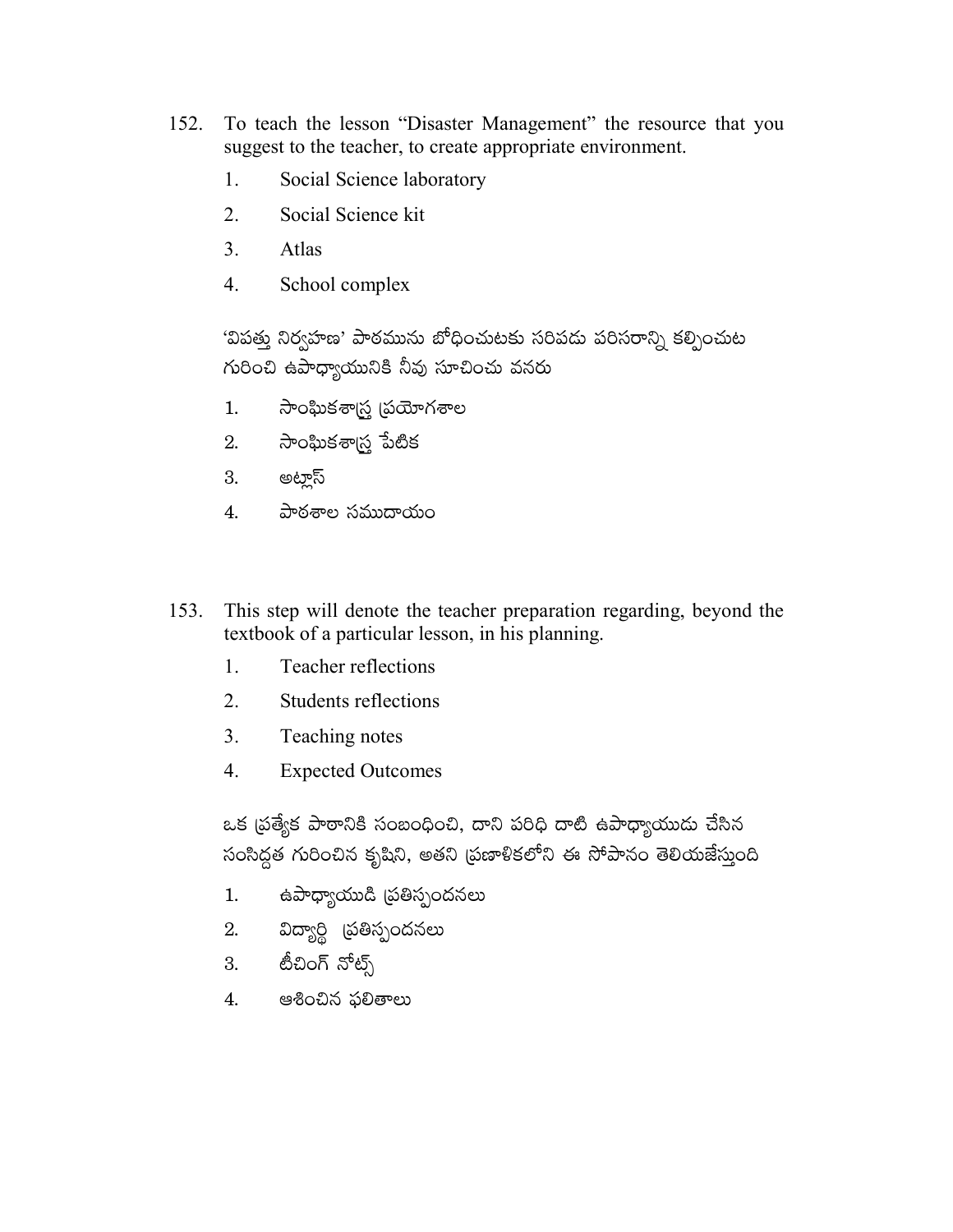- 154. In this stage of concept mapping, the meaningful discussion will take place between students and teacher in the class, to know the unknown things.
	- 1. Phase -III
	- $\overline{2}$ . Phase -IV
	- $3<sub>1</sub>$ Phase -I
	- $\overline{4}$ Phase -II

కాన్సెప్ట్ మ్యాపింగ్లోని ఈ దశలో తరగతిలోని విద్యార్థులు ఉపాధ్యాయుని మధ్య అర్థవంతమైనచర్చలు జరిగి, తెలియని విషయాల గురించి తెలుసుకొంటారు.

- $1.$   $\frac{1}{2}$  $\frac{1}{2}$  $\frac{1}{2}$  $\frac{1}{2}$
- 2.  $\frac{1}{2} \infty$  TV
- $3. \qquad \frac{1}{2} \infty 1$
- 4.  $\frac{1}{2} \infty$   $\frac{1}{2}$   $\frac{1}{2}$   $\frac{1}{2}$   $\frac{1}{2}$   $\frac{1}{2}$   $\frac{1}{2}$   $\frac{1}{2}$   $\frac{1}{2}$   $\frac{1}{2}$   $\frac{1}{2}$   $\frac{1}{2}$   $\frac{1}{2}$   $\frac{1}{2}$   $\frac{1}{2}$   $\frac{1}{2}$   $\frac{1}{2}$   $\frac{1}{2}$   $\frac{1}{2}$   $\frac{1}{2}$   $\frac{1}{2}$   $\frac{1$
- $155.$ In Social Studies, this item is being used to assess the children participation and reflections in Formative Assessment
	- 1. Project work
	- 2. Slip test
	- $3<sub>1</sub>$ Written works
	- $\overline{4}$ . Reflection on contemporary issues

సాంఘికశాద్రంలోని, నిర్మాణాత్మక మూల్యాంకనంలో పిల్లల భాగస్వామ్యం, ప్రతిస్పందనలను మదింపు చేయుటకు దీనిని ఉపయోగిస్తున్నారు

- ప్రాజెక్టు పని  $1.$
- 2. లఘు పరీక్ష
- 3. రాత పనులు
- సమకాలీన అంశాలపైన (ప్రతిస్పందన 4.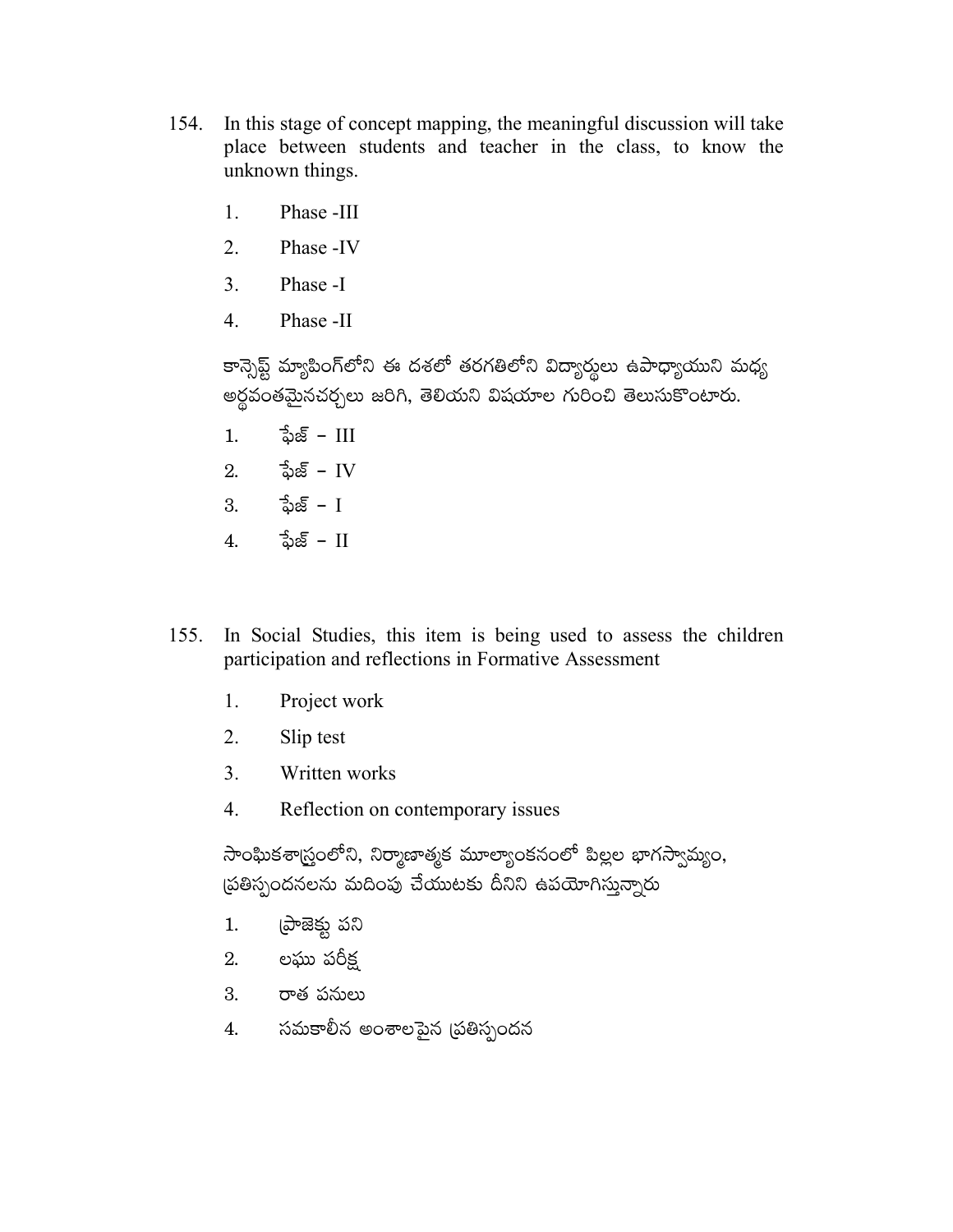- As a teacher, through this activity you can improve the processing 156. skills among students
	- Slip test 1.
	- $2<sub>1</sub>$ Project work
	- $3.$ Book reading
	- $\overline{4}$ . Written works

ఒక ఉపాధ్యాయునిగా, పిల్లలలో ప్రక్రియా నైపుణ్యాలను పెంపొందించుటకు ఉపయోగించే కృత్యం

- లఘు పరీక్ష  $1.$
- $2.$  (పాజెక్టు పని
- 3. పుస్తకపఠనము
- 4. రాత పనులు
- 157. In social studies the number of project works that can be given to a student in formative assessment in an academic year

సాంఘికశాస్ర్తంలో, ఒక విద్యా సంవత్సరంలో ఒక విద్యార్థికి నిర్మాణాత్మక మూల్యాంకనంలో భాగంగా ఇచ్చు (పాజెక్టు పనుల సంఖ్య

- 1.  $\overline{2}$
- $2.$  $\overline{3}$
- $3<sub>1</sub>$  $\overline{4}$
- $\overline{4}$ . 6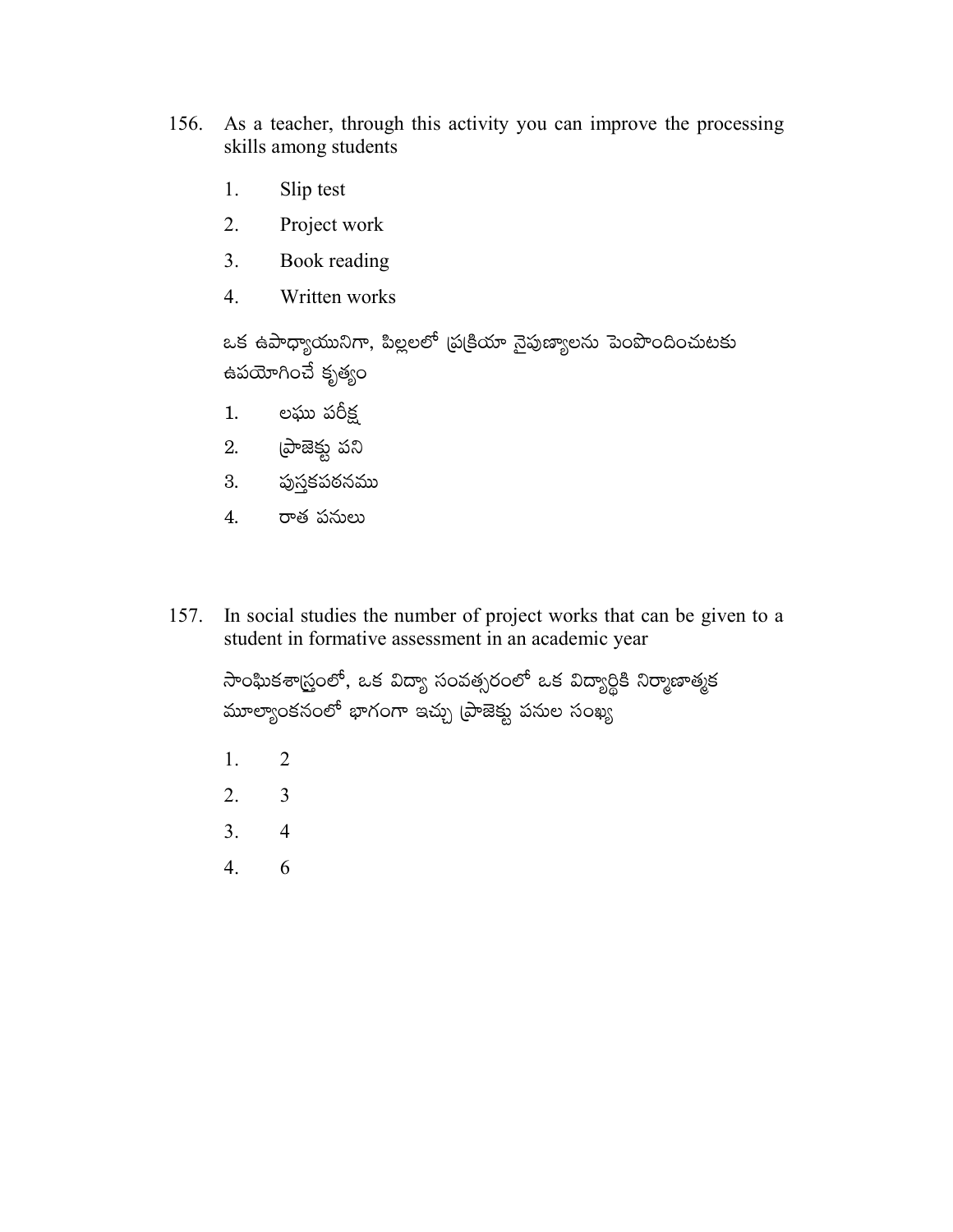- 158. In Social Studies, this academic standard has more weightage in summative evaluation.
	- 1. Mapping skills
	- $2<sub>1</sub>$ Information skills
	- $3<sub>1</sub>$ Conceptual Understanding
	- 4. Appreciation and Sensitivity

సాంఘికశాస్ర్రంలో, సంగ్రహణాత్మక మూల్యాంకనంలో ఈ విద్యాపమాణం అధిక భారత్వమును కలిగి ఉన్నది.

- పటనైపుణ్యాలు  $1.$
- 2. సమాచార నైపుణ్యాలు
- 3. విషయావగాహన
- 4. ప్రశంస, సున్నితత్వం
- 159. In Social Studies, this type of evaluation helps the teacher to find out the nature and cause of the persistent problems and a plan for remedial action for them.
	- 1. Diagnostic evaluation
	- $2<sub>1</sub>$ Formative evaluation
	- $\mathcal{E}$ Summative evaluation
	- $\overline{4}$ . Prognostic evaluation

ఈ మూల్యాంకనం ఉపాధ్యాయునికి ఒక దీర్ఘకాలికమైన సమస్యలకు గల కారణాలు, స్వభావము తెలుసుకొని, దానికి తగిన నివారణ మార్గముల గురించి ౹పణాళిక చేయుటకు దోహదపడుతుంది

- లోపనిర్ధారణ మూల్యాంకనం  $1.$
- నిర్మాణాత్మక మూల్యాంకనం 2.
- సంగ్రహణాత్మక మూల్యాంకనం 3.
- 4. బ్రాయక్తిక మూల్యాంకనం